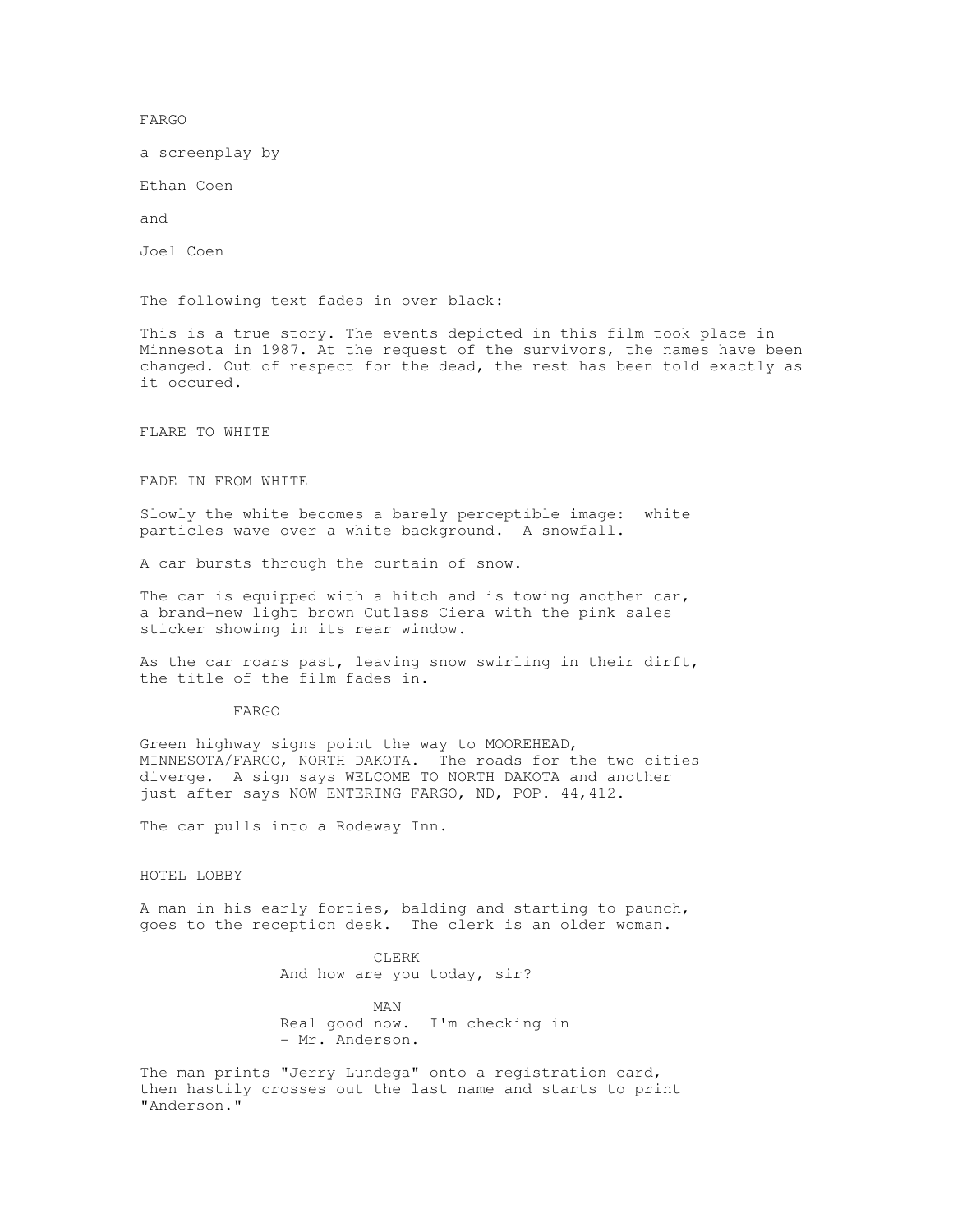As she types into a computer:

 CLERK Okay, Mr. Anderson, and you're still planning on staying with us just the night, then?

ANDERSON

You bet.

HOTEL ROOM

The man turns on the TV, which shows the local evening news.

 NEWS ANCHOR - whether they will go to summer camp at all. Katie Jensen has more.

 KATIE It was supposed to be a project funded by the city council; it was supposed to benefit those Fargo-Moorehead children who would otherwise not be able to afford to attend a lakeshore summer camp. But nobody consulted city controller Stu Jacobson...

#### CHAIN RESTAURANT

Anderson sits alone at a table finishing dinner. Muzak plays. A middle-aged waitress approaches holding a pot of regular coffee in one hand and decaf in the other.

> WAITRESS Can I warm that up for ya there?

> > ANDERSON

You bet.

The man looks at his watch.

# THROUGH A WINDSHIELD

We are pulling into the snowswept parking lot of a one-story brick building. Broken neon at the top of the building identifies it as the Jolly Troll Tavern. A troll, also in neon, holds a champagne glass aloft.

# INSIDE

The bar is downscale even for this town. Country music plays on the jukebox.

Two men are seated in a booth at the back. One is short,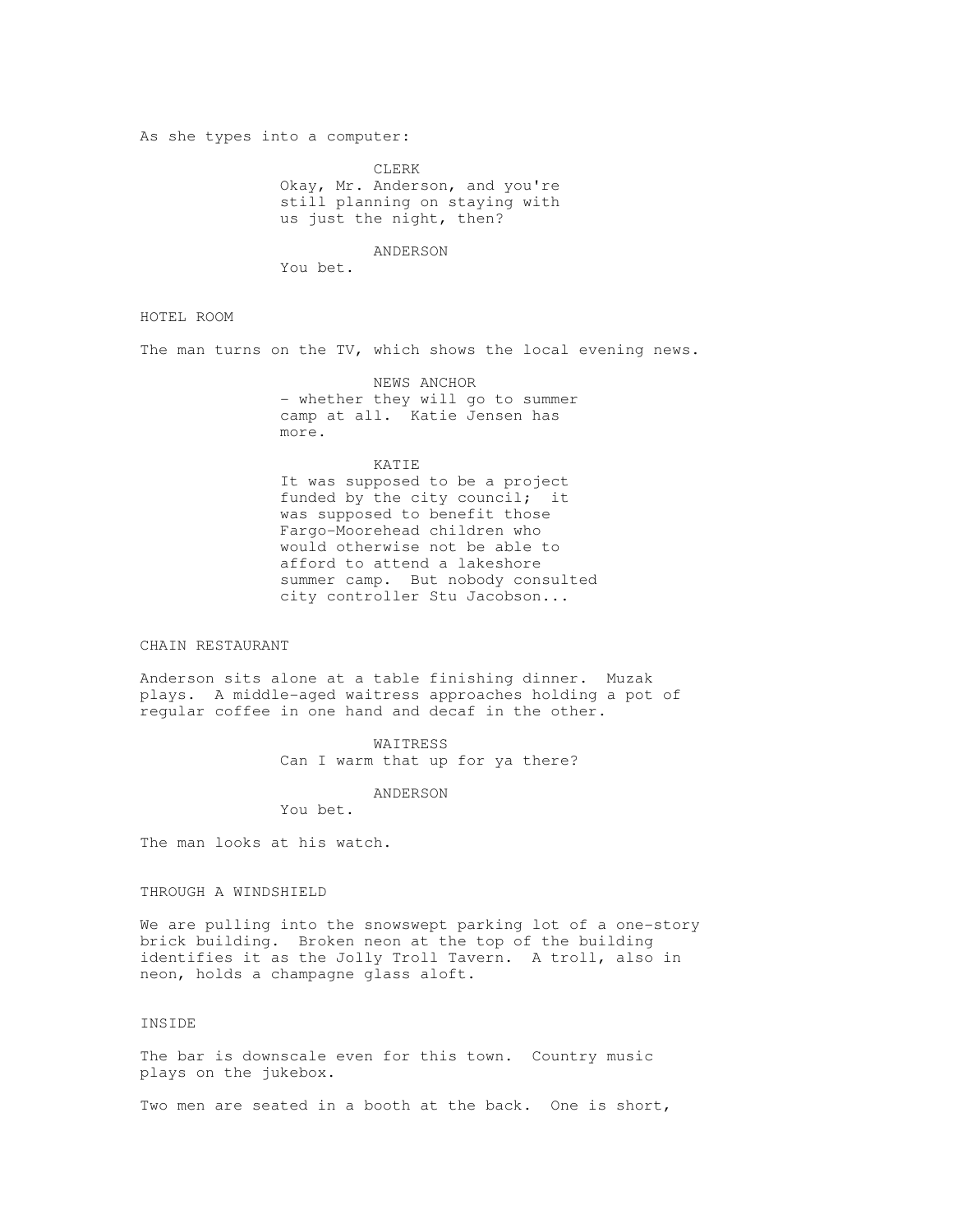slight, youngish. The other man is somewhat older, and dour. The table in front of them is littered with empty long-neck beer bottles. The ashtray is full. Anderson approaches. ANDERSON I'm, uh, Jerry Lundegaard - YOUNGER MAN You're Jerry Lundegaard? JERRY Yah, Shep Proudfoot said - YOUNGER MAN Shep said you'd be here at 7:30. What gives, man? JERRY Shep said 8:30. YOUNGER MAN We been sitting here an hour. I've peed three times already. JERRY I'm sure sorry. I - Shep told me 8:30. It was a mix-up, I guess. YOUNGER MAN Ya got the car? JERRY Yah, you bet. It's in the lot there. Brand-new burnt umber Ciera. YOUNGER MAN Yeah, okay. Well, siddown then. I'm Carl Showalter and this is my associate Gaear Grimsrud. JERRY Yah, how ya doin'. So, uh, we all set on this thing, then? YOUNGER MAN Sure, Jerry, we're all set. Why wouldn't we be? JERRY Yah, no, I'm sure you are. Shep vouched for you and all. I got every confidence in you fellas. They stare at him. An awkward beat. JERRY ... So I guess that's it, then.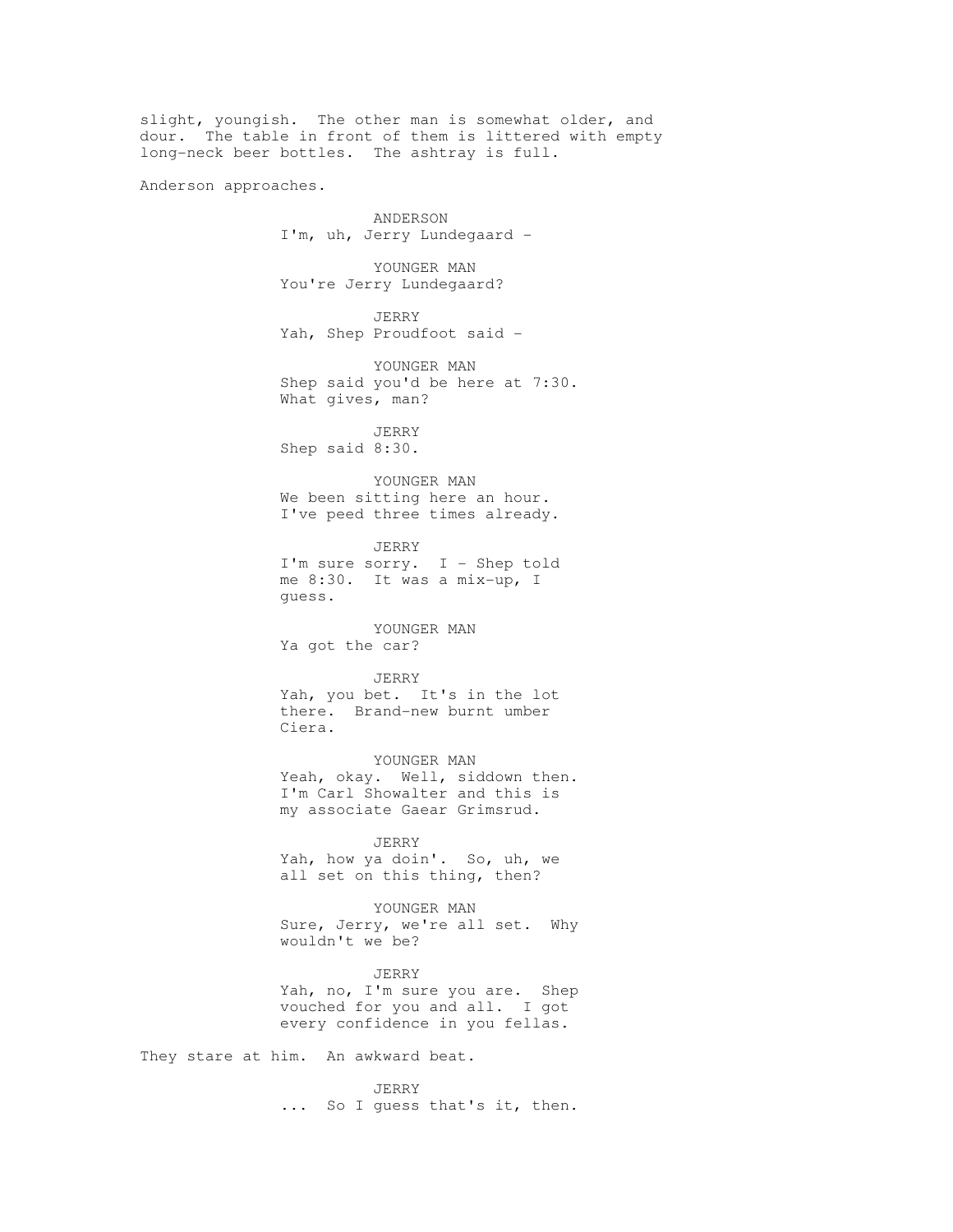Here's the keys - CARL No, that's not it, Jerry. JERRY Huh? CARL The new vehicle, plus forty thousand dollars. JERRY Yah, but the deal was, the car first, see, then the forty thousand, like as if it was the ransom. I thought Shep told you - CARL Shep didn't tell us much, Jerry. JERRY Well, okay, it's - CARL Except that you were gonna be here at 7:30. JERRY Yah, well, that was a mix-up, then. CARL Yeah, you already said that. JERRY Yah. But it's not a whole pay in-advance deal. I give you a brand-new vehicle in advance and - CARL I'm not gonna debate you, Jerry. JERRY Okay. CARL I'm not gonna sit here and debate. I will say this though: what Shep told us didn't make a whole lot of sense. JERRY Oh, no, it's real sound. It's all worked out. CARL You want your own wife kidnapped? JERRY Yah.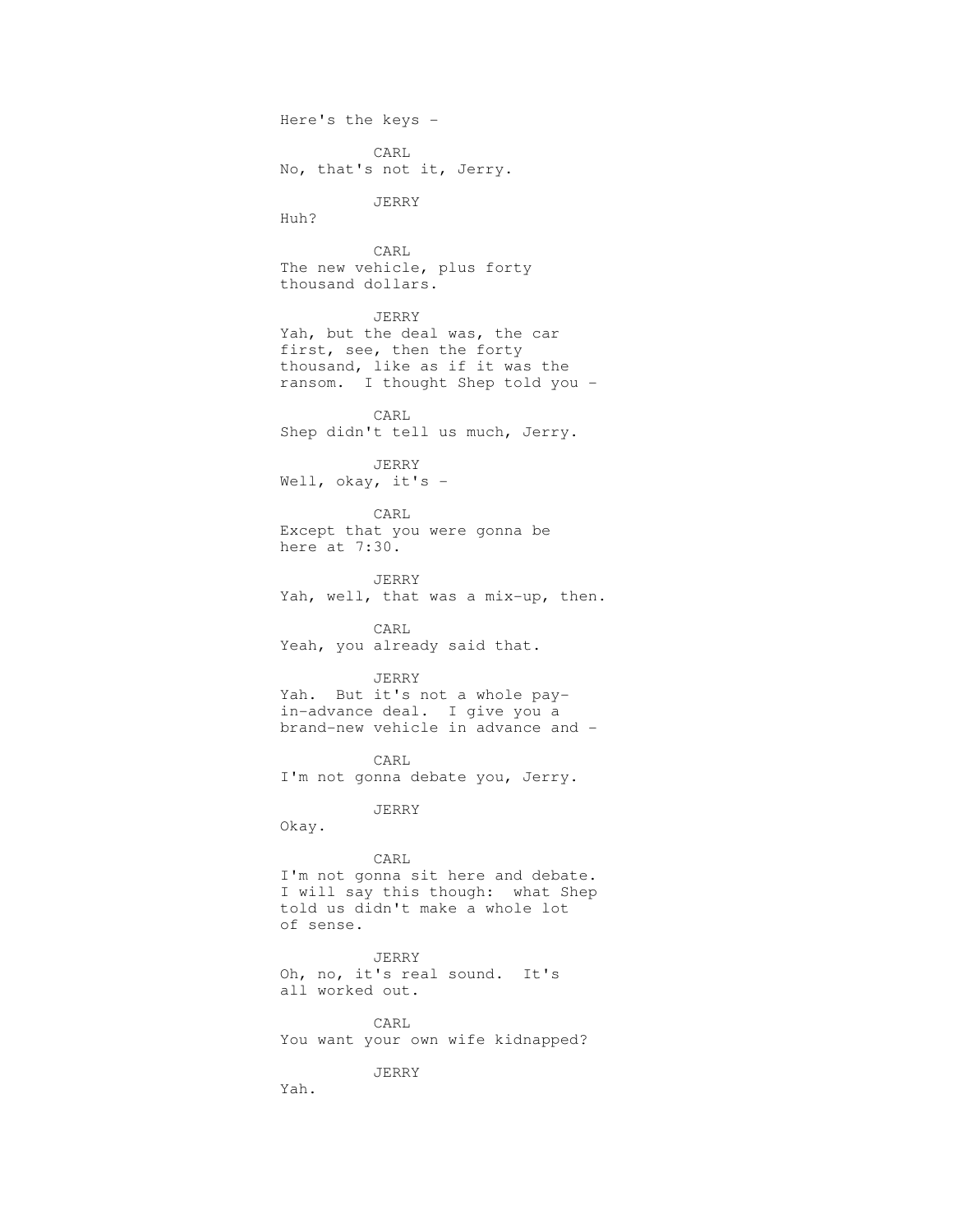# Carl Stares. Jerry looks blankly back.

CARL

... You - my point is, you pay the ransom - what eighty thousand bucks? - I mean, you give us half the ransom, forty thousand, you keep half. It's like robbing Peter to play Paul, it doesn't make any -

 JERRY Okay, it's - see, it's not me payin' the ransom. The thing is, my wife, she's wealthy - her dad, he's real well off. Now, I'm in a bit of trouble -

 CARL What kind of trouble are you in, Jerry?

 JERRY Well, that's, that's, I'm not go inta, inta - see, I just need money. Now, her dad's real wealthy -

 CARL So why don't you just ask him for the money?

Grimsrud, the dour man who has not yet spoken, now softly puts in with a Swedish-accented voice:

> GRIMSRUD Or your fucking wife, you know.

 CARL Or your fucking wife, Jerry.

 JERRY Well, it's all just part of this they don't know I need it, see. Okay, so there's that. And even if they did, I wouldn't get it. So there's that on top, then. See, these're personal matters.

 CARL Personal matters.

 JERRY Yah. Personal matters that needn't, uh -

 CARL Okay, Jerry. You're tasking us to perform this mission, but you, you won't, uh, you won't -  $aw$ , fuck it, let's take a look at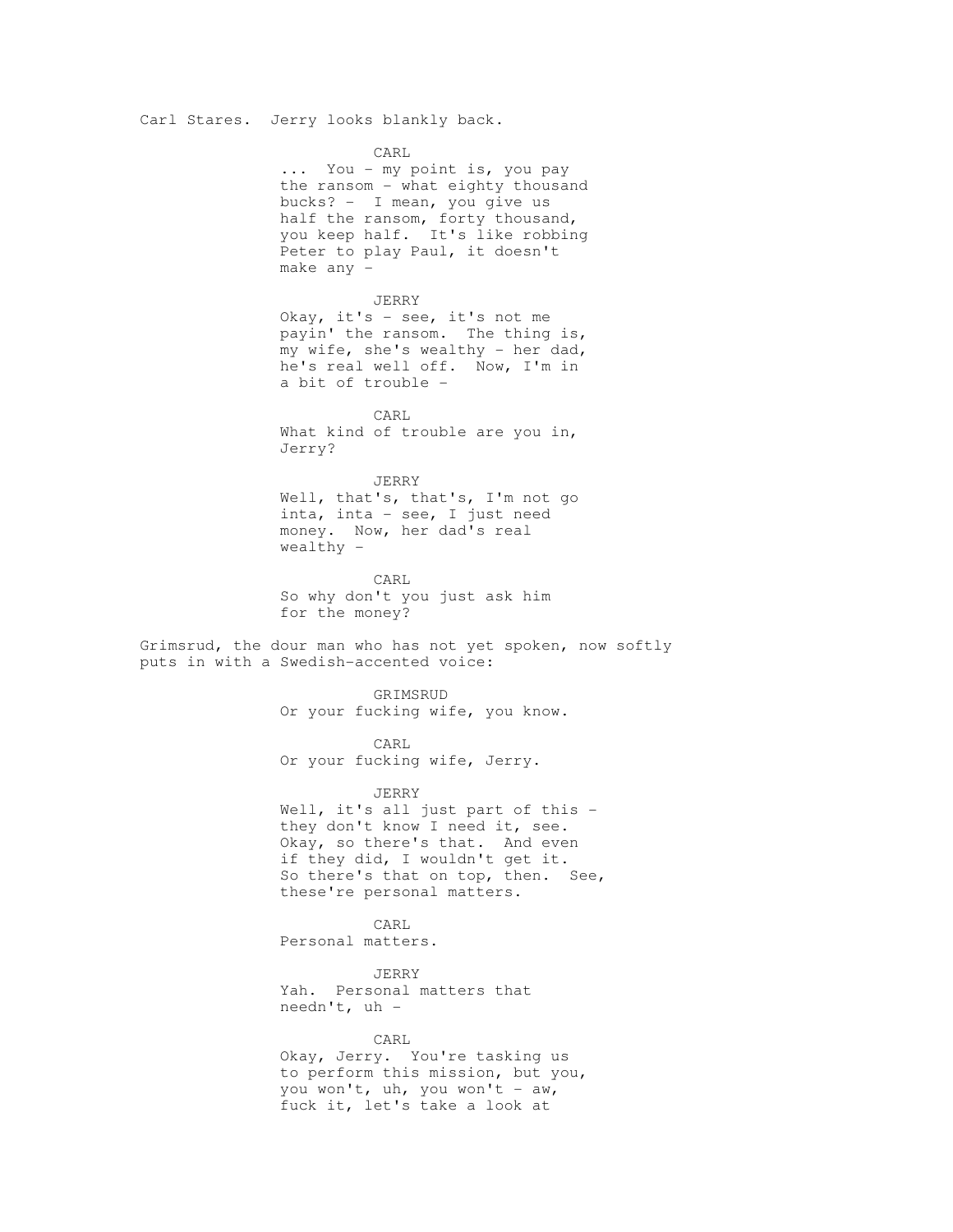that Ciera.

### MINNEAPOLIS SUBURBAN HOUSE

Jerry enters through the kitchen door, in a parka and a red plaid Elmer Fudd hat. He stamps snow off his feet. He is carrying a bag of groceries which he deposits on the kitchen counter.

> JERRY Hon? Got the growshries. VOICE Thank you, hon. How's Fargo? JERRY Yah, real good. VOICE Dad's here.

DEN

Jerry enters, pulling off his plaid cap.

 JERRY How ya doin', Wade?

Wade Gustafson is mid-sixtyish, vigorous, with a full head of gray hair. His eyes remain fixed on the TV.

> WADE Yah, pretty good.

 JERRY Whatcha watchin' there?

 WADE Norstars.

 JERRY ... Who they playin'?

WADE

OOOoooh!

His reaction synchronizes with a reaction from the crowd.

KITCHEN

Jerry walks back in, taking off his coat. His wife is putting on an apron. Jerry nods toward the living room.

> JERRY Is he stayin' for supper, then? WIFE Yah, I think so... Dad, are you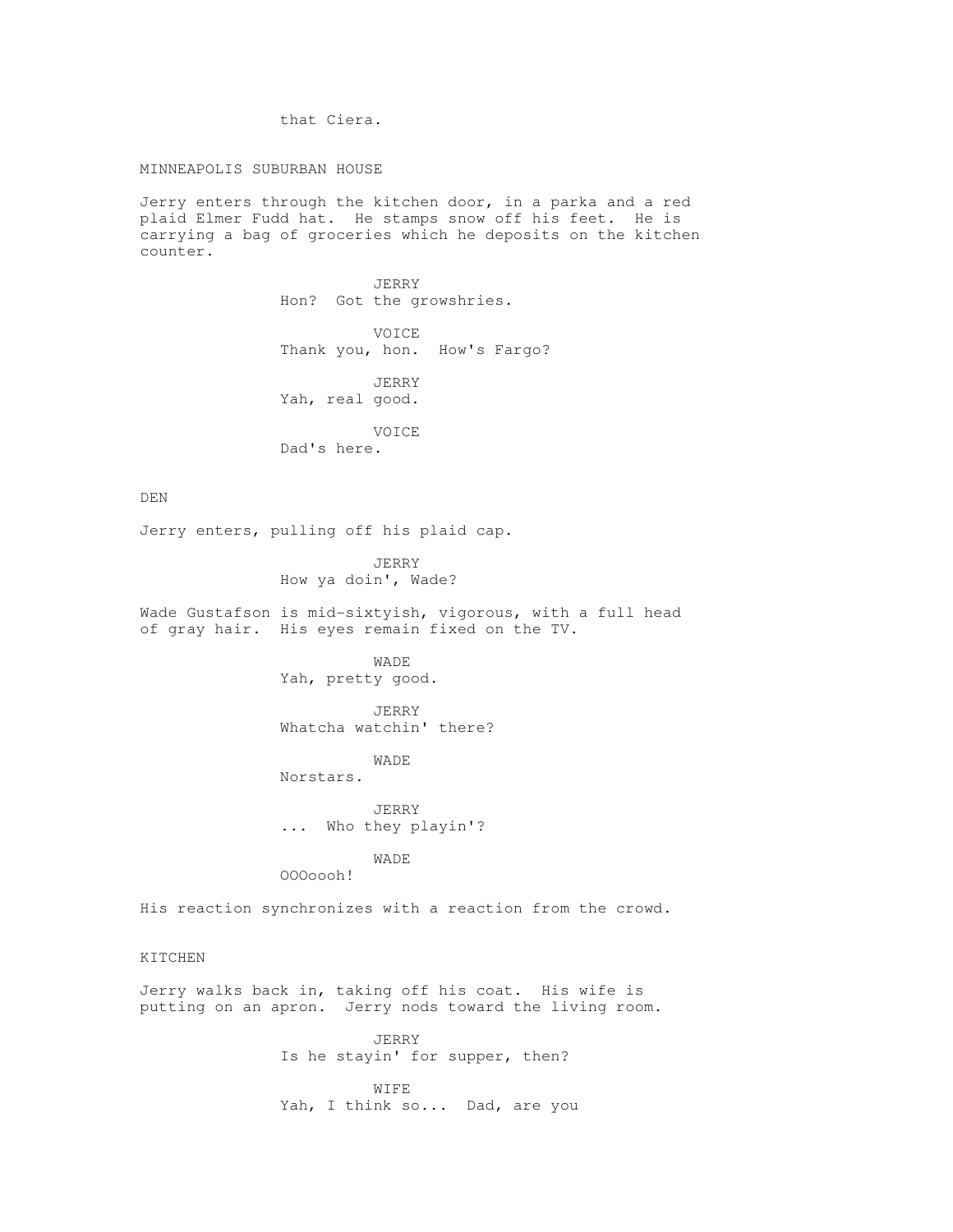stayin' for supper? WADE (off) Yah. DINING ROOM Jerry, his wife, Wade and Scotty, twelve years old, sit eating. SCOTTY May I be excused? JERRY Sure, ya done there? SCOTTY Uh-huh. Goin' out. WIFE Where are you going? SCOTTY Just out. Just McDonald's. JERRY Back at 9:30. SCOTTY Okay. WADE He just ate. And he didn't finish. He's going to McDonald's instead of finishing here? WIFE He sees his friends there. It's okay. WADE It's okay? McDonald's? What do you think they do there? They don't drink milkshakes, I assure you! WIFE It's okay, Dad. JERRY Wade, have ya had a chance to think about, uh, that deal I was talkin' about, those forty acres there on Wayzata? WADE You told me about it. JERRY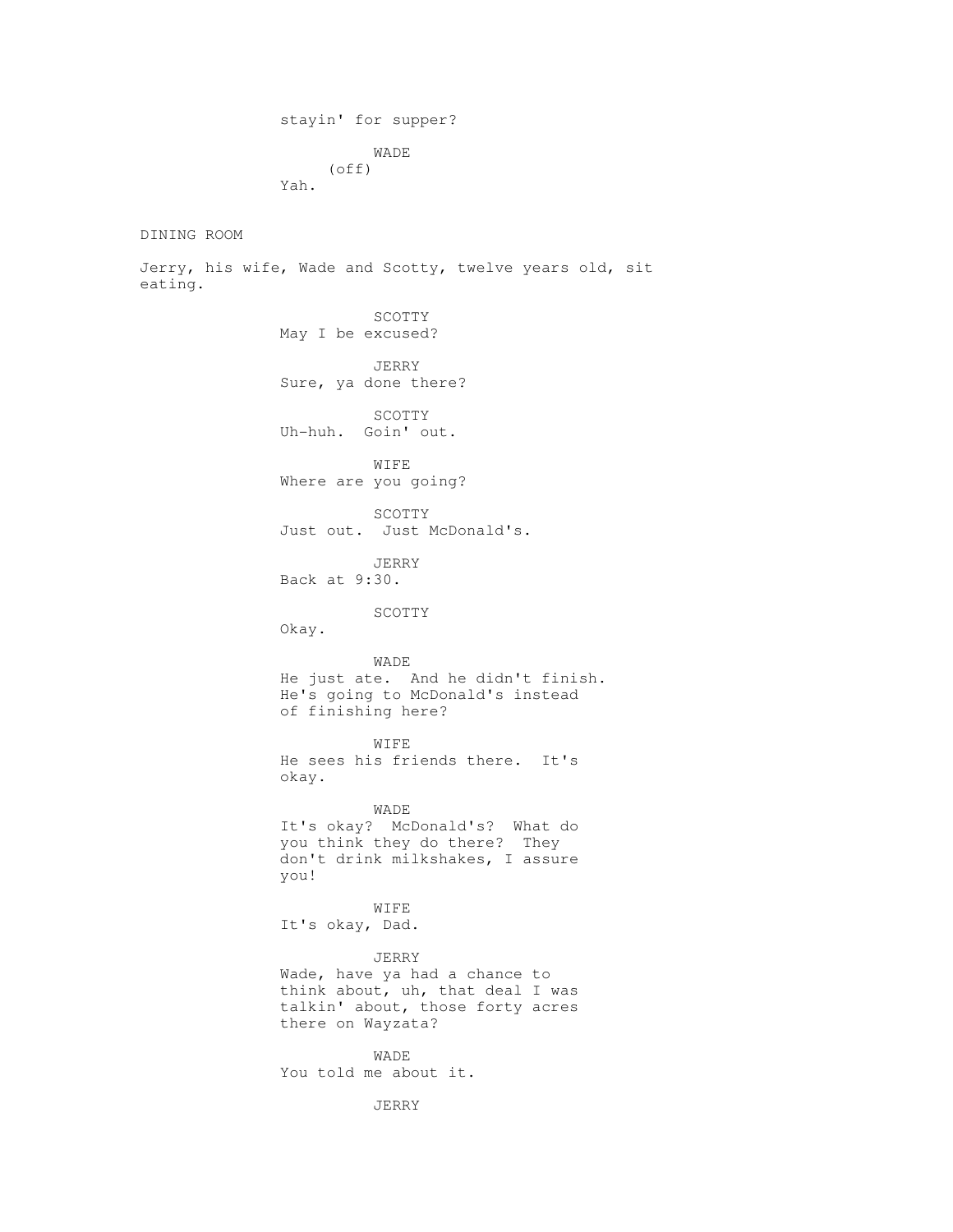Yah, you said you'd have a think about it. I understand it's a lot of money - WADE A heck of a lot. What'd you say you were gonna put there? JERRY A lot. It's a limited - WADE I know it's a lot. JERRY I mean a parking lot. WADE Yah, well, seven hundred and fifty thousand dollars is a lot - ha ha ha! JERRY Yah, well, it's a chunk, but - WADE I thought you were gonna show it to Stan Grossman. He passes on this stuff before it gets kicked up to me. JERRY

 Well, you know Stan'll say no dice. That's why you pay him. I'm asking you here, Wade. This could work out real good for me and Jean and Scotty -

 WADE Jean and Scotty never have to worry.

# WHITE

A black like curls through the white. Twisting perspective shows that it is an aerial shot of a two-lane highway, bordered by snowfields. The highway carries one moving car.

# INT. CAR

Carl Showalter is driving. Gaear Grimsrud stares blankly out.

After a long beat:

 GRIMSRUD Where is Pancakes Hause?

CARL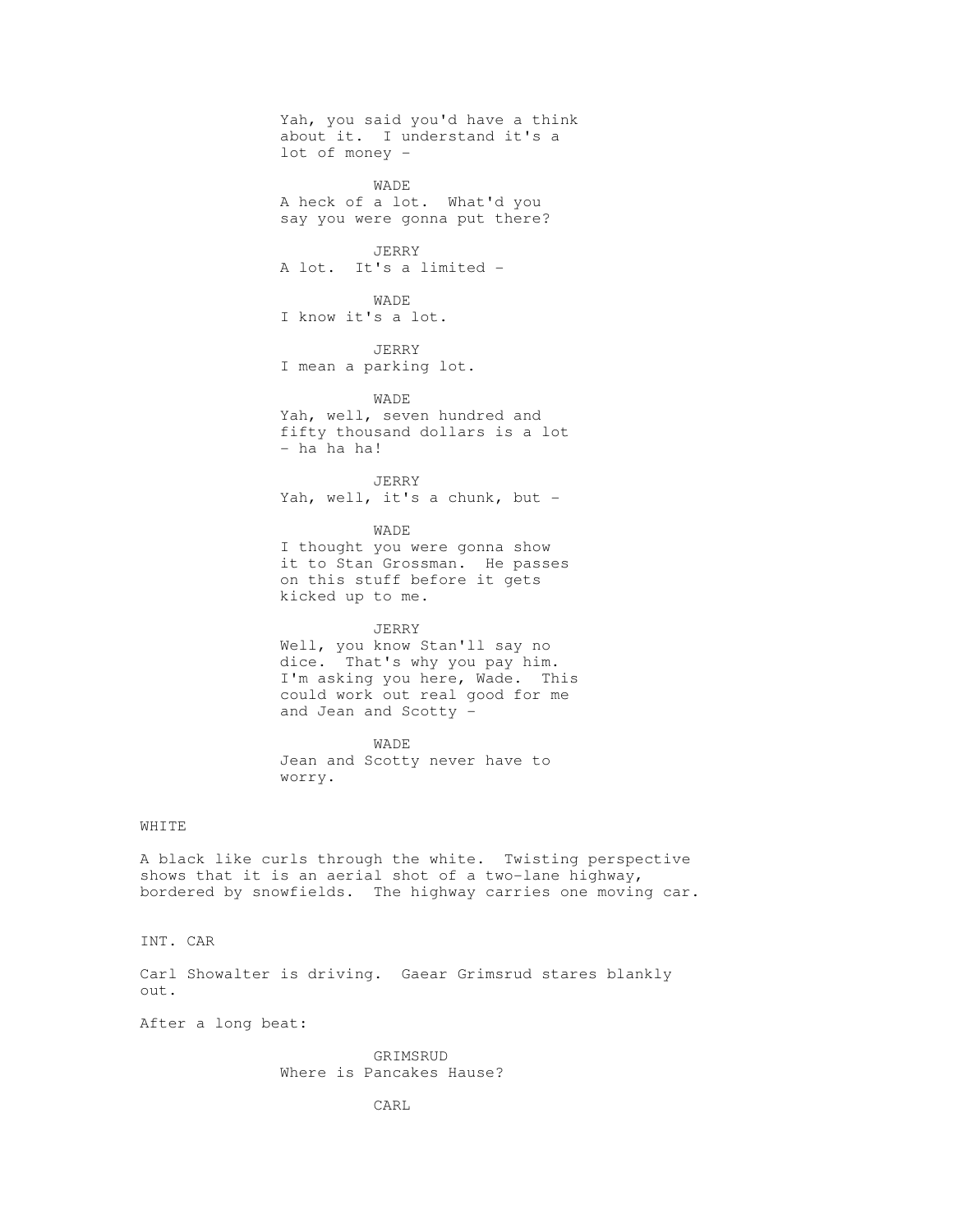What?

 GRIMSRUD We stop at Pancakes Hause.

 CARL What're you, nuts? We had pancakes for breakfast. I gotta go somewhere I can get a shot and a beer - and a steak maybe. Not more fuckin' pancakes. Come on.

Grimsrud gives him a sour look.

 CARL ... Come on, man. Okay, here's an idea. We'll stop outside of Brainerd. I know a place there we can get laid. Wuddya think?

 GRIMSRUD I'm fuckin' hungry now, you know.

 CARL Yeah, yeah, Jesus - I'm sayin', we'll stop for pancakes, then we'll get laid. Wuddya think?

# GUSTAFSON OLDS GARAGE

Jerry is sitting in his glassed-in salesman's cubicle just off the showroom floor. On the other side of his desk sit an irate customer and his wife.

> CUSTOMER We sat here right in this room and went over this and over this!

 JERRY Yah, but that TruCoat -

 CUSTOMER I sat right here and said I didn't want no TruCoat!

 JERRY Yah, but I'm sayin', that TruCoat, you don't get it and you get oxidization problems. It'll cost you a heck of lot more'n five hunnert -

 CUSTOMER You're sittin' here, you're talkin' in circles! You're talkin' like we didn't go over this already!

 JERRY Yah, but this TruCoat -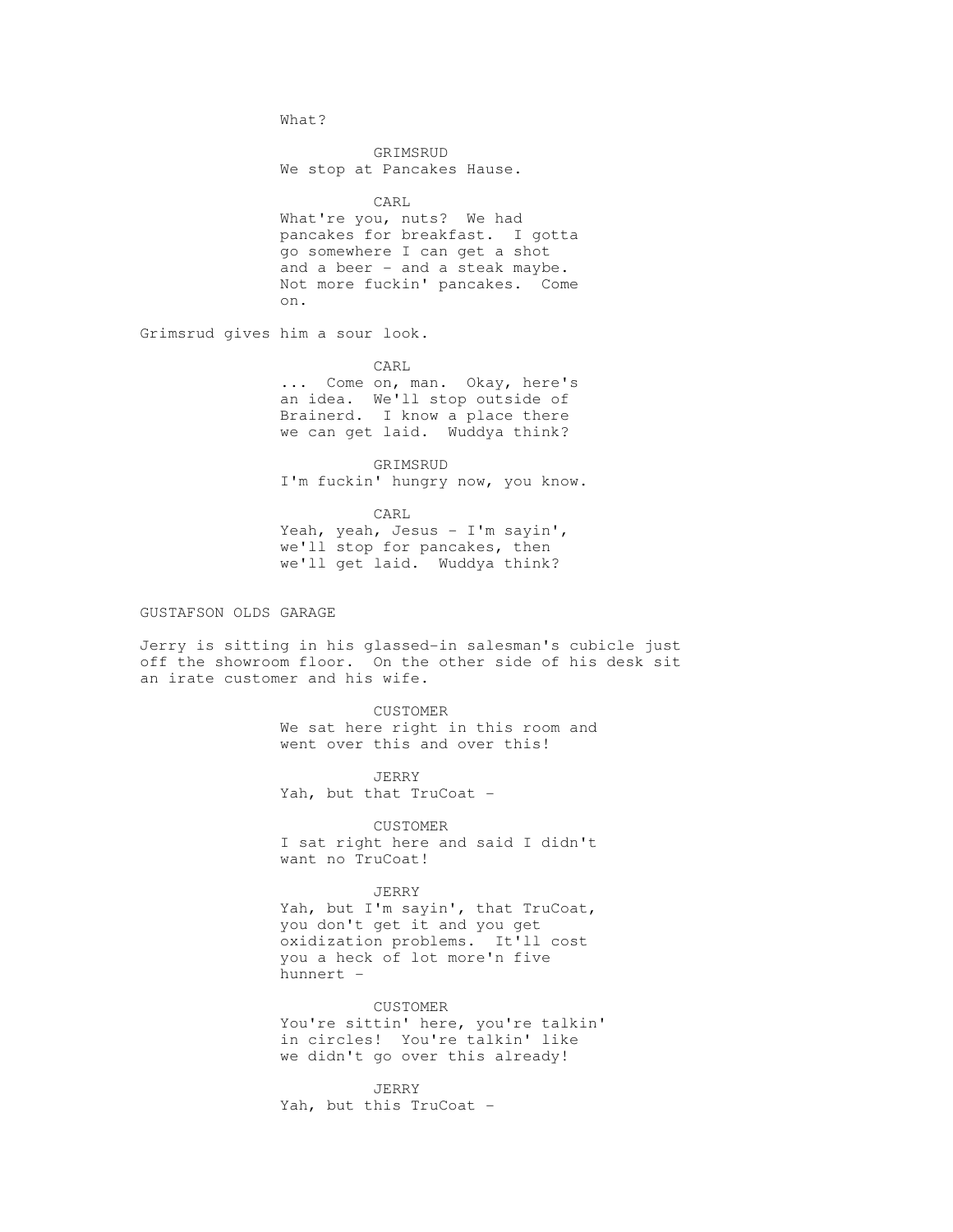#### CUSTOMER

 We had us a deal here for nine teen-five. You sat there and darned if you didn't tell me you'd get this car, these options, WITHOUT THE SEALANT, for nine teen-five!

 JERRY Okay, I'm not sayin' I didn't -

### CUSTOMER

 You called me twenty minutes ago and said you had it! Ready to make delivery, ya says! Come on down and get it! And here ya are and you're wastin' my time and you're wastin' my wife's time and I'm payin' nineteen-five for this vehicle here!

 JERRY Well, okay, I'll talk to my boss...

He rises, and, as he leaves:

 JERRY ... See, they install that TruCoat at the factory, there's nothin' we can do, but I'll talk to my boss.

The couple watch him go to a nearby cubicle.

 CUSTOMER These guys here - these guys! It's always the same! It's always more! He's a liar!

## WIFE

Please, dear.

 CUSTOMER We went over this and over this -

NEARBY CUBICLE

Jerry sits perched on the desk of another salesman who is eating lunch as he watches a hockey game on a small portable TV.

> JERRY So you're goin' to the Gophers on Sunday?

> > SALESMAN

You bet.

 JERRY You wouldn't have an extra ticket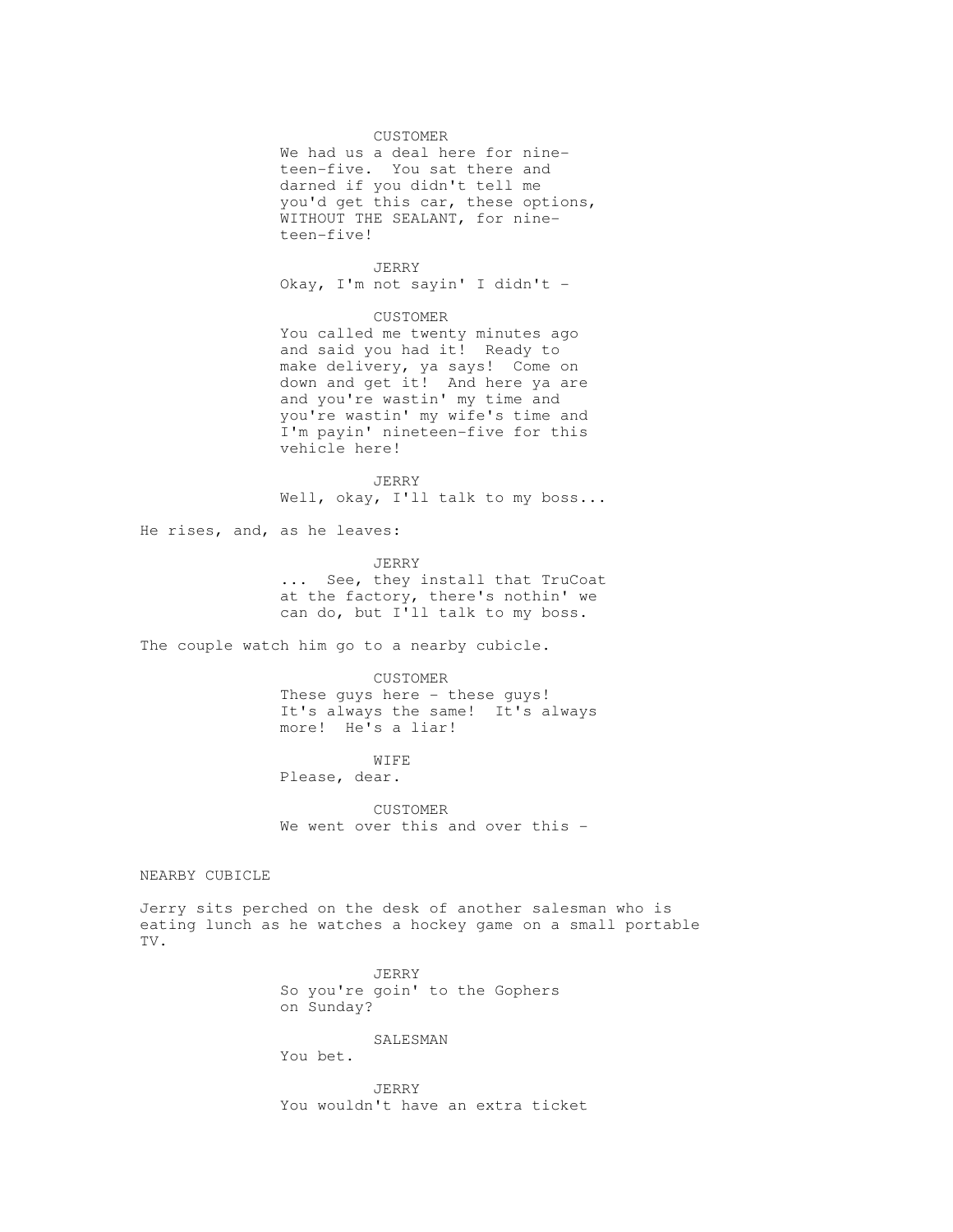there?

 SALESMAN They're playin' the Buckeyes!

JERRY

Yah.

 SALESMAN Ya kiddin'!

JERRY'S CUBICLE

Jerry re-enters.

 JERRY Well, he never done this before, but seein' as it's special circumstances and all, he says I can knock one hunnert off that TruCoat.

 CUSTOMER One hundred! You lied to me, Mr. Lundegaard. You're a bald-faced liar!

Jerry sits staring at his lap.

 CUSTOMER ... A fucking liar -

 WIFE Bucky, please!

Jerry mumbles into his lap:

JERRY

 One hunnert's the best we can do here.

 CUSTOMER Oh, for Christ's sake, where's my goddamn checkbook. Let's get this over with.

WIDE EXTERIOR: TRUCK STOP

There is a restaurant with many big rigs parked nearby, and a motel with an outsize Paul Bunyan and Babe the Blue Ox flanking its sign: BLUE OX MOTEL.

MOTEL ROOM

Carl Showalter and Gaear Grimsrud are in the twin beds having sex with two truck-stop hookers.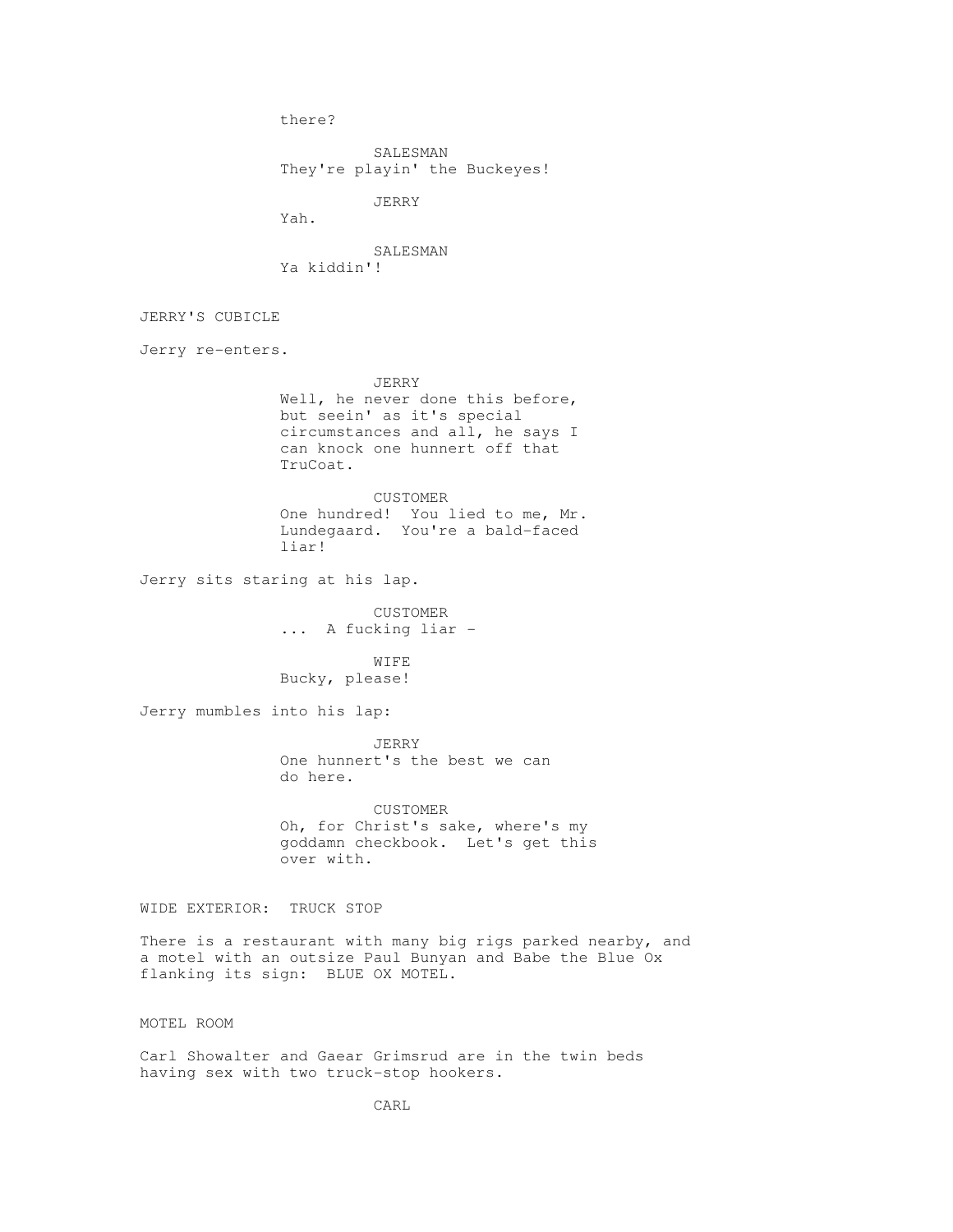Oh, Jesus, yeah.

Nnph.

 HIS HOOKER There ya go, sugar.

GRIMSRUD

 HIS HOOKER Yeah. Yeah. Oh, yeah.

# LATER

The couples like in their respective beds, gazing at the offscreen TV.

> ED MCMAHON - Johnny's guests tonight will be Lee Majors, George Wendt, and Steve Boutsikaros from the San Diego Zoo, so keep that dial -

# LUNDEGAARD KITCHEN

We hear a morning show on television. Jean Lundegaard is making coffee in the kitchen as Scott eats cereal at the table.

> JEAN I'm talkin' about your potential.

 SCOTT (absently) Uh-huh.

 JEAN You're not a C student.

SCOTT

Uhn.

 JEAN And yet you're gettin' C grades. It's this disparity there that concerns your dad and me.

SCOTT

Uh-huh.

 JEAN You know what a disparity is?

 SCOTT (testily) Yeah!

 JEAN Okay. Well, that's why we don't want ya goin' out fer hockey.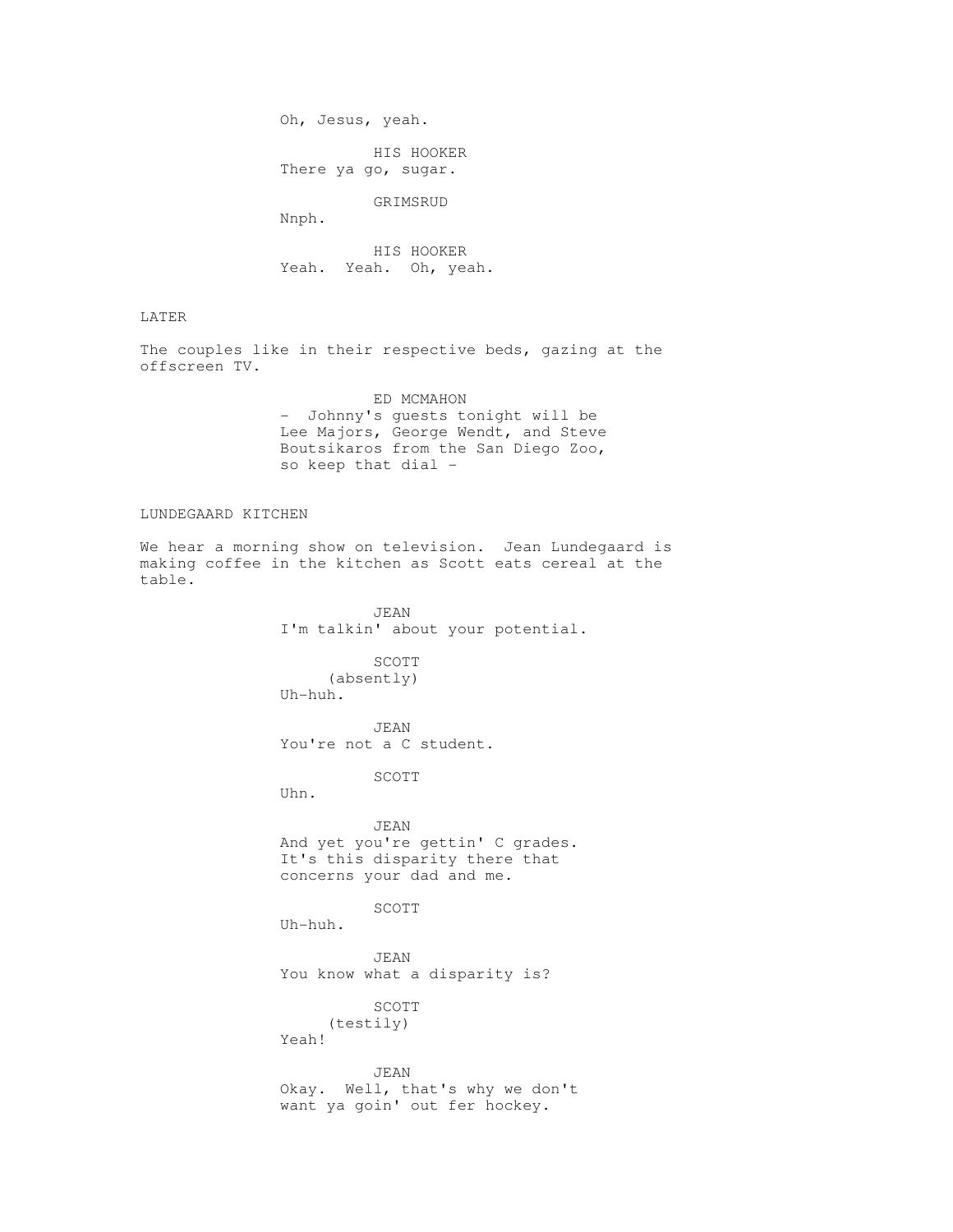SCOTT Oh, man! The phone rings. SCOTT ... What's the big deal? It's an hour - JEAN Hold on. She picks up the phone. JEAN ... Hello? PHONE VOICE Yah, hiya, hon. JEAN Oh, hiya, Dad. WADE Jerry around? JEAN Yah, he's still here - I'll catch him for ya. She holds the phone away and calls: JEAN ... Hon? VOICE Yah. JEAN It's Dad. VOICE Yah... Jerry enters in shirtsleeves and tie. JERRY ... Yah, okay... SCOTT Look, Dad, there is no fucking way - JEAN Scott! JERRY Say, let's watch the language - He takes the phone.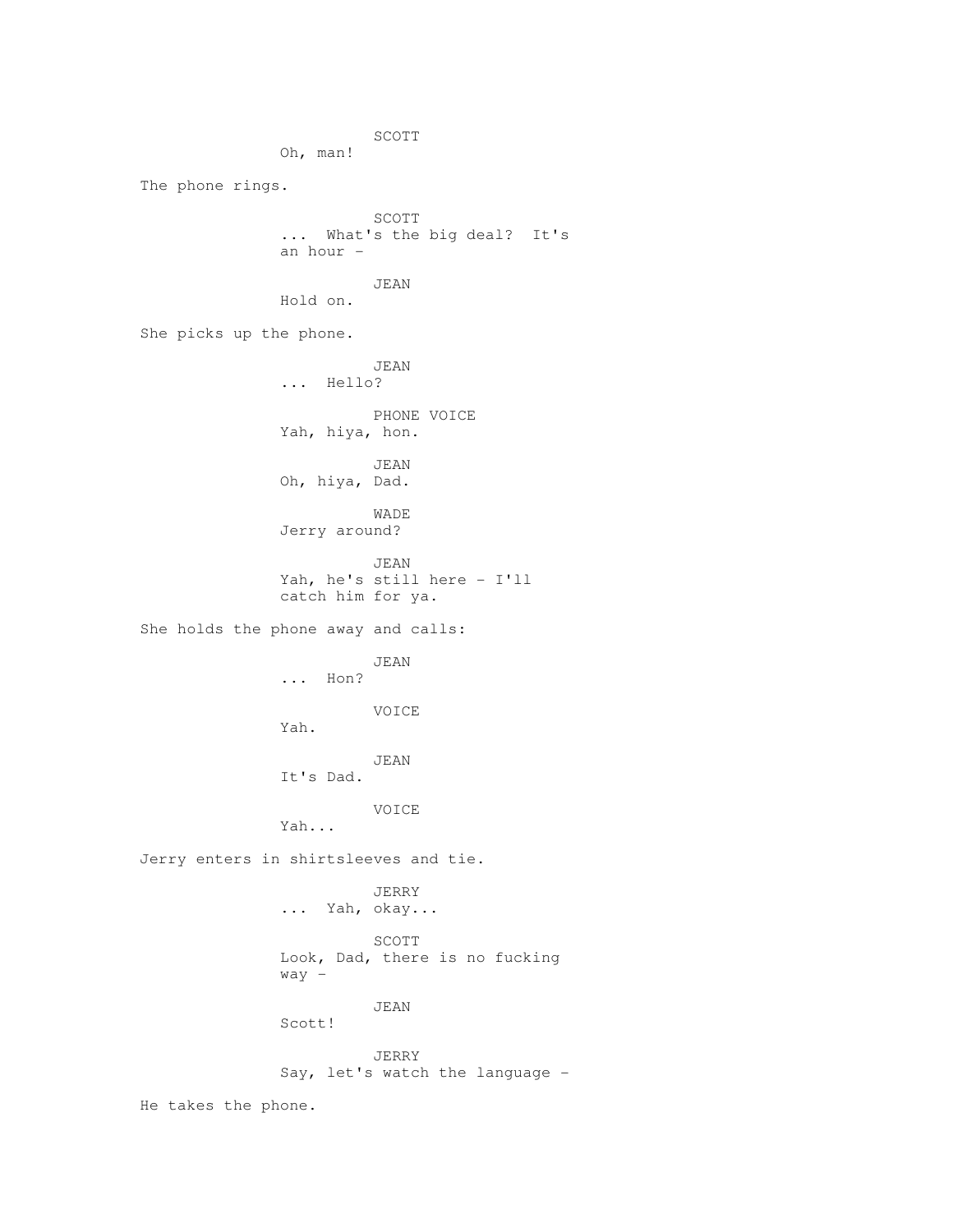JERRY How ya doin', Wade? WADE What's goin' on there? JERRY Oh, nothing, Wade. How ya doin' there? WADE Stan Grossman looked at your proposal. Says it's pretty sweet. JERRY No kiddin'? WADE We might be innarested. JERRY No kiddin'! I'd need the cash pretty quick there. In order to close the deal. WADE Come by at 2:30 and we'll talk about it. If your numbers are right, Stan says its pretty sweet. Stan Grossman. JERRY Yah. WADE 2:30. Click. Dial tone. JERRY

Yah, okay.

GUSTAFSON OLD GARAGE

Jerry wanders through the service area where cars are being worked on. He stops by an Indian in blue jeans who is looking at the underside of a car that sits on a hydraulic lift with a cage light hanging off its innards.

JERRY

Say, Shep, how ya doin' there?

SHEP

Mm.

 JERRY Say, ya know those two fellas ya put me in touch with, up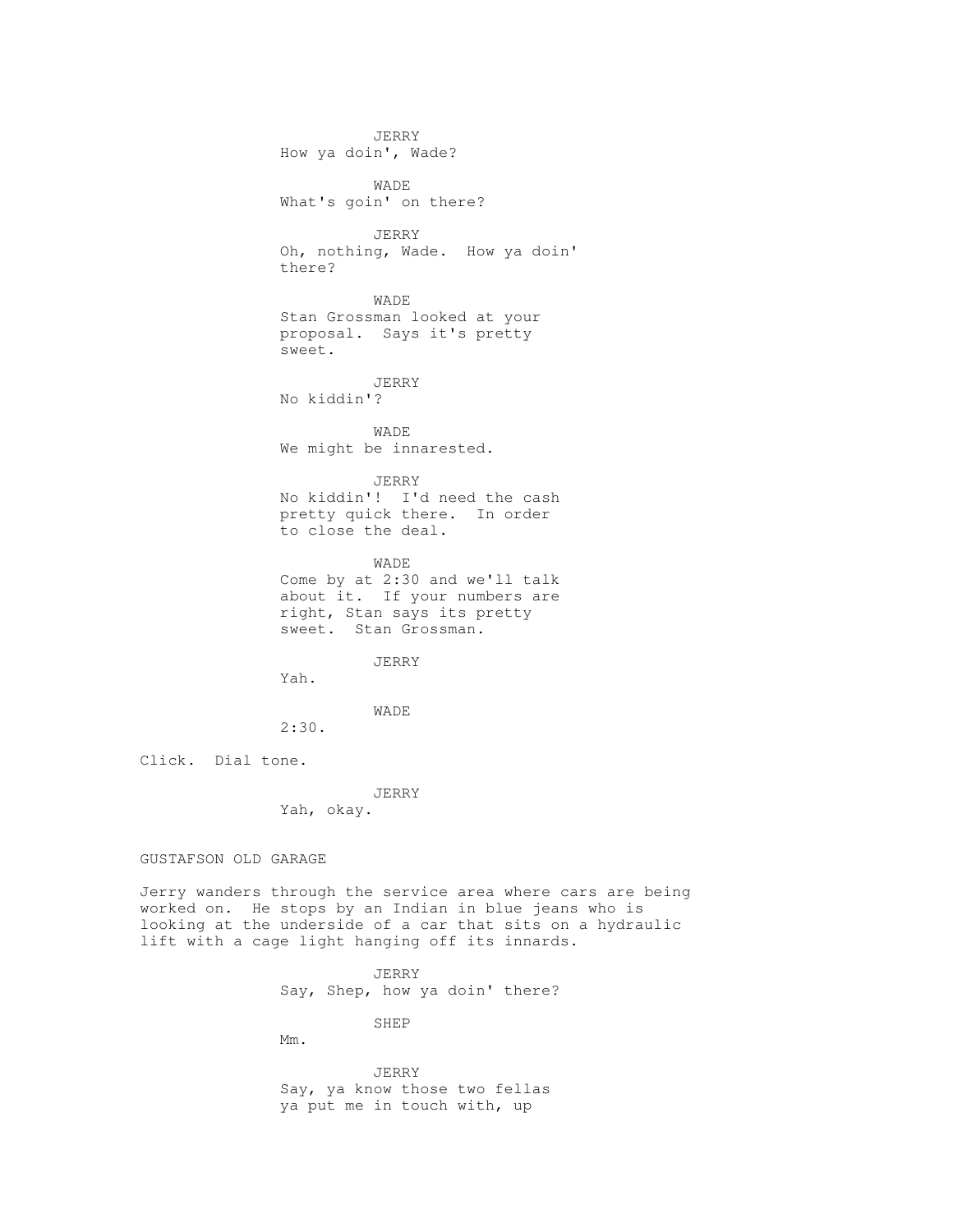there in Fargo? SHEP Put you in touch with Grimsrud. JERRY Well, yah, but he had a buddy there. He, uh - SHEP Well, I don't vouch for him. JERRY Well, that's okay, I just - SHEP I vouch for Grimsrud. Who's his buddy? JERRY Carl somethin'? SHEP Never heard of him. Don't vouch for him. JERRY Well, that's okay, he's a buddy of the guy ya vouched for, so I'm not worryin'. I just, I was wonderin', see, I gotta get in touch with 'em for, I might not need it anymore, sumpn's happenin', see - SHEP Call 'em up. JERRY Yah, well, see, I did that, and I haven't been able to get 'em, so I thought you maybe'd know an alternate number or what have ya. SHEP Nope. Jerry slaps his fist into his open palm and snaps his JERRY Okay, well, real good, then.

# CAR

fingers.

Carl is driving. Grimsrud stares out front.

After a beat: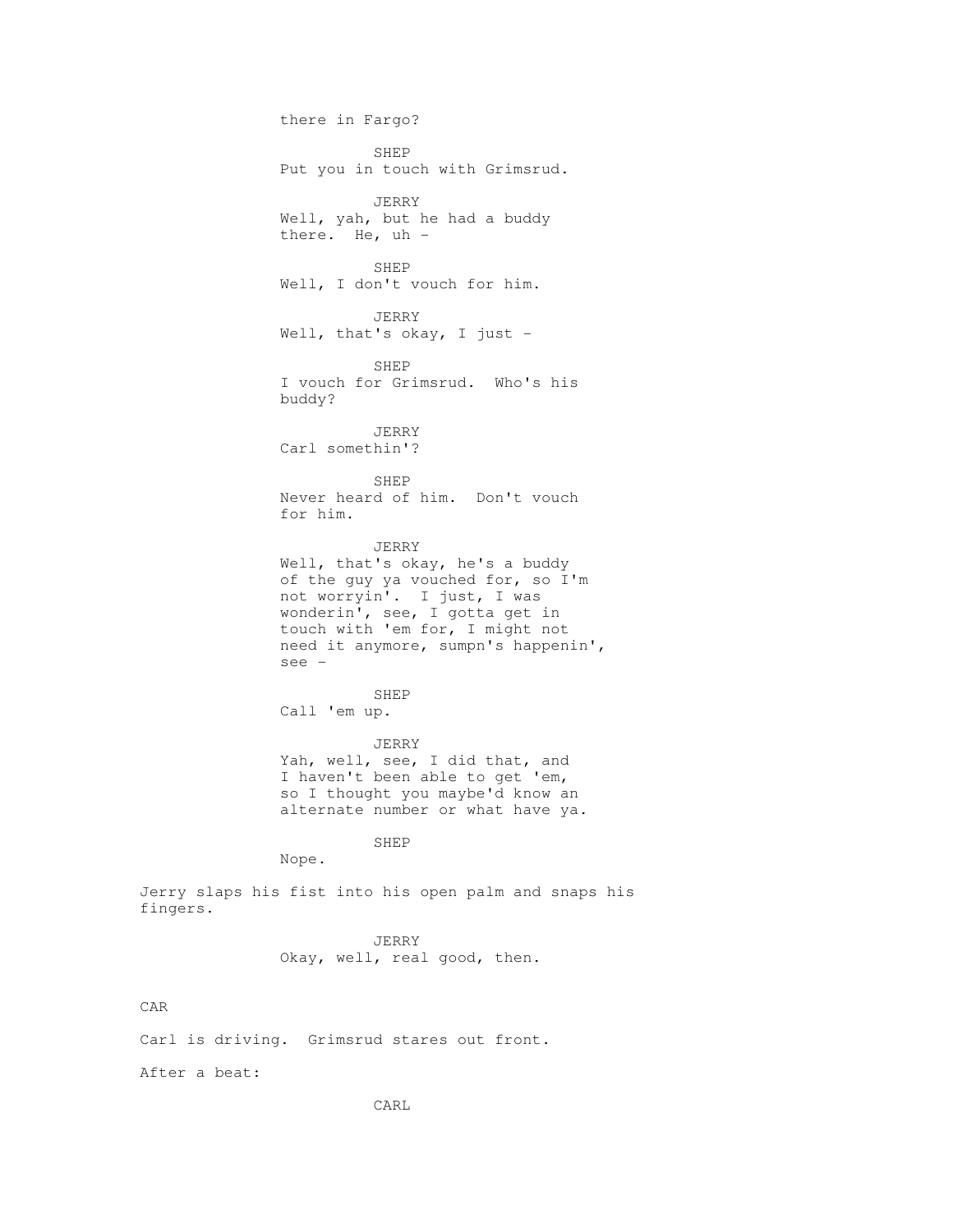... Look at that. Twin Cities. IDS Building, the big glass one. Tallest skyscraper in the Midwest. After the Sears, uh, Chicago... You never been to Minneapolis?

GRIMSRUD

No.

 CARL ... Would it kill you to say something?

# GRIMSRUD

I did.

 CARL "No." First thing you've said in the last four hours. That's a, that's a fountain of conversation, man. That's a geyser. I mean, whoa, daddy, stand back, man. Shit, I'm sittin' here driving, man, doin' all the driving, whole fuckin' way from Brainerd, drivin', tryin' to, you know, tryin' to chat, keep our spirits up, fight the boredom of the road, and you can't say one fucking thing just in the way of conversation.

Grimsurd smokes, gazing out the window.

 CARL ... Well, fuck it, I don't have to talk either, man. See how you like it...

He drives.

 CARL ... Total silence...

JERRY'S CUBICLE

He is on the phone.

 JERRY Yah, real good. How you doin'?

 VOICE Pretty good, Mr. Lundegaard. You're damned hard to get on the phone.

 JERRY Yah, it's pretty darned busy here, but that's the way we like it.

VOICE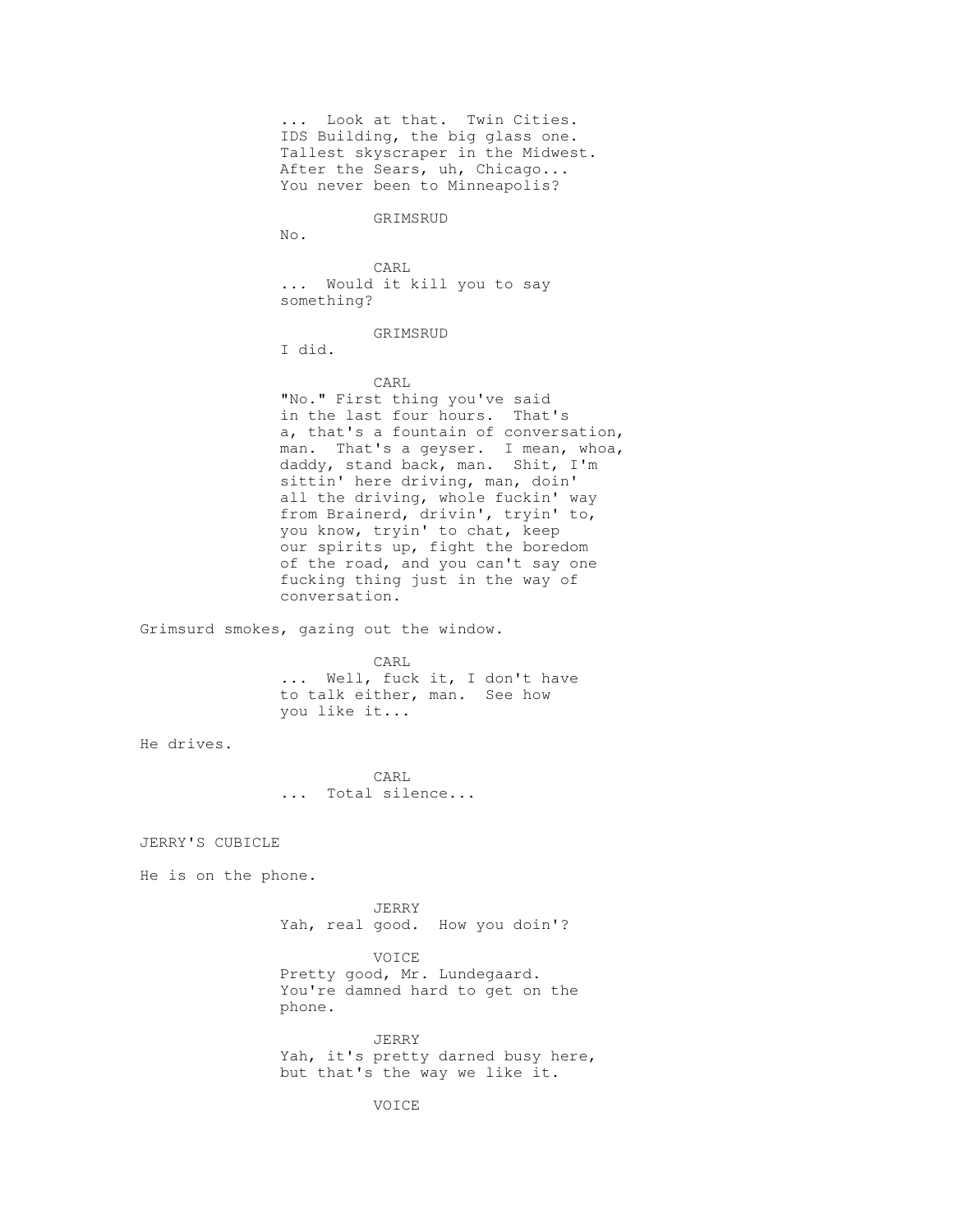That's for sure. Now, I just need, on these last, these financing documents you sent us, I can't read the serial numbers of the vehicles on here, so I -

#### JERRY

 But I already got the, it's okay, the loans are in place, I already got the, the what, the -

# VOICE

 Yeah, the three hundred and twenty thousand dollars, you got the money last month.

 JERRY Yah, so we're all set.

#### VOICE

 Yeah, but the vehicles you were borrowing on, I just can't read the serial numbers on your applicaton. Maybe if you could just read them to me -

 JERRY But the deal's already done, I already got the money -

 VOICE Yeah, but we have an audit here, I just have to know that these vehicles you're financing with this money, that they really exist.

 JERRY Yah, well, they exist all right.

 VOICE I'm sure they do - ha ha! But I can't read their serial numbers here. So if you could read me -

#### JERRY

 Well, but see, I don't have 'em in front a me - why don't I just fax you over a copy -

# VOICE

 No, fax is no good, that's what I have and I can't read the darn thing -

 JERRY Yah, okay, I'll have my girl send you over a copy, then.

 VOICE Okay, because if I can't correlate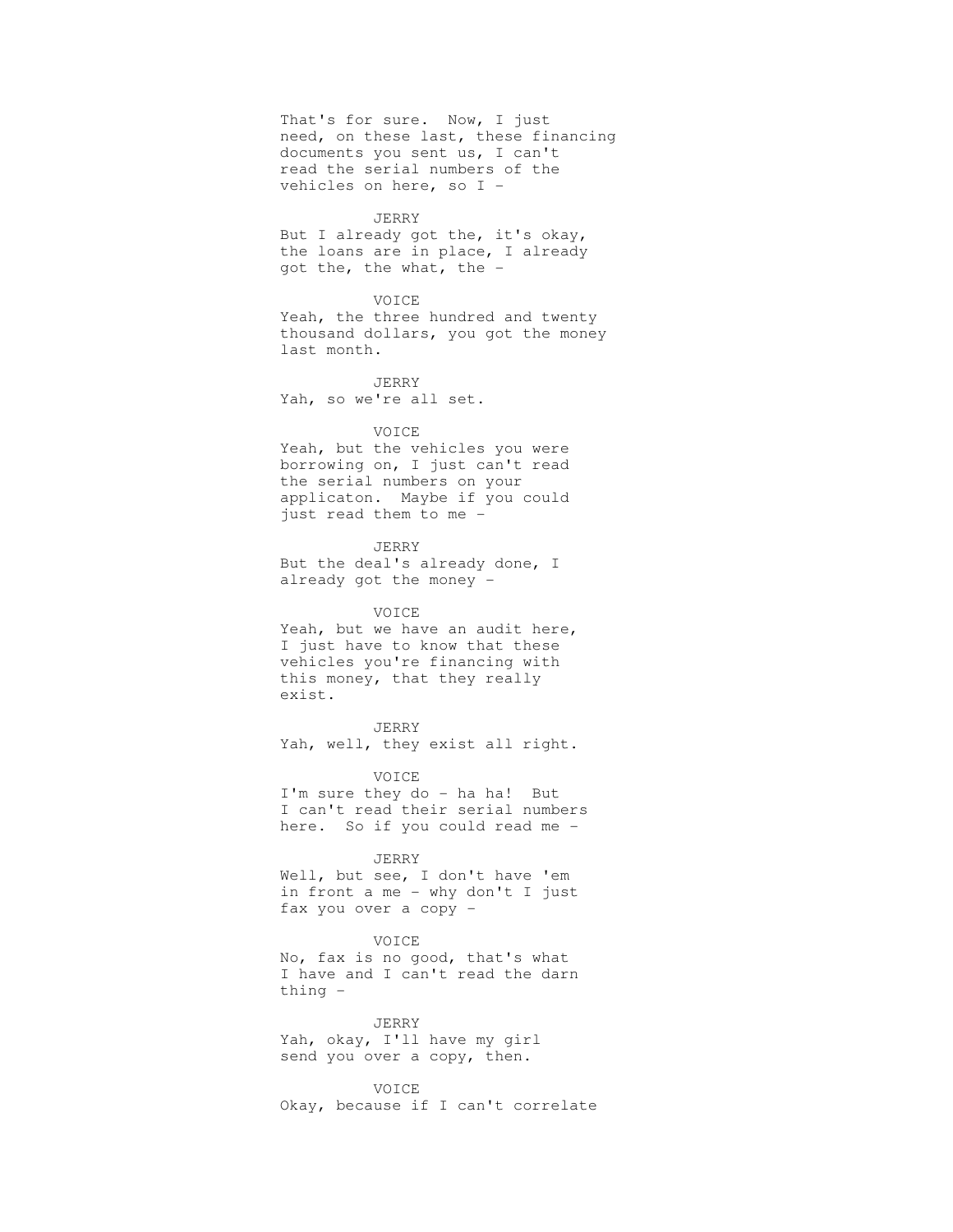this note with the specific vehicles, then I gotta call back that money - JERRY Yah, how much money was that? VOICE Three hundred and twenty thousand dollars. See, I gotta correlate that money with the cars it's being lent on. JERRY Yah, no problem, I'll just fax that over to ya, then. VOICE No, no, fax is - JERRY I mean send it over. I'll shoot it right over to ya. VOICE Okay. JERRY Okay, real good, then. CLOSE ON TELEVISION A morning-show host in an apron stands behind a counter on a kitchen set. HOST So I seperate the - how the heck do I get the egg out of the shell without breaking it? Jean Lundegaard is curled up on the couch with a cup of coffee, watching the television. HOSTESS You just prick a little hole in the end and blow! Jean smiles as we hear laughter and applause from the studio audience. She hears something else - a faint scraping sound - and looks up. HOST Okay, here goes nothing.

The scraping sound persists. Jean sets down her coffee cup and rises.

From the studio audience:

AUDIENCE

Awoooo!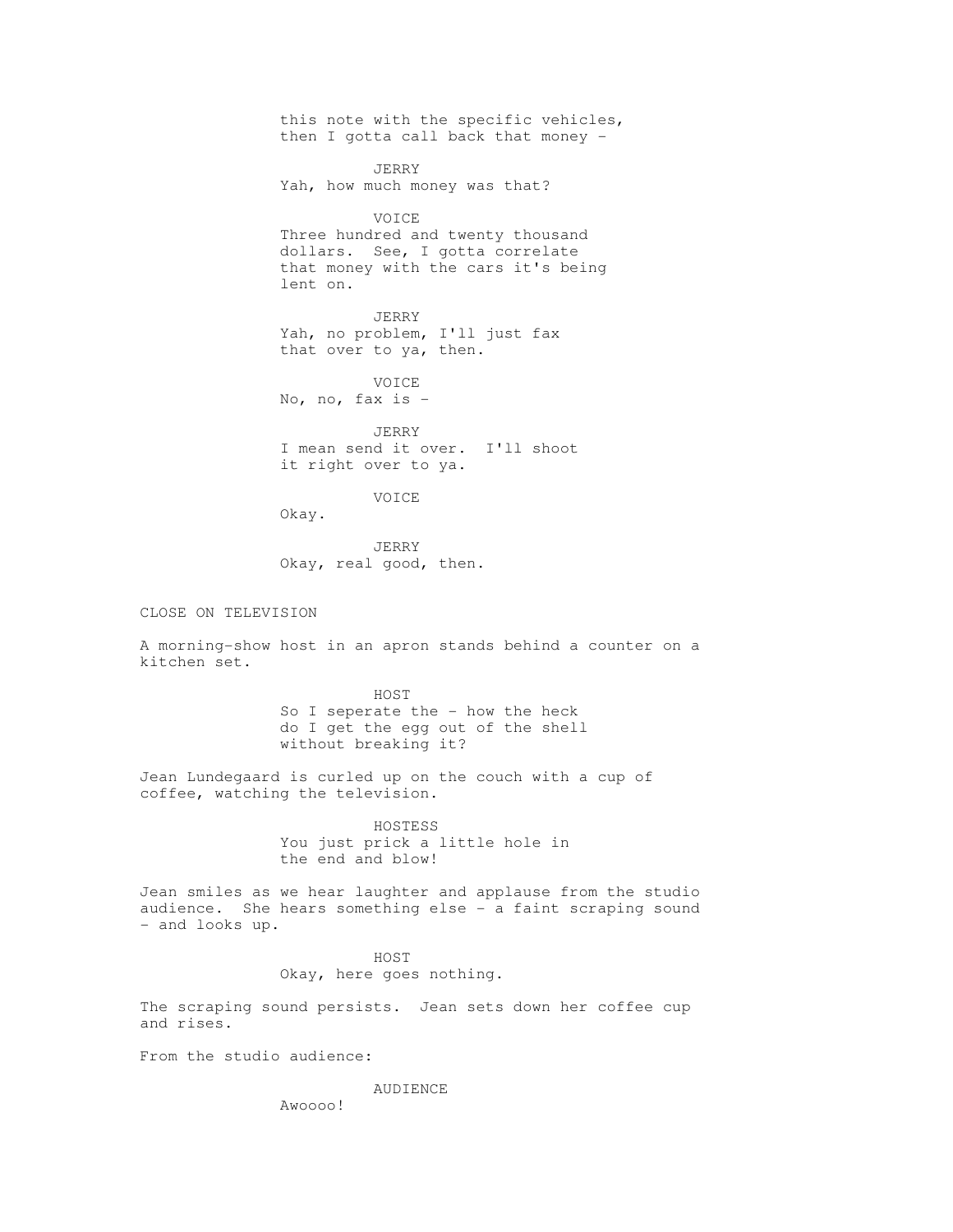# KITCHEN

We track toward the back door. A curtain is stretched tight across its window. Jean pulls the curtain back. Bright sunlight amplified by snow floods in. A man in an orange ski mask looks up from the lock. Jean gasps, drops the curtain, rutns and runs into -- a taller man, also in a ski mask, already in the house. We hear the crack of the back-door window being smashed. The tall man - Gaear Grimsrud - grabs Jean's wrist. She screams, staring at her own imprisoned wrist, then wraps her gaping mouth around Grimsrud's gloved thumb and bites

down hard.

He drops her wrist. As Carl enters, she races up the stairs.

GRIMSRUD

Unguent.

CARL

Huh?

Grimsurd looks at his thumb.

 GRIMSRUD I need ... unguent.

# UPSTAIRS BEDROOM

As the two men enter, a door at the far side is slamming shut. A cord snakes in under the door.

#### MASTER BATHROOM

Jean, sobbing, frantically pushes at buttons on the princess phone.

The phone pops out of her hands, jangles across the tile floor, smashes against the door and then bounces away, its cord ripped free.

With a groaning sound, the door shifts in its frame.

#### BEDROOM

Grimsrud has a crowbar jammed in between the bathroom door and frame, and is working it.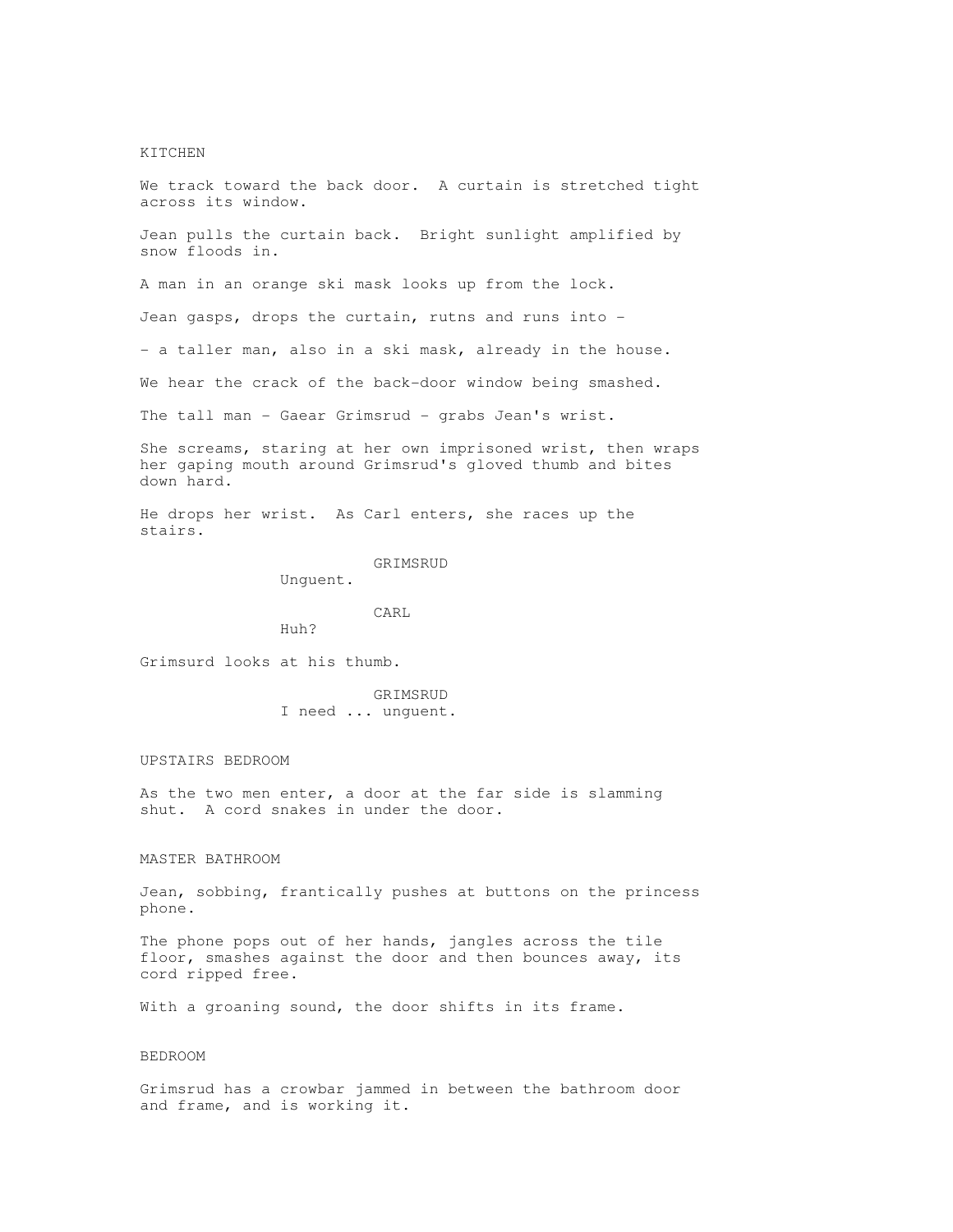# BATHROOM

Jean crosses to a high window above the toilet and throws it open. Snow that had drifted against the window sifts lightly in. Jean steps up onto the toilet.

The door creaks, moving as one piece in its frame.

Jean glances back as she steps up from the toilet seat to the tank.

The groaning of the door ends with the wood around its knob splintering and the knob itself falling out onto the floor.

The door swings open.

Grimsrud and Carl enter.

#### THEIR POV

Room empty, window open.

Carl strides to the window and hoists himself out.

Grimsrud opens the medicine cabinet and delicately taps aside various bottles and tubes, seeking the proper unguent.

He finds a salve but after a moment sets it down, noticing something in the mirror.

The shower curtain is drawn around the tub.

He steps toward it.

As he reaches for the curtain, it explodes outward, animated by thrashing limbs.

Jean, screaming, tangled in the curtain, rips it off its rings and stumbles out into the bedroom. Grimsrud follows.

#### BEDROOM

Jean rushes toward the door, cloaked by the shower curtain but awkwardly trying to push it off.

# UPSTAIRS LANDING

Still thrashing, Jean crashes against the upstairs railing, trips on the curtain and falls, thumping crazily down the stairs.

Grimsrud trots down after her.

A PLAQUE: WADE GUSTAFSON INCORPORTATED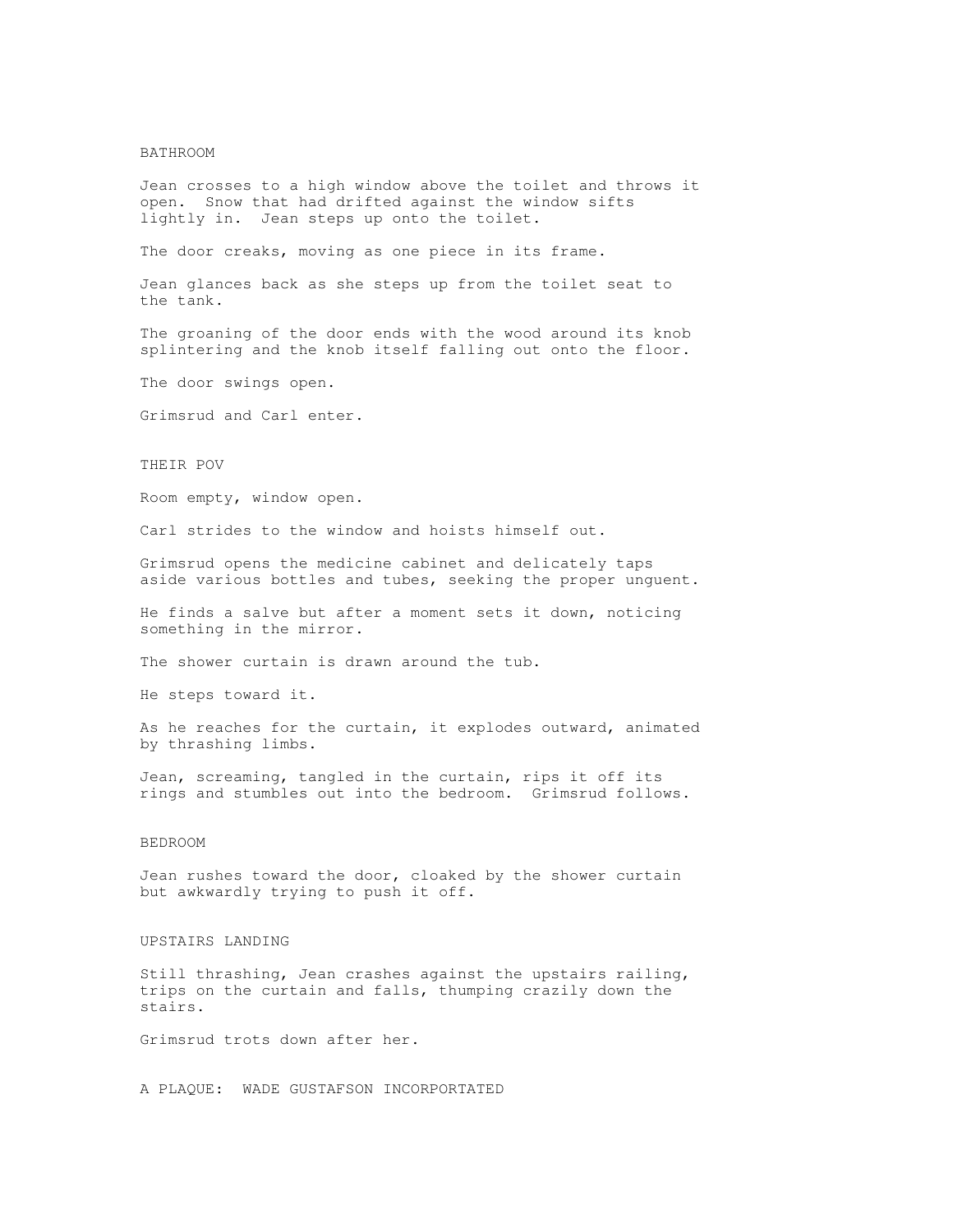INT. WADE'S OFFICE Wade sits behind his desk; another man rises as Jerry enters. JERRY How ya doin' there, Stan? How are ya, Wade? Stan Grossman shakes his hand. STAN Good to see ya again, Jerry. If these numbers are right, this looks pretty sweet. JERRY Oh, those numbers are all right, bleemee. WADE This is do-able. STAN Congratulations, Jerry. JERRY Yah, thanks, Stan, it's a pretty - WADE What kind of finder's fee were you looking for? JERRY ... Huh? STAN The financials are pretty thorough, so the only thing we don't know is your fee. JERRY ... My fee? Wade, what the heck're you talkin' about? WADE Stan and I're okay. JERRY Yah. WADE We're good to loan in. JERRY Yah. WADE But we never talked about your fee for bringin' it to us.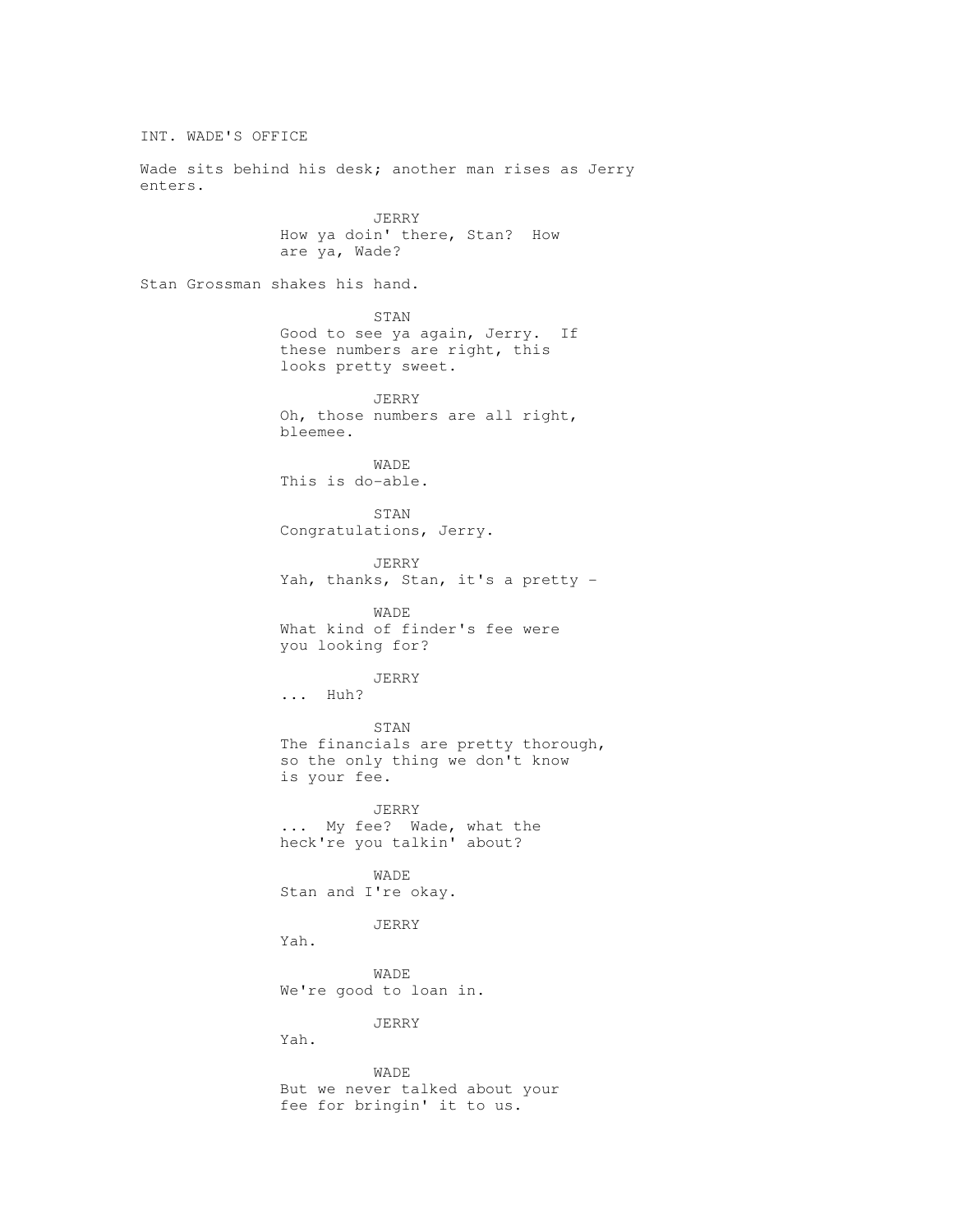JERRY

 No, but, Wade, see, I was bringin' you this deal for you to loan me the money to put in. It's my deal here, see?

Wade scowls, looks at Stan.

 STAN Jerry - we thought you were bringin' us an investment.

 JERRY Yah, right -

 STAN You're sayin' - what're you sayin'?

 WADE You're sayin' that we put in all the money and you collect when it pays off?

 JERRY No, no.  $I - I'd$ ,  $I'd - pay you$  back the principal, and interest - heck, I'd go - one over prime -

 STAN We're not a bank, Jerry.

Wade is angry.

 WADE What the heck, Jerry, if I wanted bank interest on seven hunnert'n fifty thousand I'd go to Midwest Federal. Talk to Bill Diehl.

 STAN He's at Norstar.

WADE

 $He's$  at  $-$ 

JERRY

 No, see, I don't need a finder's fee, I need - finder's fee's, what, ten percent, heck that's not gonna do it for me. I need the principal.

 STAN Jerry, we're not just going to give you seven hundred and fifty thousand dollars.

 WADE What the heck were you thinkin'? Heck, if I'm only gettin' bank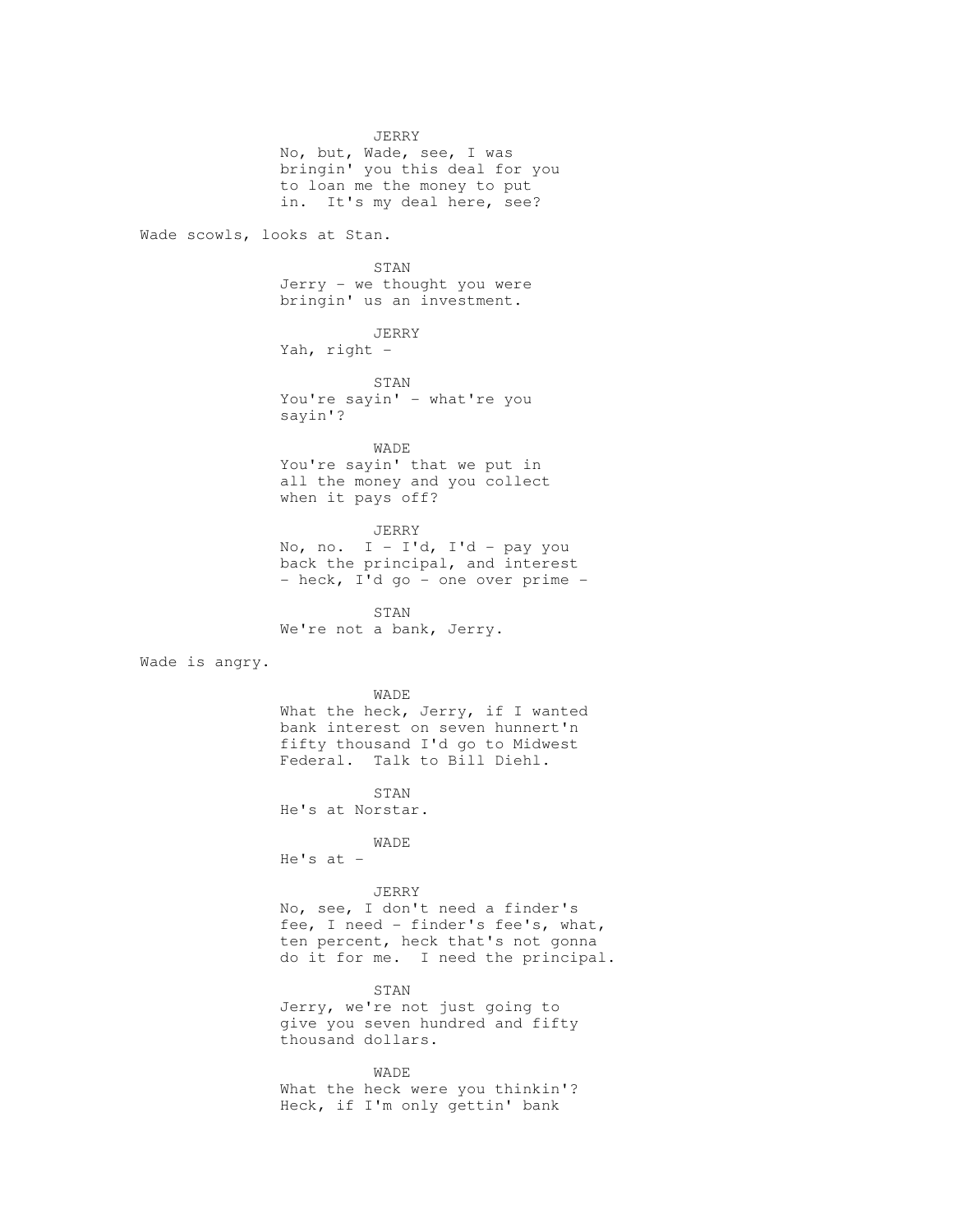interest, I'd look for complete security. Heck, FDIC. I don't see nothin' like that here.

 JERRY Yah, but I - okay, I would, I'd guarantee ya your money back.

WADE

 I'm not talkin' about your damn word, Jerry. Geez, what the heck're you?... Well, look, I don't want to cut you out of the loop, but his here's a good deal. I assume, if you're not innarested, you won't mind if we move on it independently.

## PARKING LOT

We are high and wide on the office building's parking lot. Jerry emerges wrapped in a parka, his arms sticking stiffly out at his sides, his breath vaporizing. He goes to his car, opens its front door, pulls out a red plastic scraper and starts methodically scraping off the thin crust of ice that has developed on his windshield.

The scrape-scrape-scrape sound carries in the frigid air.

Jerry goes into a frenzy, banging the scraper against the windshield and the hood of his car.

The tantrum passes. Jerry stands pantin, staring at nothing in particular.

Scrape-scrape-scrape - he goes back to work on the windshield.

FRONT DOOR

A beat, silent but for a key scraping at the lock.

The door swings open and Jerry edges in, looking about, holding a sack of groceries.

# JERRY

Hon?

He shuts the door.

 JERRY ... Got the growshries...

He has already seen the shower curtain on the floor. He frowns, pokes at it with his foot.

> JERRY ... Hon?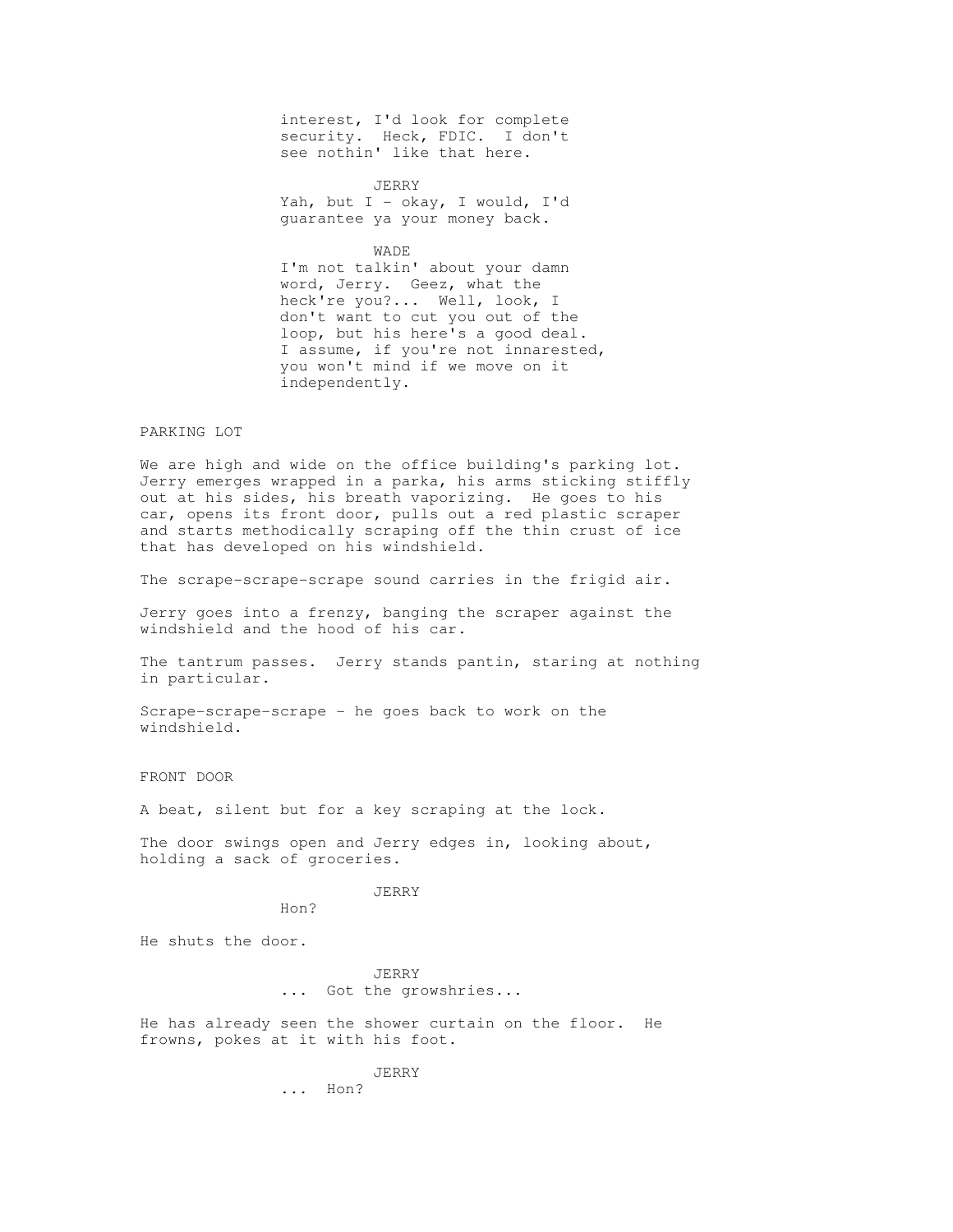UPSTAIRS BATHROOM Jerry walks in. He sets the groceries down on the toilet tank. He looks at the open window, through which snow still sifts in. He shuts it. He picks up the small tube of uguent that sits on the sink, frowns at it, puts it back in the medicine chest. He looks at the shower curtain rod holding empty rings. FOYER Once again we are looking at the rumpled shower curtain. From another room: JERRY Yah, Wade, I - it's Jerry, I. Then, slightly more agitated. JERRY ... Yah, Wade, it's, I, it's Jerry... Beat. JERRY ... Wade, it's Jerry, I - we gotta talk, Wade, it's terrible... Beat. LIVING ROOM Jerry stands in wide shot, hands on hips, looking down at a telephone. After a motionless beat he picks up the phone and punches in a number. JERRY ... Yah, Wade Gustafson, please. BLACK Hold in black. A slow tilt down from night sky brings the head of a large paper-mache figure into frame. It is a flannel-shirt woodsman carrying a double-edged ax over one shoulder. As we hear the rumble of an approaching car, the continuing tilt and boom down brings us down the woodsman's body to a pedestal.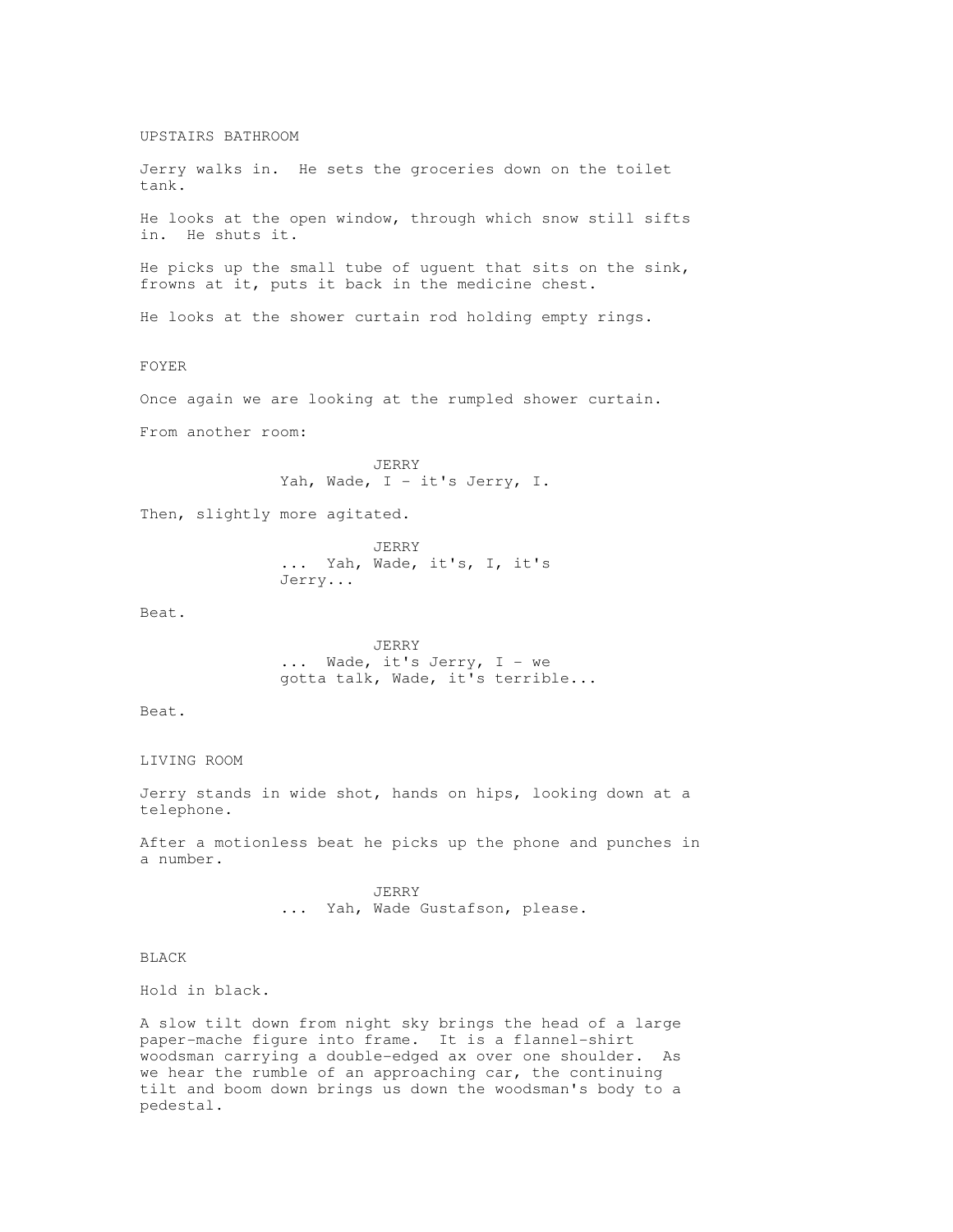A sweep of headlights illuminates a sign on the pedestal: WELCOME TO BRAINDERD - HOME OF PAUL BUNYAN.

The headlights sweep off and a car hums past and on into the background. The two-lane highway is otherwise empty.

INT. CAR

Carl drives. Grimsrud smokes and gazes out the window. From the back seat we hear whimpering.

Grimsrud turns to look.

Jean lies bound and curled on the back seat underneath a tarpaulin.

> GRIMSRUD Shut the fuck up or I'll throw you back in the trunk, you know.

 CARL Geez. That's more'n I've heard you say all week.

Grimsrud stares at him, then turns back to the window.

At a loud WHOOP Carl starts and looks back out the rear window. Fifty yards behind a state trooper has turned on his gumballs.

Carl eases the car onto the shoulder.

 CARL Ah, shit, the tags...

Grimsrud looks at him.

 CARL ... It's just the tags. I never put my tags on the car. Don't worry, I'll take care of this.

He looks into the back seat as the car bounces and slows on the gravel shoulder.

> CARL ... Let's keep still back there, lady, or we're gonna have to, ya know, to shoot ya.

Grimsrud stares at Carl.

 CARL ... Hey! I'll take care of this!

Both cars have stopped. Carl looks up at the rear-view mirror.

The trooper is stopped on the shoulder just behind them,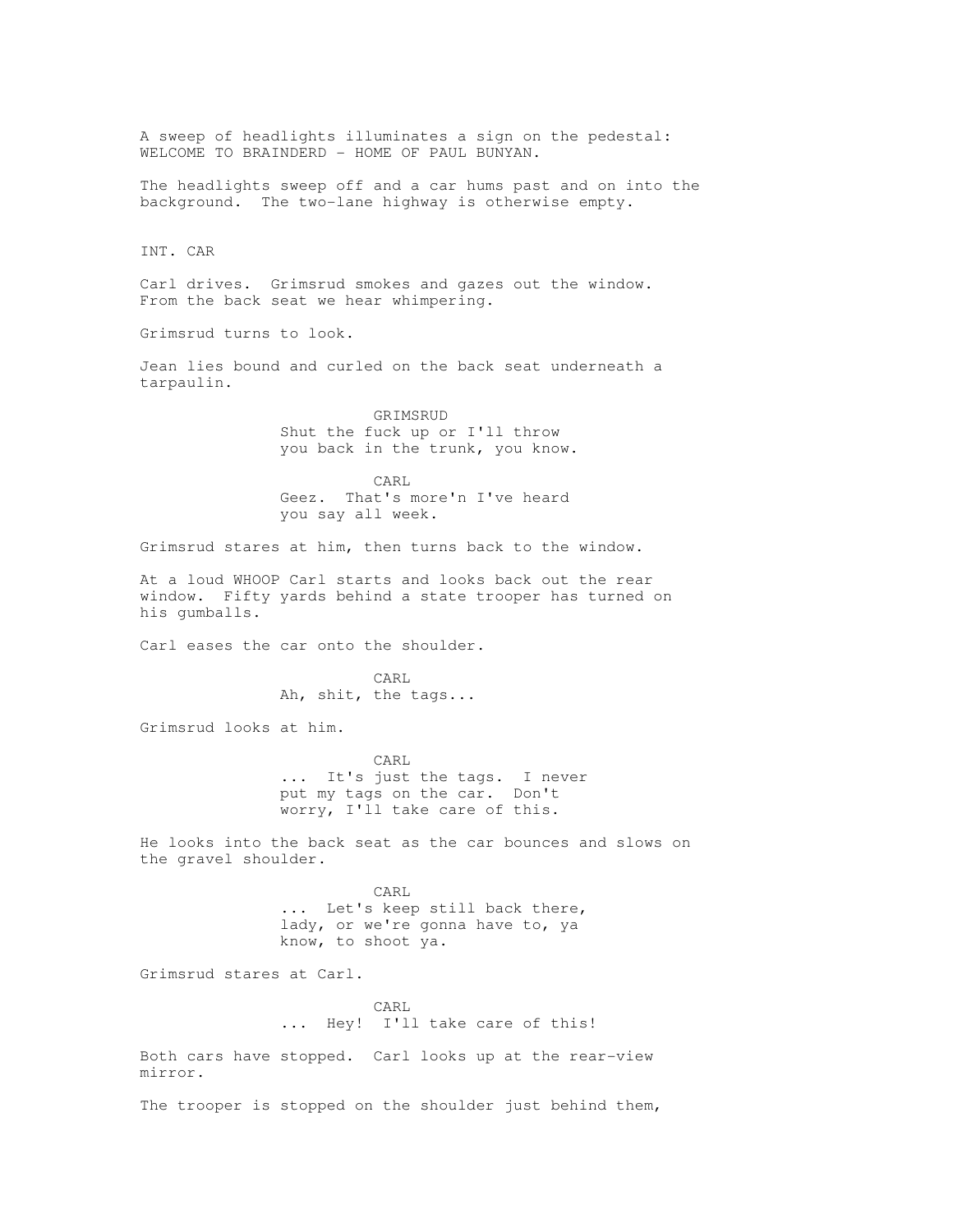writing in his citation book. Carl watches. We hear the trooper's door open. The trooper walks up the shoulder, one hand resting lightly on top of his holster, his breath steaming in the cold night air. Carl opens his window as the trooper draws up. CARL How can I help you, officer? The trooper scans the inside of the car, taking his time. Grimsrud smokes and gazes calmly out his window. Finally: TROOPER This is a new car, then, sir? CARL It certainly is, officer. Still got that smell! TROOPER You're required to display temporary tags, either in the plate area or taped inside the back window. CARL Certainly - TROOPER Can I see your license and registration please? CARL Certainly. He reaches for his wallet. CARL ... I was gonna tape up the temporary tag, ya know, to be in full compliance, but it, uh, it, uh ... must a slipped my mind... He extends his wallet toward the trooper, a folded fiftydollar bill protruding from it. CARL ... So maybe the best thing would be to take care of that, right here in Brainerd.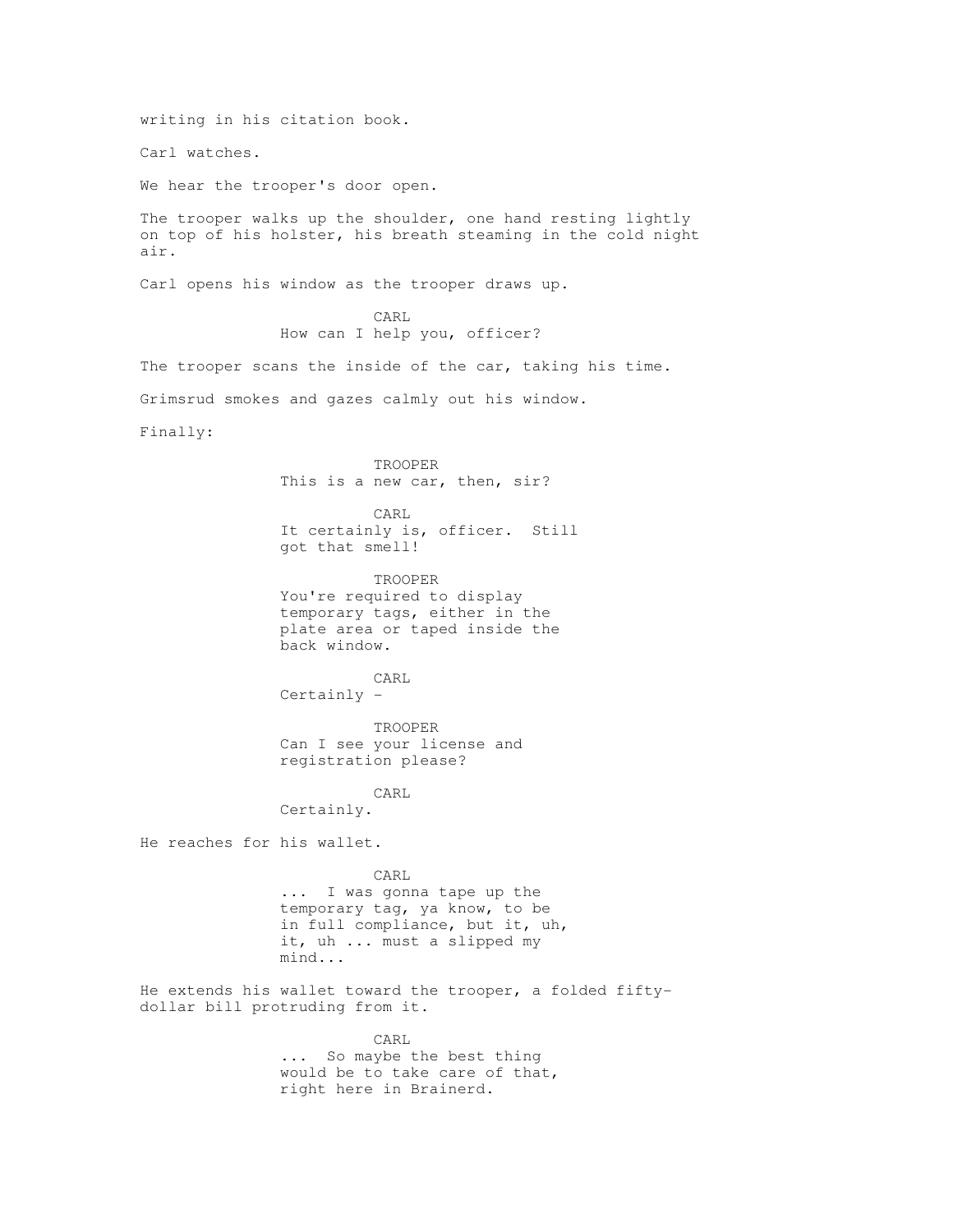TROOPER What's this, sir? CARL That's my license and regis tration. I wanna be in compliance. He forces a laugh. CARL ... I was just thinking I could take care of it right here. In Brainerd. The policeman thoughtfully pats the fifty into the billfold and hands the billfold back into the car. TROOPER Put that back in your pocket, please. Carl's nervous smile fades. TROOPER ... And step out of the car, please, sir. Grimsrud, smiling thinly, shakes his head. There is a whimpering sound. The policeman hesitates. Another sound. The policeman leans forward into the car, listening. Grimsrud reaches across Carl, grabs the trooper by the hair and slams his head down onto the car door. The policeman grunts, digs awkwardly for footing outside and throws an arm for balance against the outside of the car. With his free hand, Grimsrud pops the glove compartment. He brings a gun out and reaches across Carl and shoots - BANG into the back of the trooper's head. Jean screams. GRIMSRUD Shut up. He releases the policeman. The policeman's head slides out the window and his body flops back onto the street. Carl looks out at the cop in the road. CARL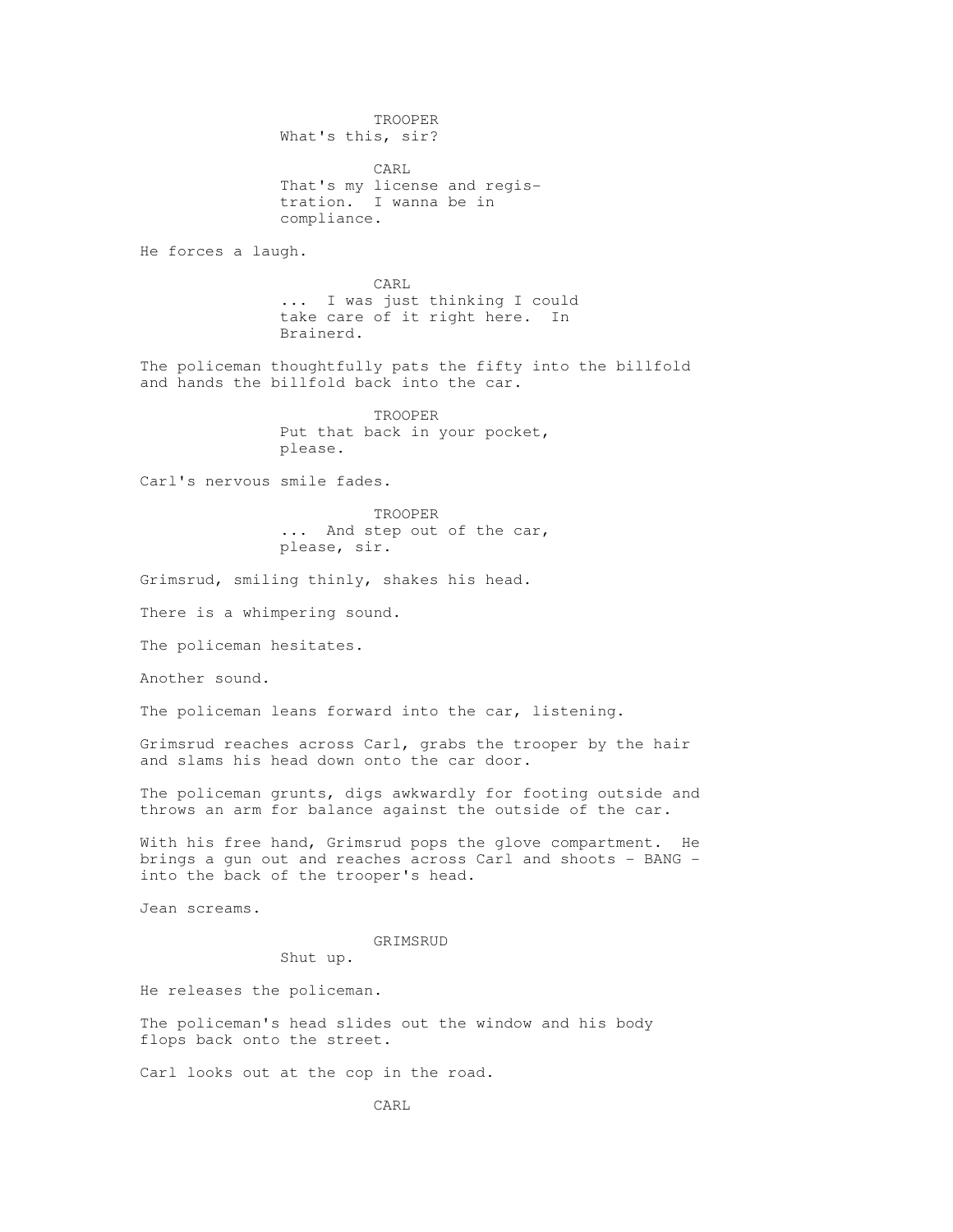(softly) Whoa... Whoa, Daddy. Grimsrud takes the trooper's hat off of Carl's lap and sails it out the open window. GRIMSRUD You'll take care of it. Boy, you are smooth smooth, you know. CARL Whoa, Daddy. Jean, for some reason, screams again. Then stops. GRIMSRUD Clear him off the road. CARL Yeah. He gets out. EXT. ROAD Carl leans down to hoist up the body. Headlights appear: an oncoming car. INT. CIERA Grimsrud notices. EXT. ROAD The car approaches, slowing. Carl, with the trooper's body hoisted halfway up, is frozen in the headlights. The car accelerates and roars past and away. We just make out the silhouettes of two occupants in front. INT. CIERA Grimsrud slides into the driver's seat. He squeals into a Uturn, the driver's door slamming shut with his spin. Small red tail lights fishtail up ahead. The pursued car churns up fine snow. Grimsrud takes the cigarette from his mouth and stubs it in his ashtray. We hear the churning of the car wheels and the pinging of snow clods and salt on the car's underside. In the back seat, Jean starts screaming.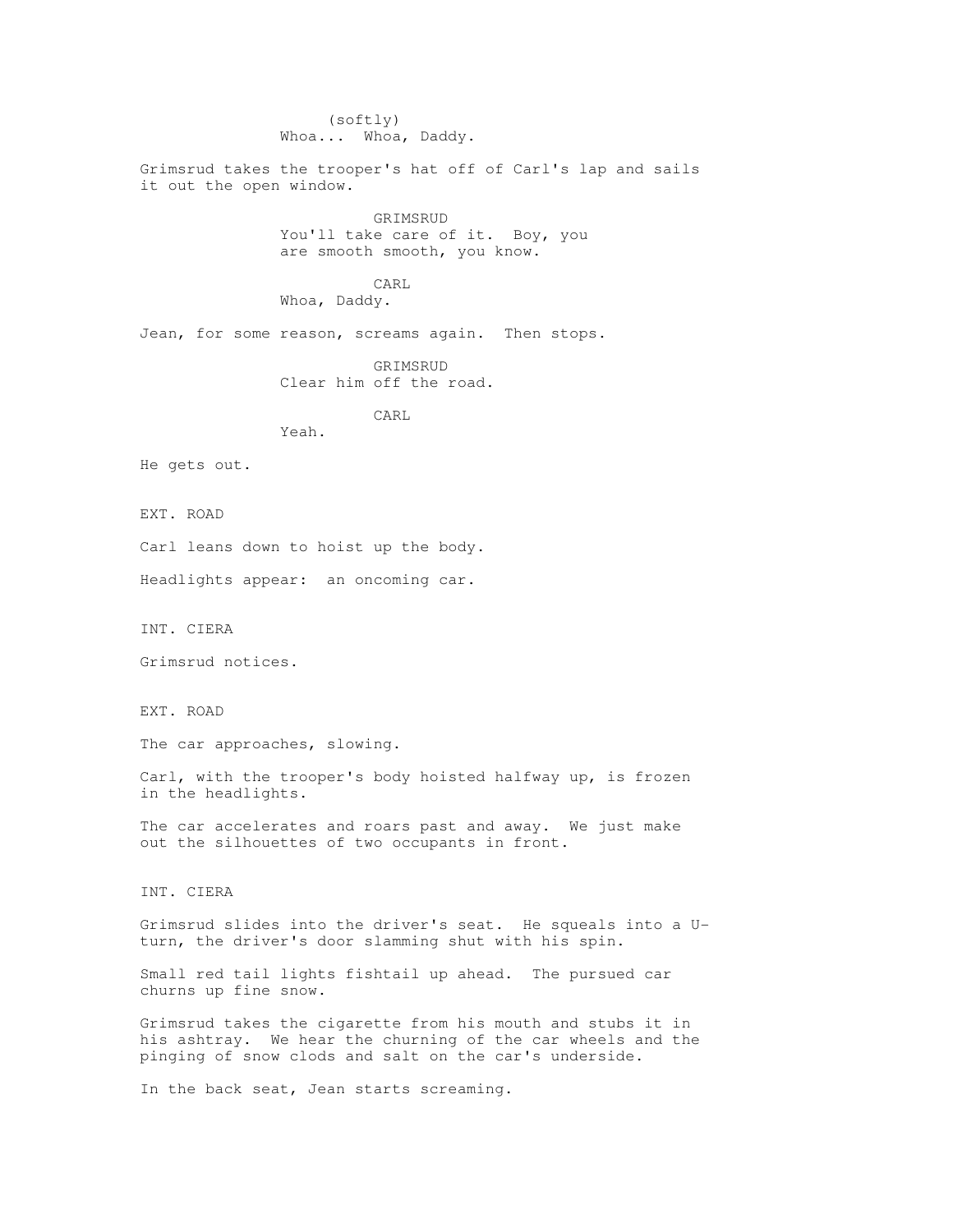Grimsrud is not gaining on the tail lights.

He fights with the wheel as his car swims on the road face.

The red tail lights ahead start to turn. With a distant crunching sound, they disappear.

The headlights now show only empty road, starting to turn.

Grimsrud frowns and slows.

His headlights show the car up ahead off the road, crumpled around a telephone pole, having failed to hold a turn.

Grimsrud brakes.

Jean slides off the back seat and thumps into the legwell.

Grimsrud sweeps his gun off the front seat, throws open his door and gets out.

EXT. ROAD

The wrecked car's headlights shine off into a snowfield abutting the highway. A young man in a down parka is limping across the snowfield, away from the wrecked car.

Grimsrud strides calmly out after the injured boy. He raises his gun and fires.

With a poof of feathers, a hole opens up in the boy's back and he pitches into the snow.

Grimsrud walks up to the wreck and peers in its half-open door.

A young woman is trapped inside the twisted wreckage, injured.

Snow swirls in the headlights of the wreck.

Grimsrud raises his gun and fires.

AN OIL PAINTING

A blue-winged teal in flight over a swampy marshland. The room in which it hangs is dark. We hear off-screen snoring.

We track off to reveal an easel upon which we see a halfcompleted oil of a grey mallard.

The continuing track reveals a couple in bed, sleeping. The man, fortyish, pajama-clad, is big, and big-bellied. His mouth is agape. He snores. His arms are flung over a woman in her thirties, wearing a nightie, mouth also open, not snoring.

We hold for a long beat on their regular breathing and snoring.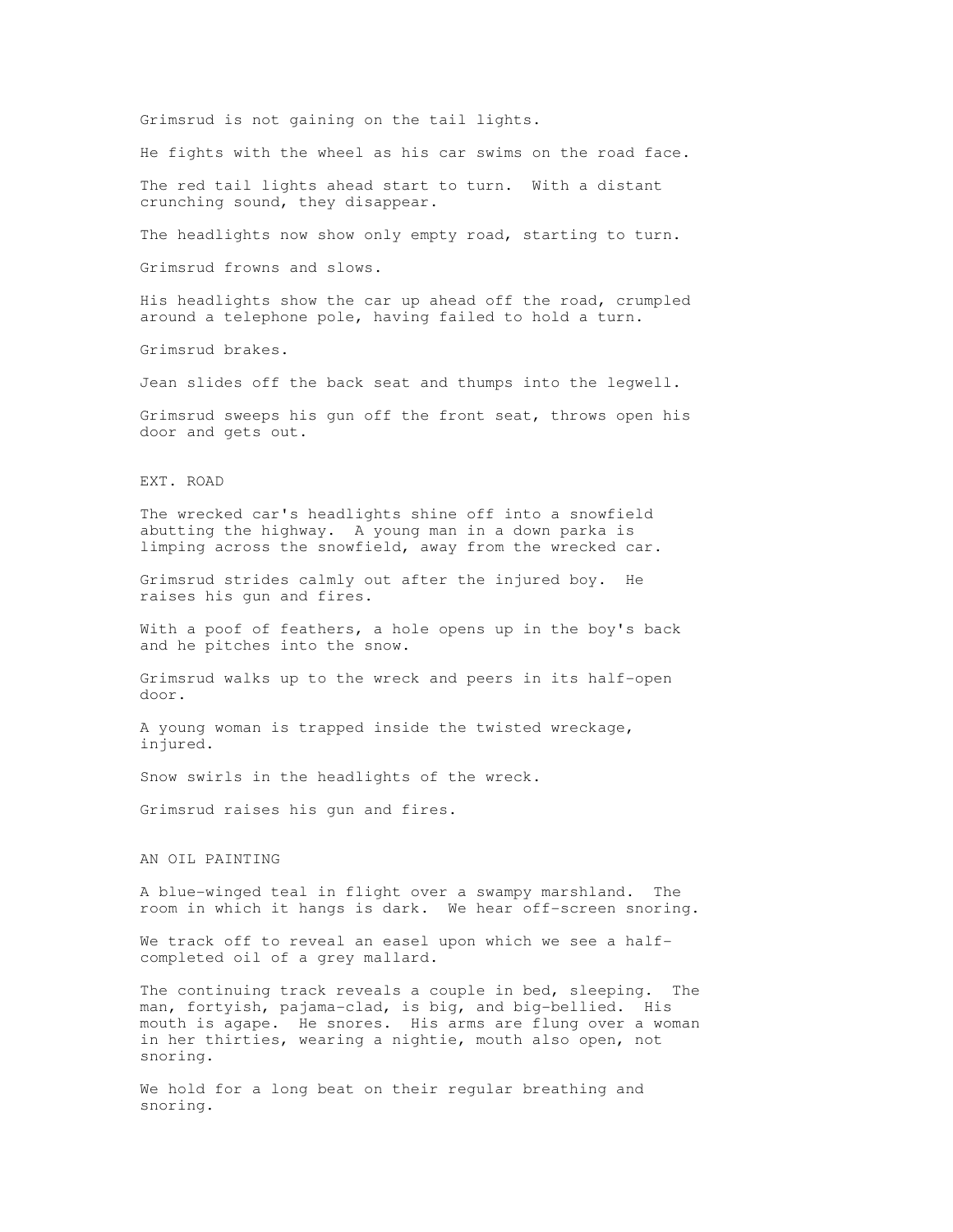The phone rings. The woman stirs. WOMAN Oh, geez... She reaches for the phone. WOMAN ... Hi, it's Marge... The man stirs and clears his throat with a long deep rumble. MARGE ... Oh, my. Where?... Yah... Oh, geez... The man sits up, gazes stupidly about. MARGE ... Okay. There in a jif... Real good, then. She hangs up. MARGE ... You can sleep, hon. It's early yet. MAN Gotta go? MARGE Yah. The man swings his legs out. MAN I'll fix ya some eggs. MARGE That's okay, hon. I gotta run. MAN Gotta eat a breakfast, Marge. I'll fix ya some eggs. MARGE Aw, you can sleep, hon. MAN Ya gotta eat a breakfast... He clears his throat with another deep rumble. MAN ... I'll fix ya some eggs. MARGE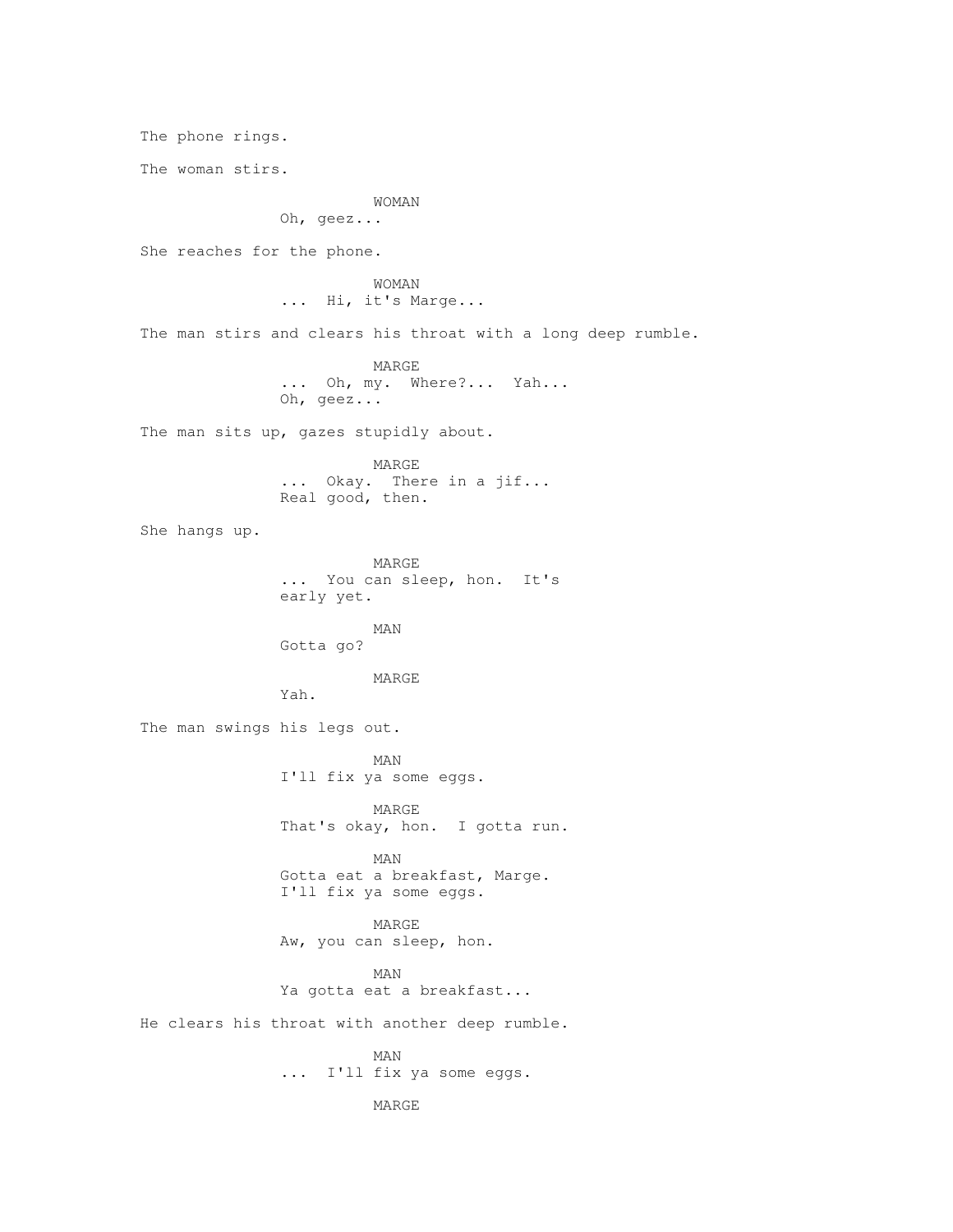Aw, Norm.

### PLATE

Leavings of a huge plate of eggs, ham, toast.

Wider, we see Marge now wearing a beige police uniform. A patch on one arm says BRAINERD POLICE DEPARTMENT. She wears a heavy belt holding a revolver, walkie-talkie and various other jangling police impedimenta. Norm is in a dressing gown.

#### MARGE

Thanks, hon. Time to shove off.

 NORM Love ya, Margie.

As she struggles into a parka:

 MARGE Love ya, hon.

He is exiting back to the bedroom; she exits out the front door.

EXT. GUNDERSON HOUSE

Dawn. Marge is making her way down the icy front stoop to her prowler.

INT. GUNDERSON HOUSE

Norm sits back onto the bed, shrugging off his robe. Offscreen we hear the front door open.

FRONT DOOR

Marge stamps the snow off her shoes.

Hon?

MARGE

 NORM (off) Yah?

 MARGE Prowler needs a jump.

### HIGHWAY

Two police cars and an ambulance sit idling at the side of the road, a pair of men inside each car.

The first car's driver door opens and a figure in a parka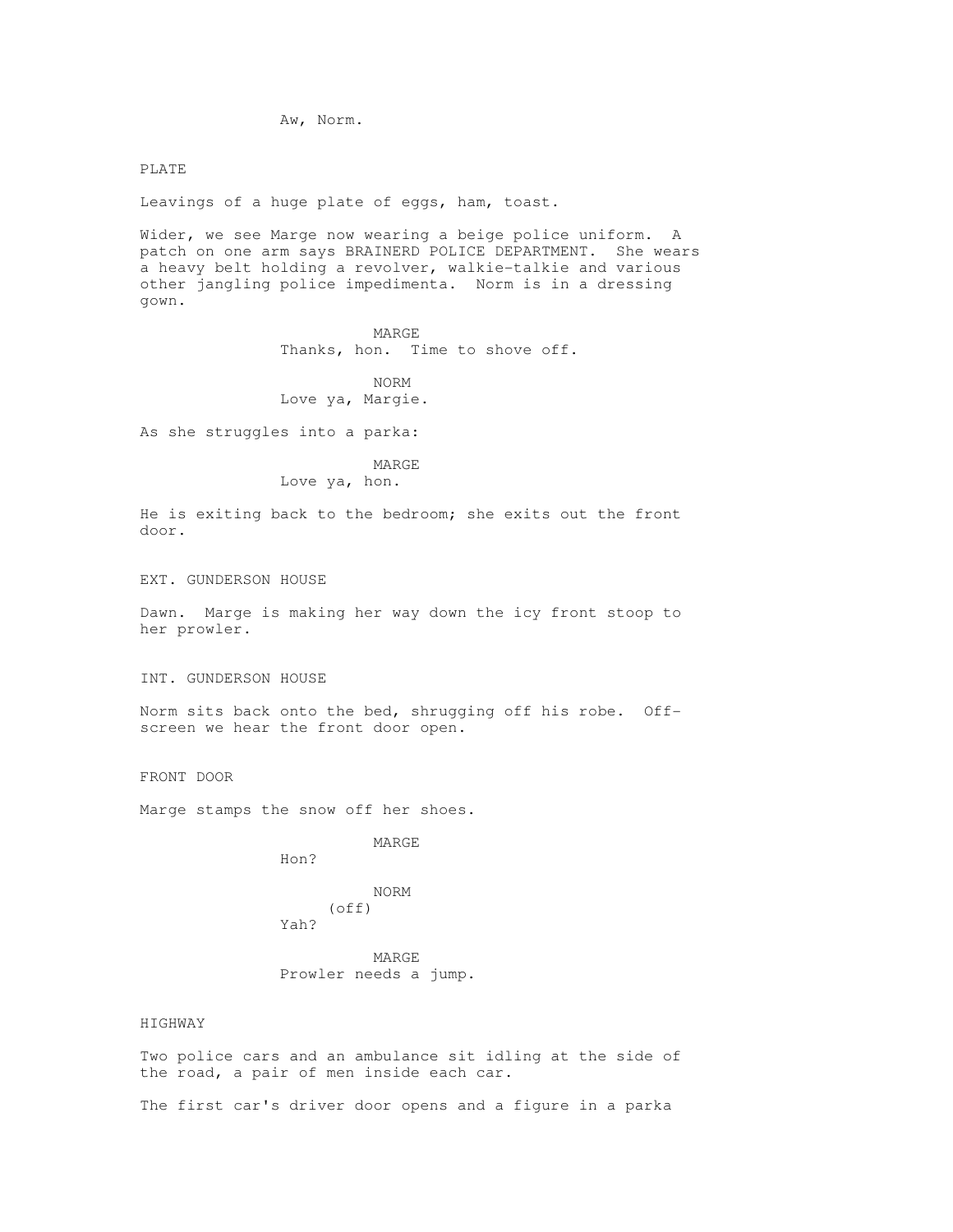emerges, holding two styrofoam cups. His partner leans across the seat to close the door after him.

The reverse shows Marge approaching from her own squad car.

MARGE

Hiya, Lou.

 LOU Margie. Thought you might need a little warm-up.

He hands her one of the cups of coffee.

 MARGE Yah, thanks a bunch. So what's the deal, now? Gary says triple homicide?

 LOU Yah, looks pretty bad. Two of'm're over here.

Marge looks around as they start walking.

 MARGE Where is everybody?

 LOU Well - it's cold, Margie.

BY THE WRECK

Laid out in the early morning light is the wrecked car, a pair of footprints leading out to a man in a bright orange parka face down in the bloodstained snow, and one pair of footsteps leading back to the road.

Marge is peering into the car.

 MARGE Ah, geez. So... Aw, geez. Here's the second one... It's in the head and the ... hand there, I guess that's a defensive wound. Okay.

Marge looks up from the car.

 MARGE ... Where's the state trooper?

Lou, up on the shoulder, jerks his thumb.

 LOU Back there a good piece. In the ditch next to his prowler.

Marge looks around at the road.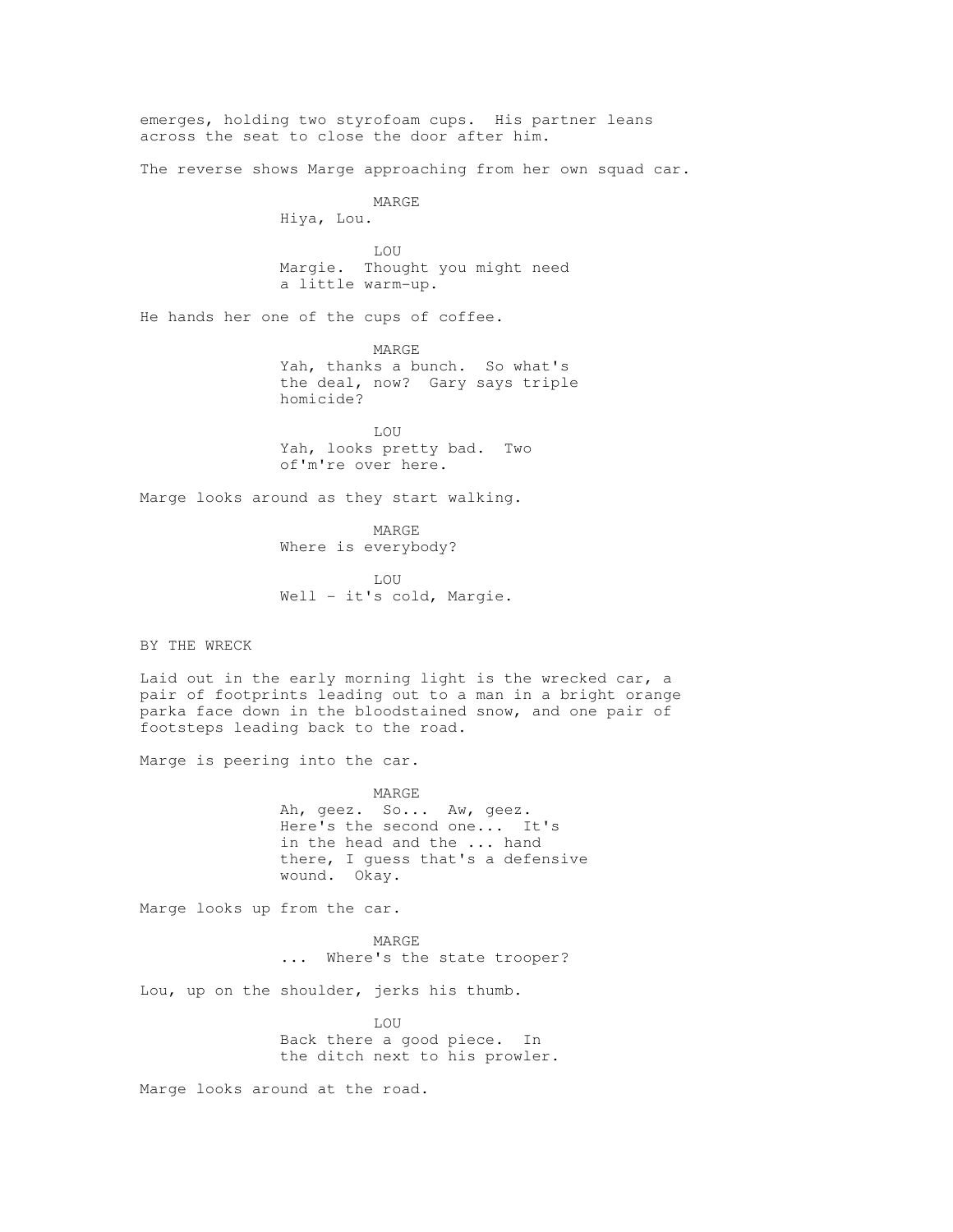#### MARGE

 Okay, so we got a state trooper pulls someone over, we got a shooting, and these folks drive by, and we got a high-speed pursuit, ends here, and this execution-type deal.

LOU

Yah.

 MARGE I'd be very surprised if our suspect was from Brainerd.

LOU

Yah.

Marge is studying the ground.

 MARGE Yah. And I'll tell you what, from his footprints he looks like a big fella -

Marge suddenly doubles over, putting her head between her knees down near the snow.

> LOU Ya see something down there, Chief?

 MARGE Uh - I just, I think I'm gonna barf.

 LOU Geez, you okay, Margie?

 MARGE I'm fine - it's just morning sickness.

She gets up, sweeping snow from her knees.

 MARGE ... Well, that passed.

LOU

Yah?

 MARGE Yah. Now I'm hungry again.

 LOU You had breakfast yet, Margie?

 MARGE Oh, yah. Norm made some eggs.

 LOU Yah? Well, what now, d'ya think?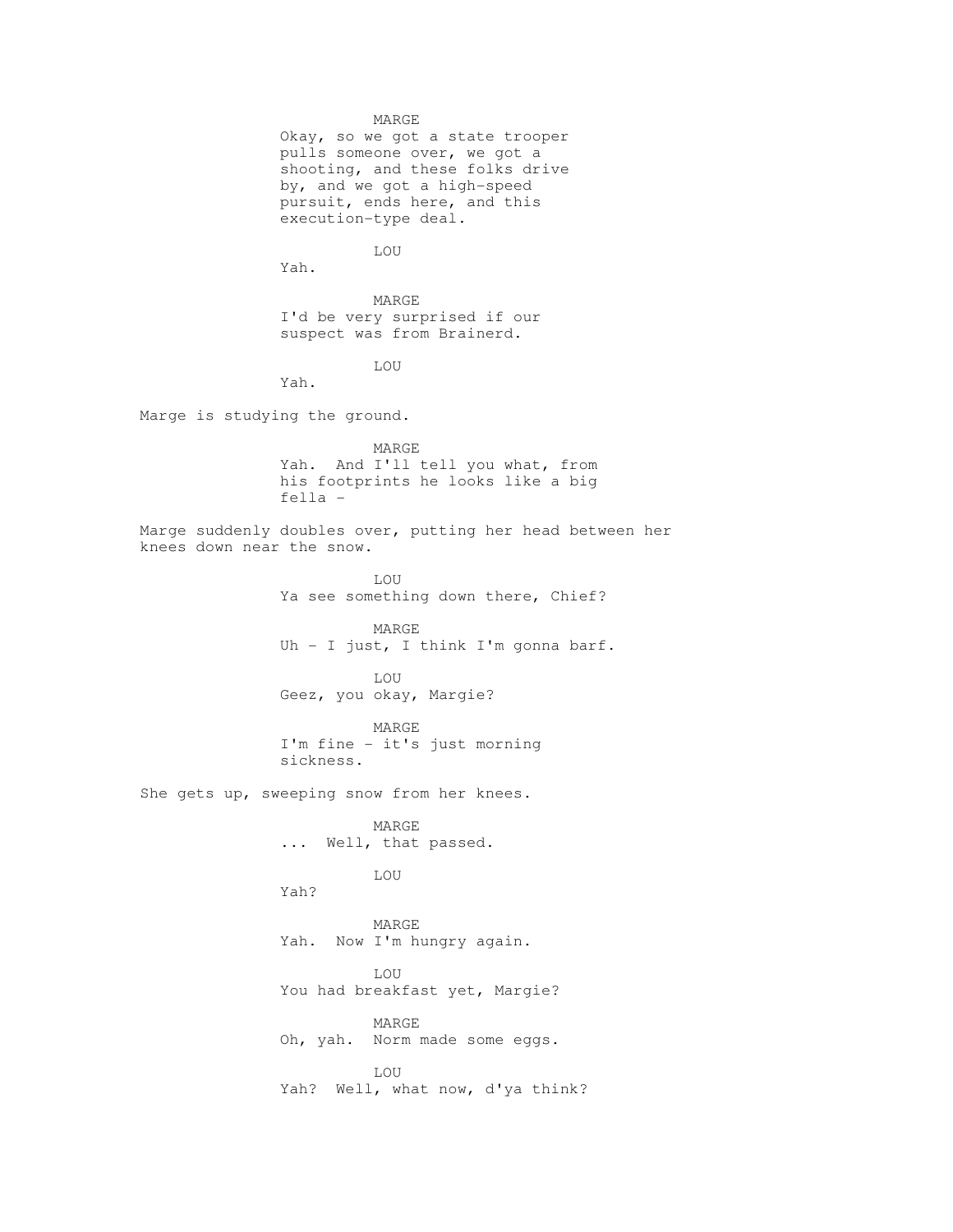MARGE Let's go take a look at that trooper.

BY THE STATE TROOPER'S CAR

Marge's prowler is parked nearby.

Marge is on her hands and knees by a body down in the ditch, again looking at footprints in the snow. She calls up to the road:

### MARGE

There's two of 'em, Lou!

LOU

Yah?

 MARGE Yah, this guy's smaller than his buddy.

LOU

Oh, yah?

DOWN IN THE DITCH

In the foreground is the head of the state trooper, facing us. Peering at it from behind, still on her hands and knees, is Marge.

> MARGE For Pete's sake.

She gets up, clapping the snow off her hands, and climbs out of the ditch.

> LOU How's it look, Marge?

 MARGE Well, he's got his gun on his hip there, and he looks like a nice enough guy. It's a real shame.

LOU

Yah.

 MARGE You haven't monkeyed with his car there, have ya?

LOU

No way.

She is looking at the prowler, which still idles on the shoulder.

MARGE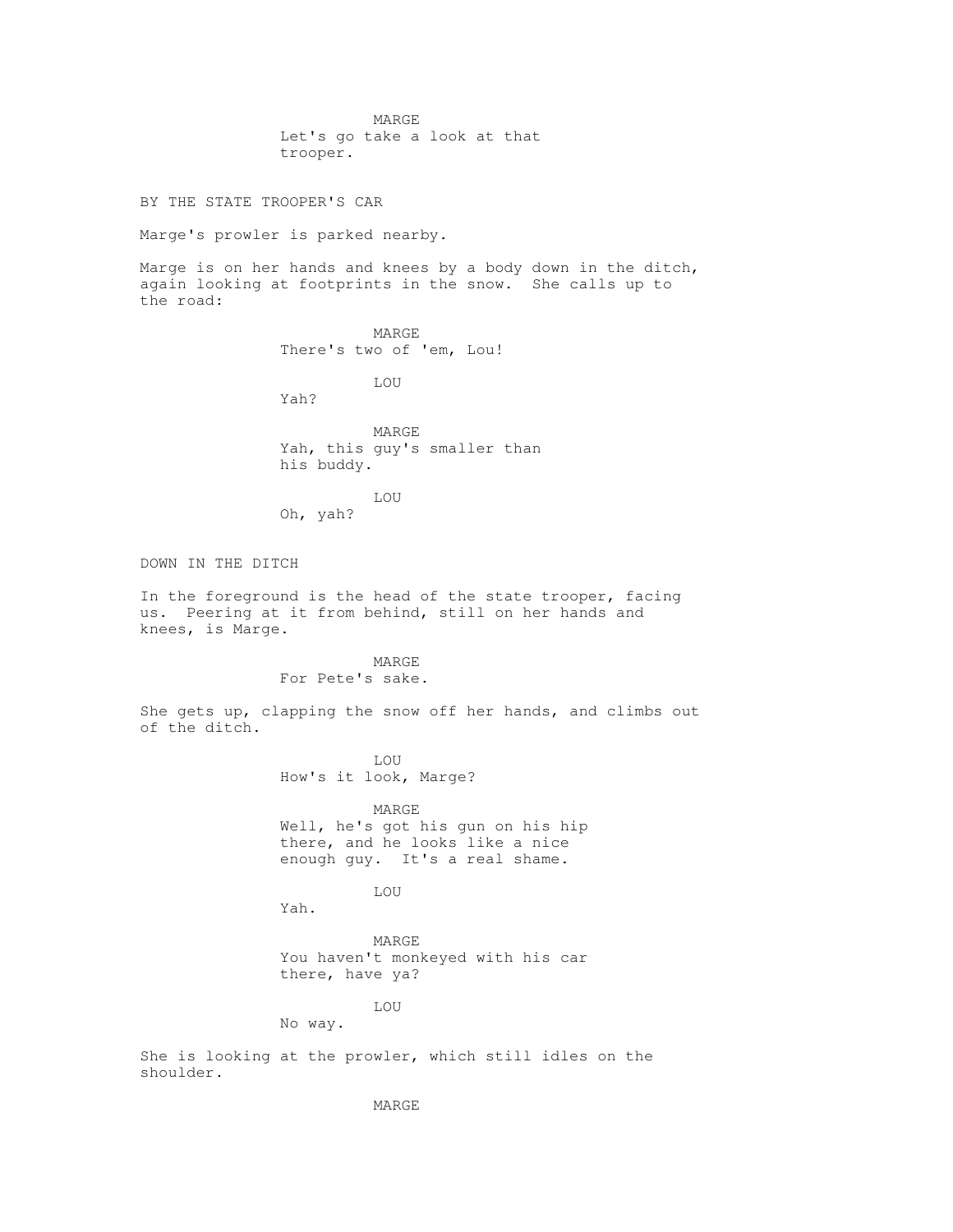Somebody shut his lights. I guess the little guy sat in there, waitin' for his buddy t'come back.

 LOU Yah, woulda been cold out here.

 MARGE Heck, yah. Ya think, is Dave open yet?

 LOU You don't think he's mixed up in -

 MARGE No, no, I just wanna get Norm some night crawlers.

### INT. PROWLER

Marge is driving; Lou sits next to her.

 MARGE You look in his citation book?

LOU

Yah...

He looks at his notebook.

 LOU ... Last vehicle he wrote in was a tan Ciera at 2:18 a.m. Under the plate number he put DLR - I figure they stopped him or shot him before he could finish fillin' out the tag number.

# MARGE

Uh-huh.

 LOU So I got the state lookin' for a Ciera with a tag startin' DLR. They don't got no match yet.

 MARGE I'm not sure I agree with you a hunnert percent on your policework, there, Lou.

LOU

Yah?

 MARGE Yah, I think that vehicle there probly had dealer plates. DLR?

LOU

Oh...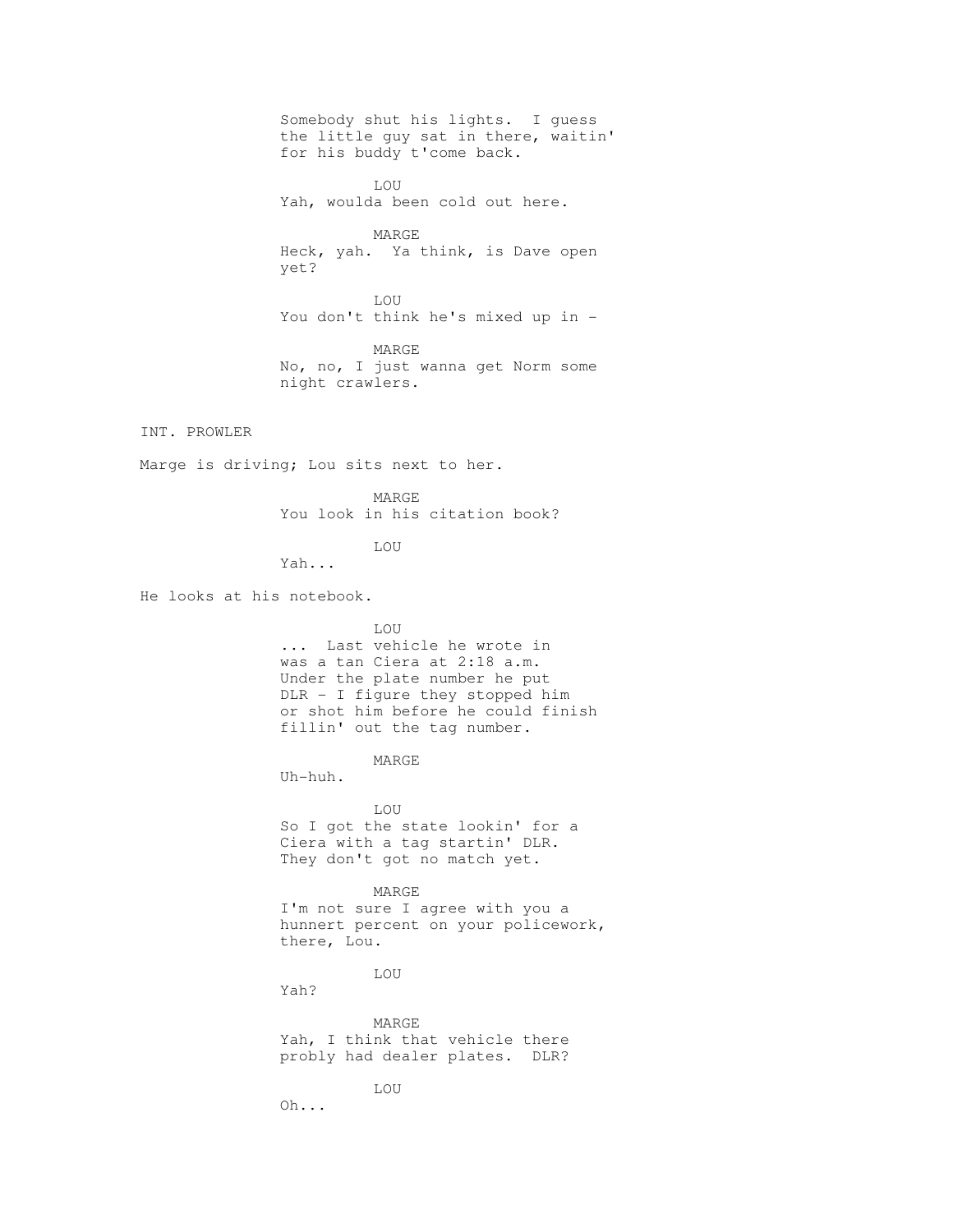Lou gazes out the window, thinking.

 LOU ... Geez. MARGE Yah. Say, Lou, ya hear the one about the guy who couldn't afford personalized plates, so he went and changed his name to J2L 4685? LOU

Yah, that's a good one.

MARGE

Yah.

### THE ROAD

The police car enters with a whoosh and hums down a straightruled empty highway, cutting a landscape of flat and perfect white.

### EMBERS FAMILY RESTAURANT

Jerry, Wade, and Stan Grossman sit in a booth, sipping coffee. Outside the window, snow falls from a gunmetal sky.

# WADE - All's I know is, ya got a problem, ya call a professional!

#### JERRY

 No! They said no cops! They were darned clear on that, Wade! They said you call the cops and we -

### WADE

 Well, a course they're gonna say that! But where's my protection? They got Jean here! I give these sons a bitches a million dollars, where's my guarantee they're gonna let her go.

JERRY

Well, they -

 WADE A million dollars is a lot a damn money! And there they are, they got my daughter!

#### JERRY

 Yah, but think this thing through here, Wade. Ya give 'em what they want, why wont' they let her go? You gotta listen to me on this one,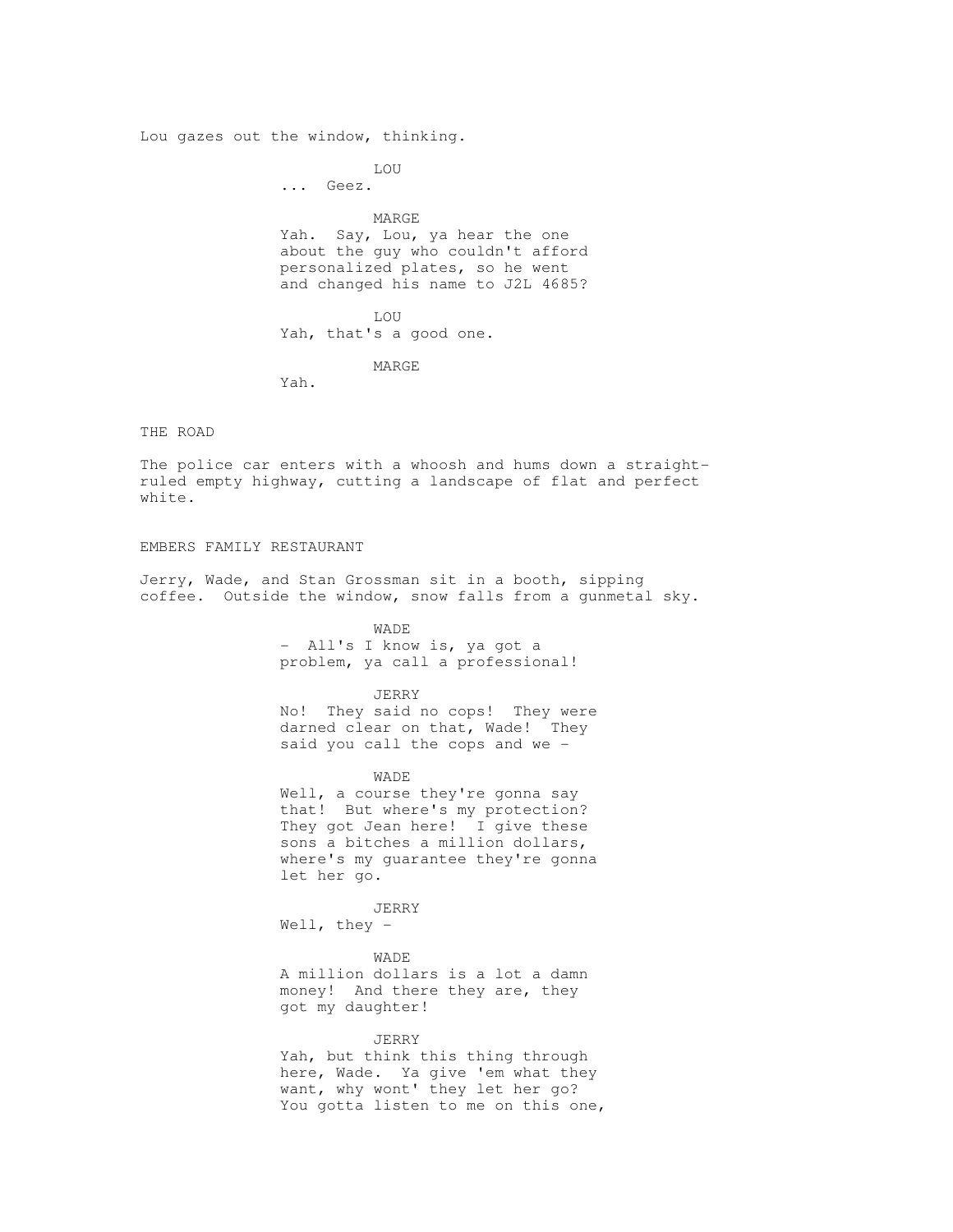Wade.

 WADE Heck, you don't know! You're just whistlin' Dixie here! I'm sayin', the cops, they can advise us on this! I'm sayin' call a professional! JERRY No! No cops! That's final! This is my deal here, Wade! Jean is my wife here! STAN I gotta tell ya, Wade, I'm leanin' to Jerry's viewpoint here. WADE  $Well1 -$  STAN We gotta protect Jean. These we're not holdin' any cards here, Wade, they got all of 'em. So they call the shots. JERRY You're darned tootin'! WADE Ah, dammit! STAN I'm tellin' ya. WADE Well... Why don't we... He saws a finger under his nose. WADE ... Stan, I'm thinkin' we should offer 'em half a million. JERRY Now come on here, no way, Wade! No way! STAN We're not horse-trading here, Wade, we just gotta bite the bullet on this thing. JERRY Yah! STAN What's the next step here, Jerry? JERRY They're gonna call, give me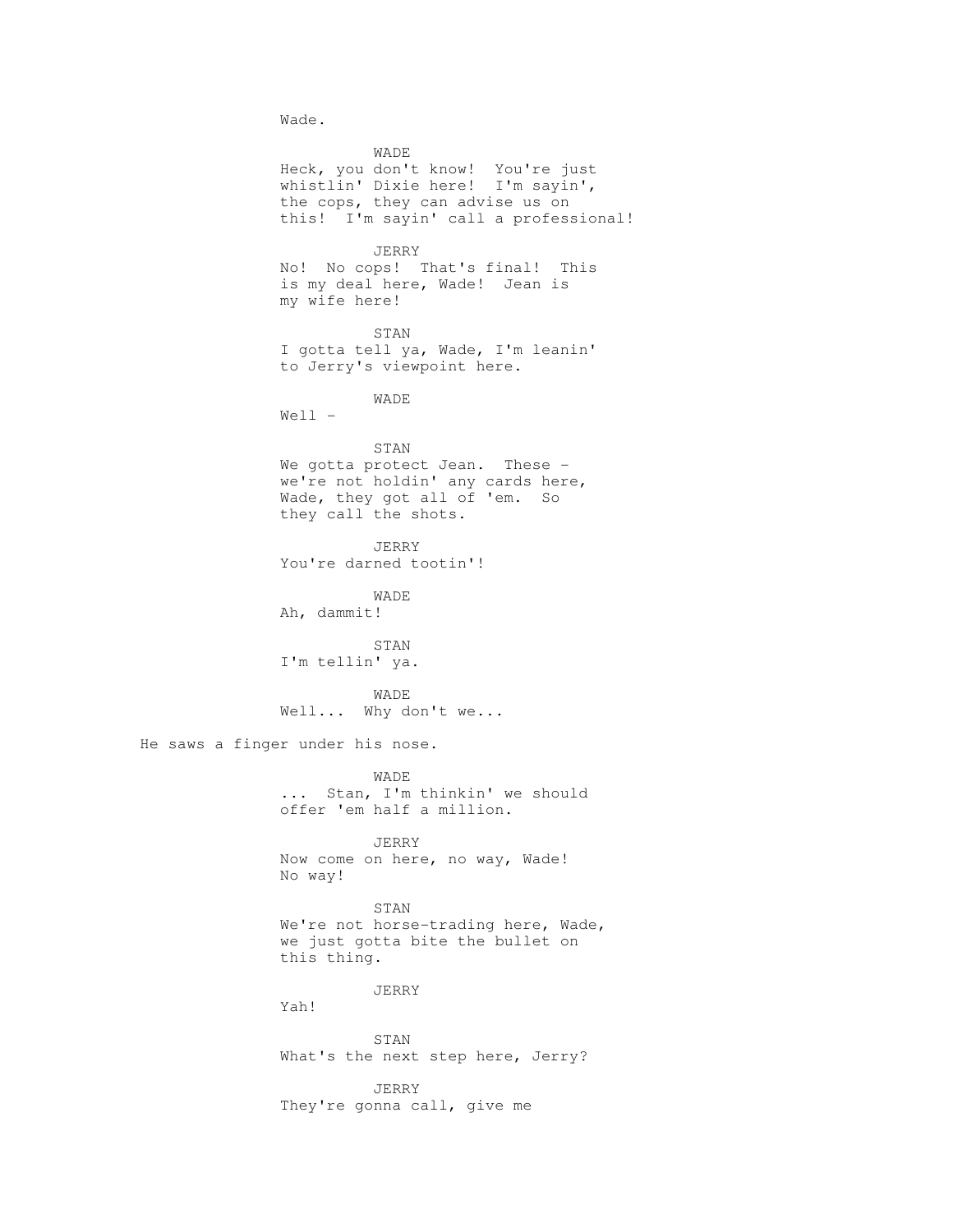instructions for a drop. I'm supposed to have the money ready tomorrow.

WADE

Dammit!

THE CASHIER

She rings up two dollars forty.

 CASHIER How was everything today?

 JERRY Yah, real good now.

PARKING LOT

Snow continues to fall. Jerry and Stan stand bundled in their parkas and galoshes near a row of beached vehicles. Wade sits behind the wheel of an idling Lincoln, waiting for Stan.

> STAN Okay. We'll get the money together. Don't worry about it, Jerry. Now, d'you want anyone at home, with you, until they call?

 JERRY No,  $I -$  they don't want - they're just s'posed to be dealin' with me, they were real clear.

## STAN

Yah.

Jerry pounds his mittened hands together against the cold.

 JERRY Ya know, they said no one listenin' in, they'll be watchin', ya know. Maybe it's all bull, but like you said, Stan, they're callin' the shots.

 STAN Okay. And Scotty, is he gonna be all right?

 JERRY Yah, geez, Scotty. I'll go talk to him.

There is a tap at the horn from Wade, and Stan gets into the Lincoln.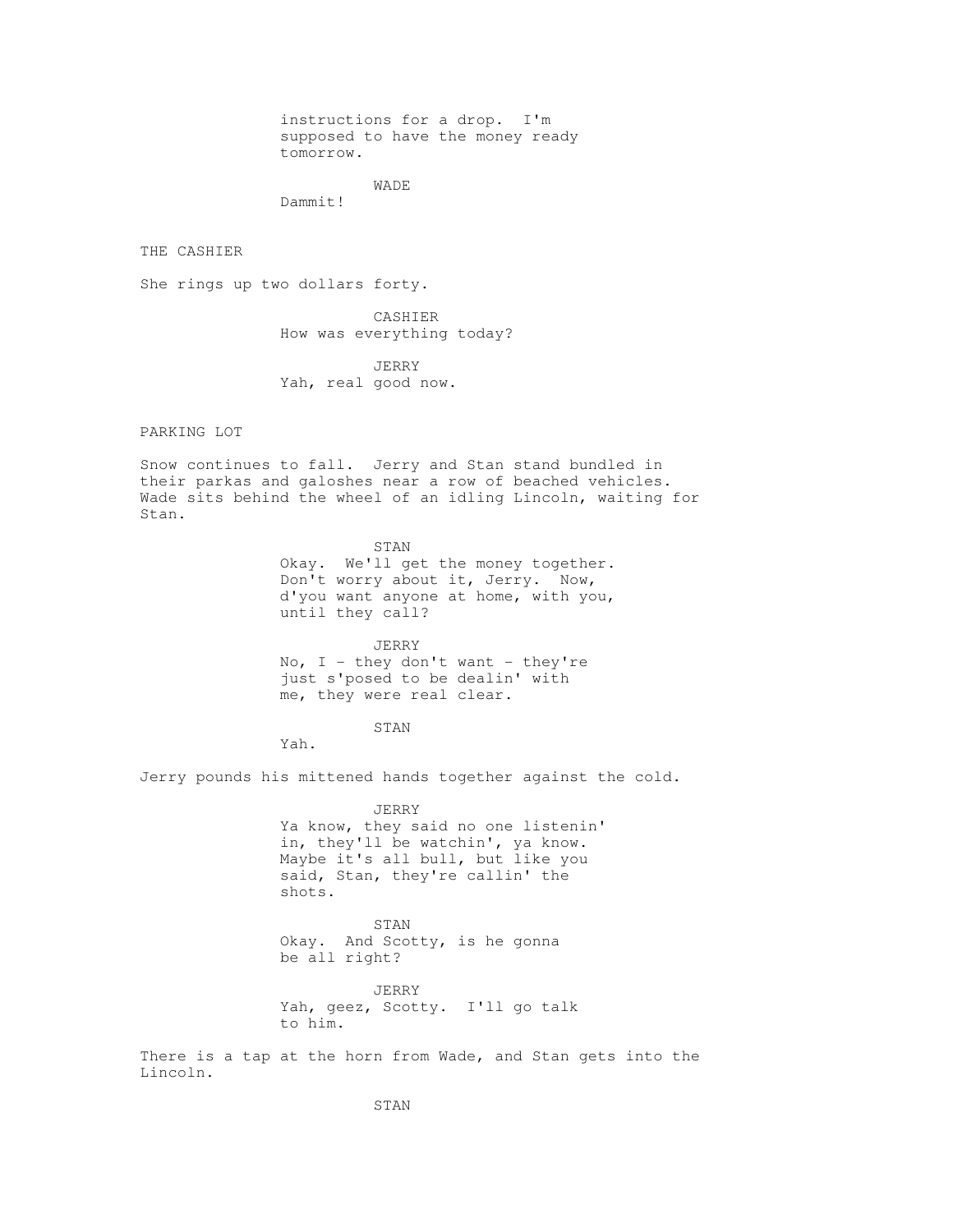We'll call.

The Lincoln spits snow as it grinds out of the lot and fishtails out onto the boulevard.

#### SCOTTY'S BEDROOM

Scotty lies on the bed, weeping. Jerry enters and perches uncomfortably on the edge of his bed.

> JERRY ... How ya doin' there, Scotty?

 SCOTT Dad! What're they doing? Wuddya think they're doin' with Mom?

 JERRY It's okay, Scotty. They're not gonna want to hurt her any. These men, they just want money, see.

 SCOTT What if  $-$  what if sumpn goes wrong?

 JERRY No, no, nothin's goin' wrong here. Grandad and I, we're - we're makin' sure this gets handled right.

Scott snorfles and sits up.

 SCOTT Dad, I really think we should call the cops.

JERRY

 No! We can't let anyone know about this thing! We gotta play ball with these guys - you ask Stan Grossman, he'll tell ya the same thing!

 SCOTT Yeah, but -

JERRY

 We're gonna get Mom back for ya, but we gotta play ball. Ya know, that's the deal. Now if Lorraine calls, or Sylvia, you just say that Mom is in Florida with Pearl and Marty...

Scotty starts to weep again. Jerry stares down at his lap.

 JERRY ... That's the best we can do here.

EXT. CABIN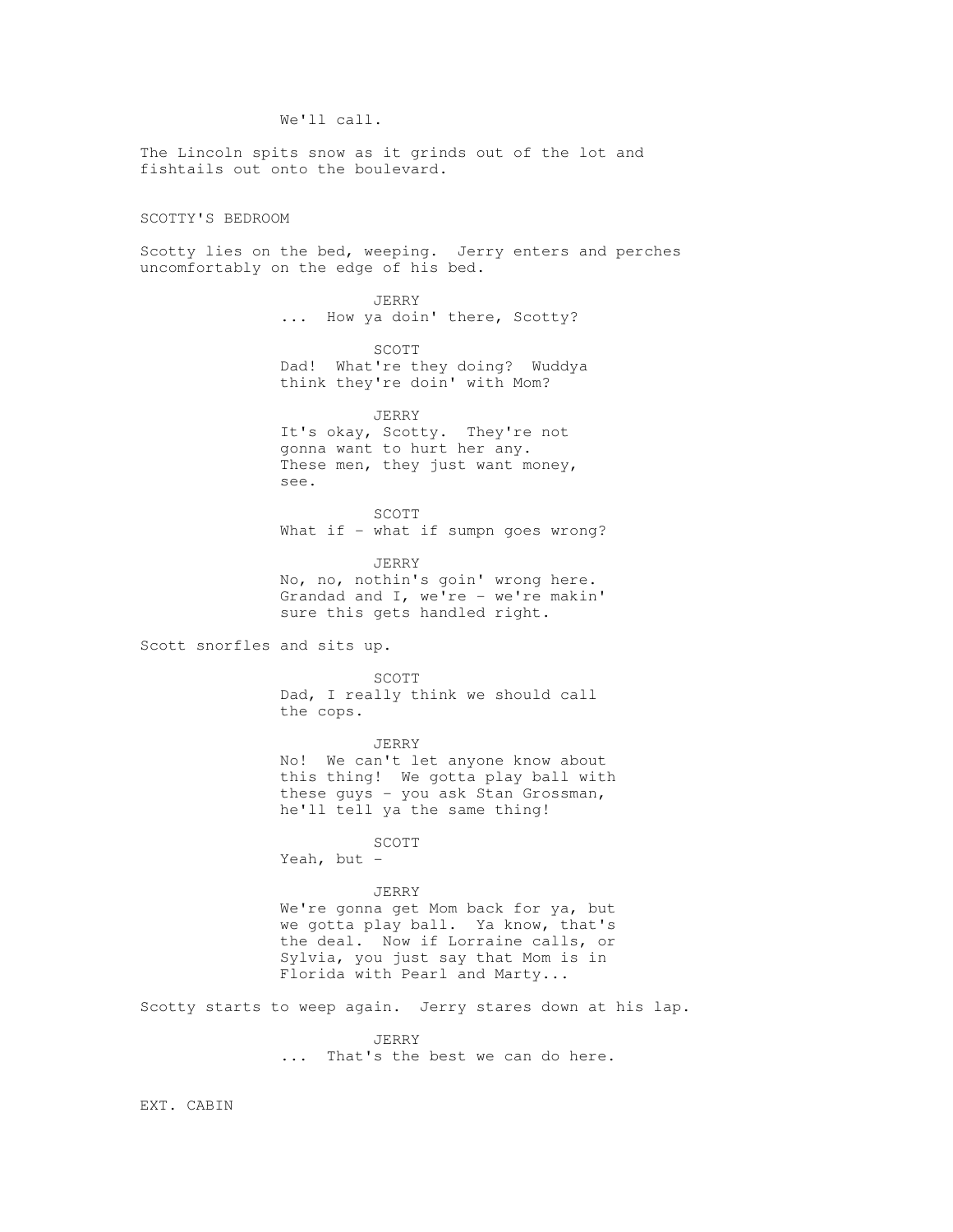It is a lakeside cabin surrounded by white. A brown Ciera with dealer plates is pulling into the drive.

Grimsrud climbs out of the passenger seat as Carl climbs out of the driver's. Grimsrud opens the back door and, with an arm on her elbow, helps Jean out. She has her hands tied behind her and a black hood over her head.

With a cry, she swings her elbow out of Grimsrud's grasp and lurches away across the front lawn. Grimsrud moves to retrieve her but Carl, grinning, lays a hand on his shoulder.

## CARL

Hold it.

They both look out at the front lawn, Grimsrud expressionless, Carl smiling.

With muffled cries, the hooded woman lurches across the unbroken snow, staggering this way and that, stumbling on the uneven terrain.

She stops, stands still, her hooded head swaying.

She lurches out in an arbitrary direction. Going downhill, she reels, staggers, and falls face-first into the snow, weeping.

# CARL Ha ha ha ha ha ha! Jesus!

Grimsrud, still expressionless, breaks away from Carl's restraining hand to retrieve her.

## BRAINERD POLICE HEADQUARTERS

We track behind Marge as she makes her way across the floor, greeting various officers. She holds a small half-full paper sack.

Beyond her we see a small glassed-in cublcle. Norm sits at the desk inside with a box lunch spread out in front of him. There is lettering on the cubicle's glass door: BRAINERD PD. CHIEF GUNDERSON.

Marge enters and sits behind the desk, detaching her walkietalkie from her utility belt to accomodate the seat.

MARGE

Hiya, hon.

She slides the paper sack toward him.

 NORM Brought ya some lunch, Margie. What're those, night crawlers?

He looks inside.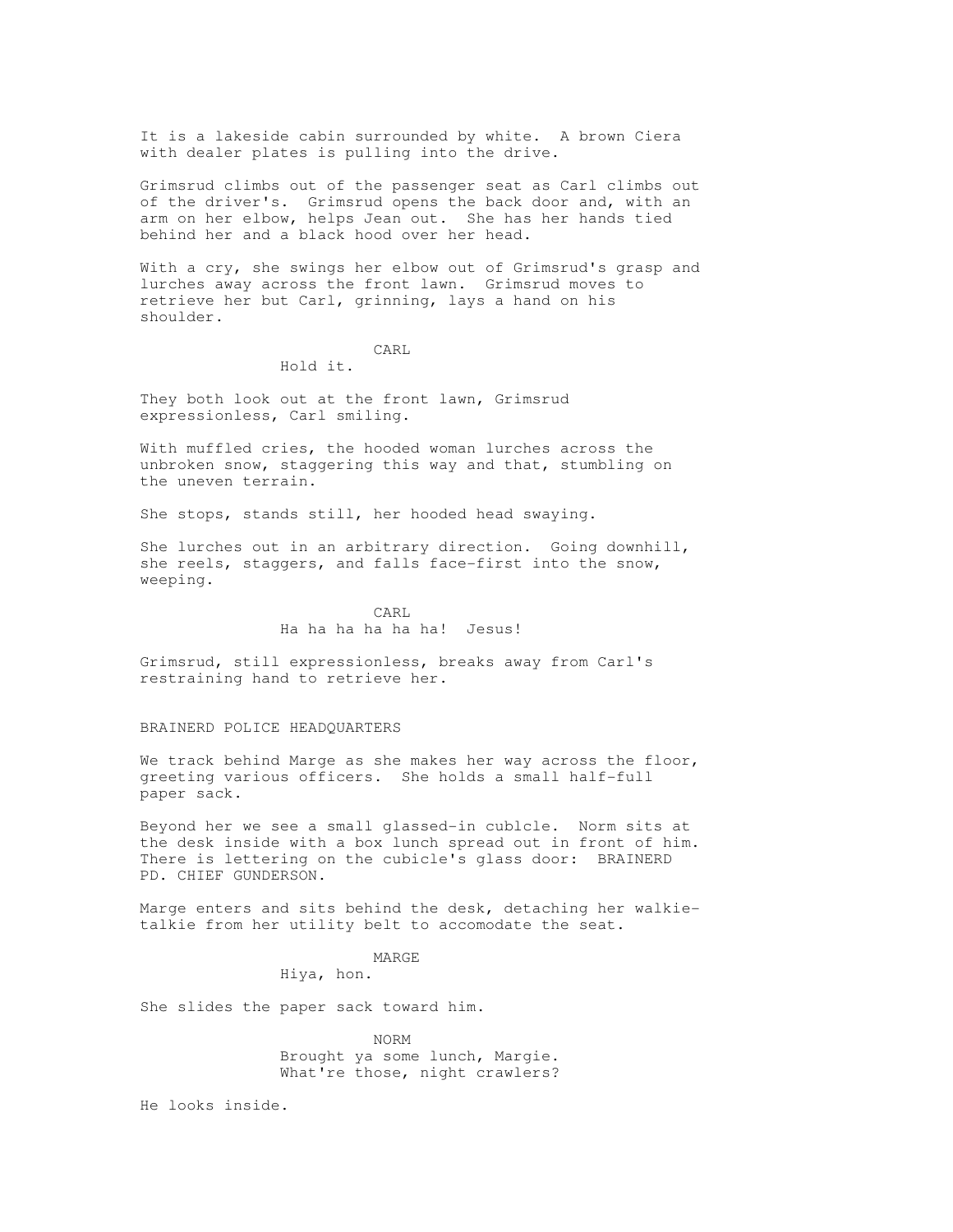The bottom of the sack is full of fat, crawling earthworms.

MARGE

Yah.

 NORM Thanks, hon.

 MARGE You bet. Thanks for lunch. What do we got here, Arbie's?

 NORM Uh-huh.

She starts eating.

 MARGE ... How's the paintin' goin'?

NORM

 Pretty good. Found out the Hautmans are entering a painting this year.

 MARGE Aw, hon, you're better'n them.

 NORM They're real good.

 MARGE They're good, Norm, but you're better'n them.

 NORM Yah, ya think?

He leans over and kisses her.

 MARGE Ah, ya got Arbie's all o'er me.

Lou enters.

 LOU Hiya, Norm, how's the paintin' goin'?

 NORM Not too bad. You know.

 MARGE How we doin' on that vehicle?

 LOU No motels registered any tan Ciera last night. But the night before, two men checked into the Blue Ox registering a Ciera and leavin' the tag space blank.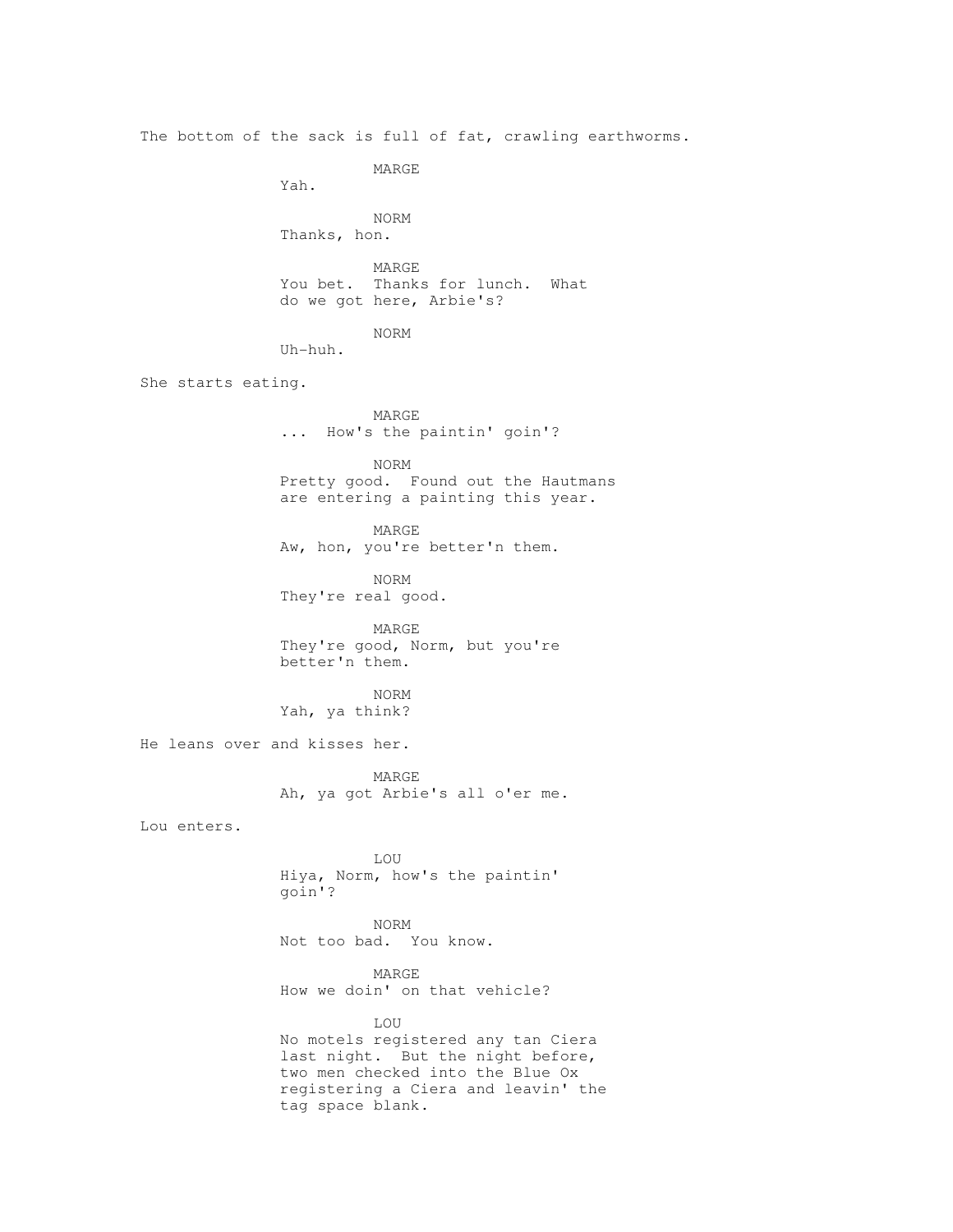#### MARGE

 Geez, that's a good lead. The Blue Ox, that's that trucker's joint out there on I-35?

 LOU Yah. Owner was on the desk then, said these two guys had company.

MARGE

Oh, yah?

EXT. STRIPPER CLUB

Marge's prowler is parked in an otherwise empty lot. Snow drifts down.

INT. STRIPPER CLUB

Marge sits talking with two young women at one end of an elevated dance platform. The club, not yet open for business, is deserted.

> MARGE Where you girls from?

> > HOOKER ONE

Chaska.

 HOOKER TWO LeSeure. But I went to high school in White Bear Lake.

 MARGE Okay, I want you to tell me what these fellas looked like.

 HOOKER ONE Well, the little guy, he was kinda funny-looking.

 MARGE In what way?

 HOOKER ONE I dunno. Just funny-looking.

 MARGE Can you be any more specific?

 HOOKER ONE I couldn't really say. He wasn't circumcised.

 MARGE Was he funny-looking apart from that?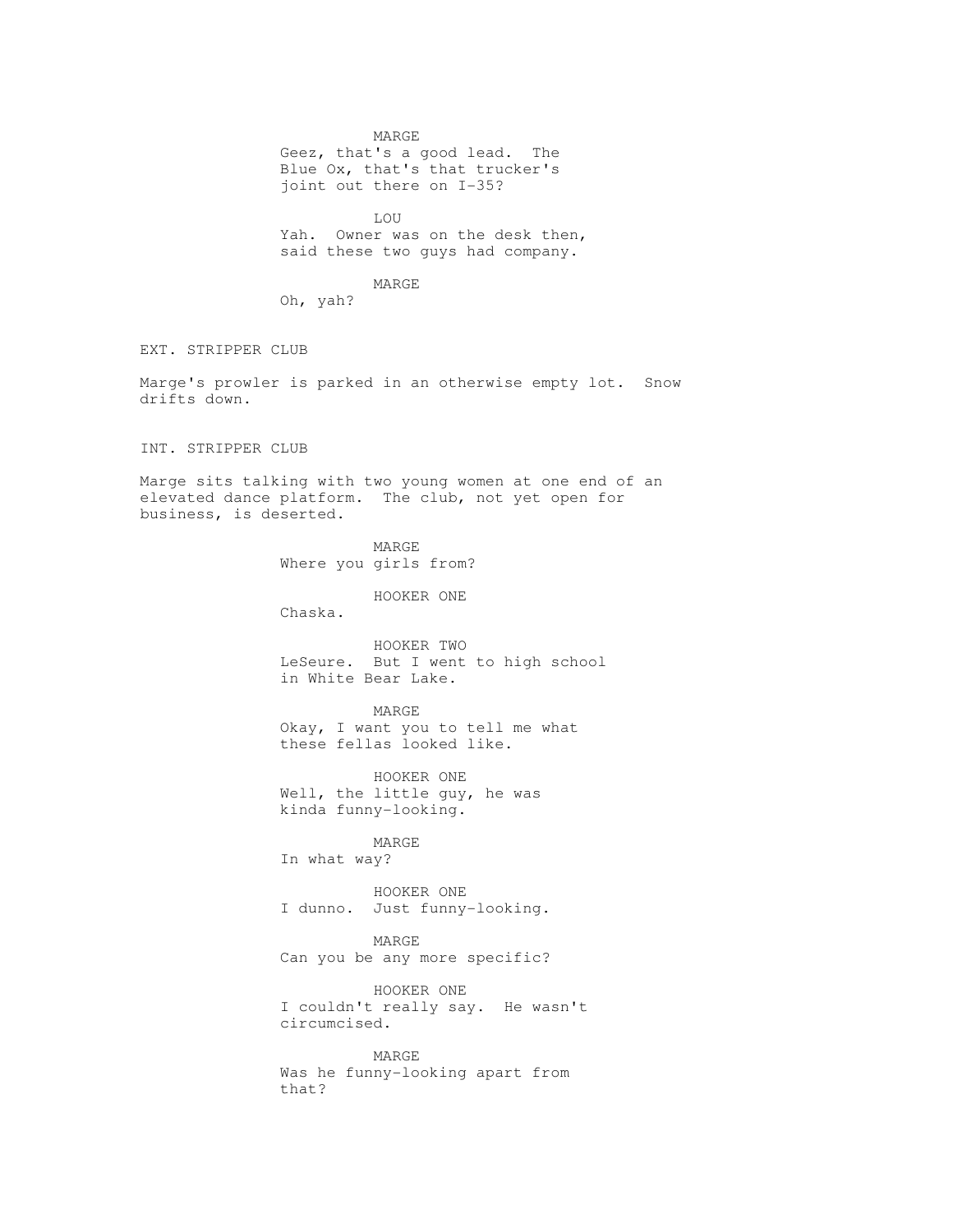HOOKER ONE

 MARGE So you were having sex with the little fella, then?

HOOKER ONE

Uh-huh.

Yah.

 MARGE Is there anything else you can tell me about him?

 HOOKER ONE No. Like I say, he was funny-looking. More'n most people even.

 MARGE And what about the other fella?

 HOOKER TWO He was a little older. Looked like the Marlboro man.

MARGE

Yah?

 HOOKER TWO Yah. Maybe I'm sayin' that cause he smoked Marlboros.

MARGE

Uh-huh.

 HOOKER TWO A subconscious-type thing.

 MARGE Yah, that can happen.

HOOKER TWO

Yah.

 HOOKER ONE They said they were goin' to the Twin Cities?

MARGE

Oh, yah?

HOOKER TWO

Yah.

 HOOKER ONE Yah. Is that useful to ya?

 MARGE Oh, you bet, yah.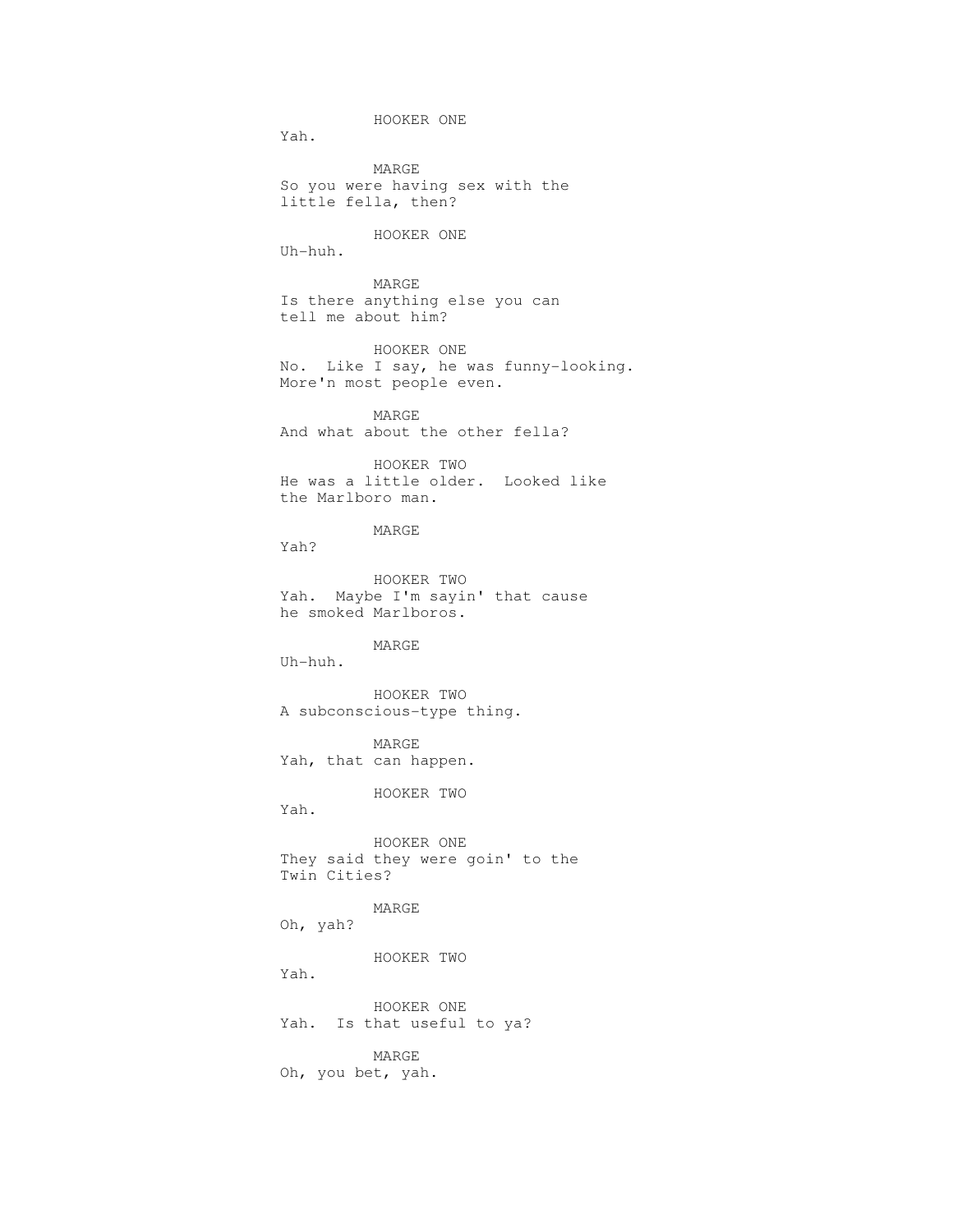EXT. LAKESIDE CABIN It is now dusk. The brown Ciera with dealer plates still sits in the drive. INT. CABIN We track in on Jean Lundegaard, who sits tied in a chair with the black hood still over her head. As we track in, we hear inarticulate cursing, intermittent banging and loud static. We track in on Gaear Grimsrud, who sits smoking a cigarette and expressionlessly gazing offscreen. We track in on Carl Showalter, who stands over an old blackand-white television. It plays nothing but snow. Carl is banging on it as he mutters: CARL ...days ... be here for days with  $a -$  DAMMIT! - a goddamn mute ... nothin' to do ... and the fucking - DAMMIT!... Each "dammit" brings a pound of his fist on the TV. CARL ... TV doesn't even ... plug me in, man... Gimmee a - DAMMIT! signal... Plug me into the ozone, baby... Plug me into the ozone - FUCK!... With one last bang we cut: BACK TO THE TELEVISION SET In extreme close-up an insect is lugging a worm. TV VOICE-OVER The bark beetle carries the worm to the nest ... where it will feed its young for up to six weeks... A pull back from the screen reveals that we are in Marge's house. Marge and Norm are watching television in bed. From the TV we hear insects chirring. After a long beat, silence except for the TV, Marge murmurs, still looking at the set: MARGE ... Well, I'm turnin' in, Norm. Also looking at the TV: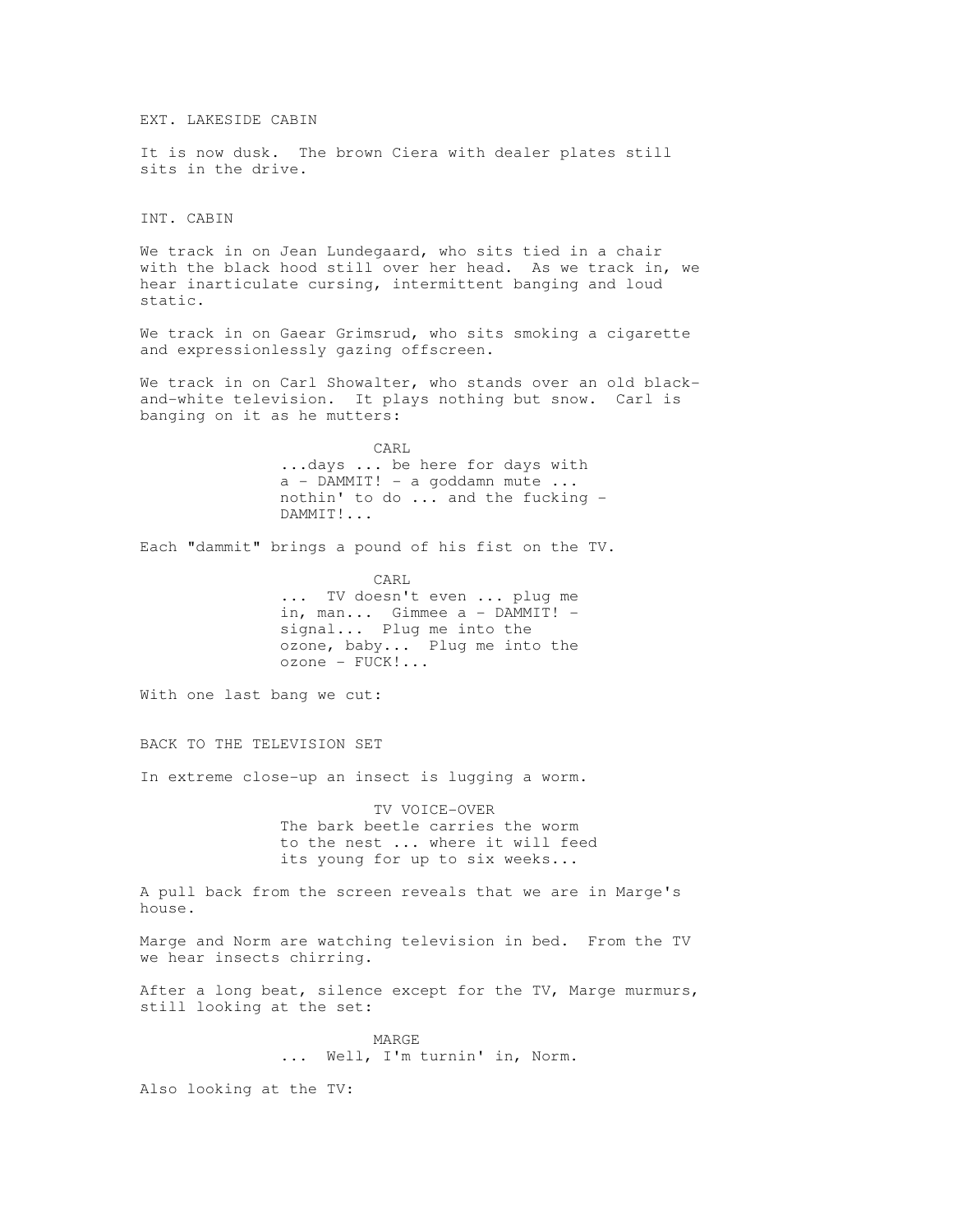# NORM

 ... Oh, yah? Marge rolls over and Norm continues to watch. We hold. BLACK Hold. A snowflake drops through the black. Another flake. It starts snowing. BRAINERD MAIN STREET The lone traffic light blinks slowly, steadily, red. Snow sifts down. There is no other movement. PAUL BUNYAN We are looking up at the bottom-lit statue. Snow falls. HIGH SHOT OF MARGE'S HOUSE Snow drops away. HIGH SHOT IN MARGE'S BEDROOM The bedroom is dark. Norm is snoring. The phone rings. Marge gropes in the dark. MARGE Hello? VOICE Yah, is this Marge? MARGE Yah? VOICE Margie Olmstead? MARGE ... Well, yah. Who's this? VOICE This is Mike Yanagita. Ya know - Mike Yanagita. Remember me?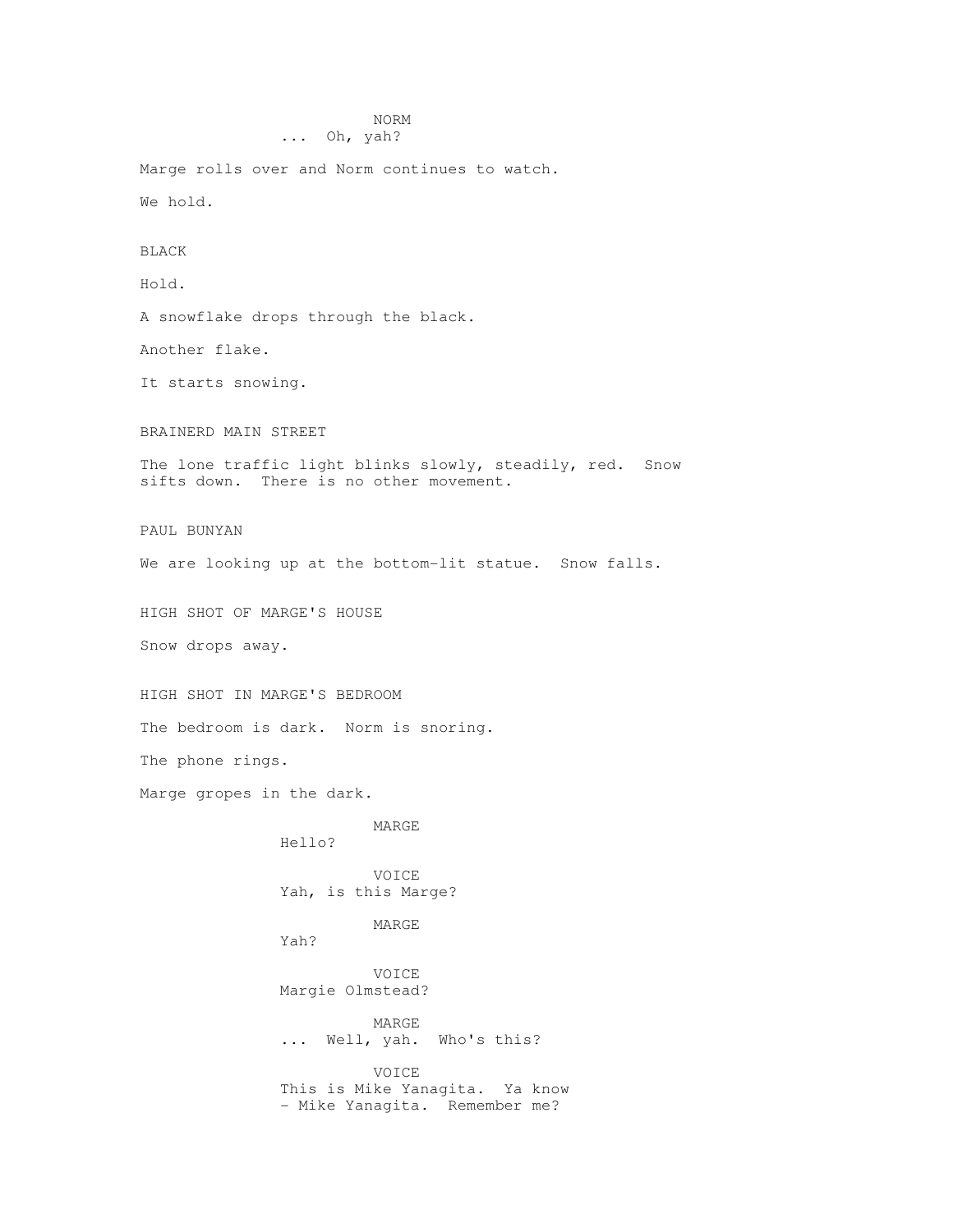MARGE ... Mike Yanagita! MIKE

Yah!

Marge props herself up next to the still-sleeping Norm.

 MARGE Yah, yah, course I remember. How are ya? What time is it?

MIKE

 Oh, geez. It's quarter to eleven. I hope I dint wake you.

 MARGE No, that's okay.

 MIKE Yah, I'm down in the Twin Cities and I was just watching on TV about these shootings up in Brainderd, and I saw you on the news there.

MARGE

Yah.

 MIKE I thought, geez, is that Margie Olmstead? I can't believe it!

> MARGE Yah, that's me.

 MIKE Well, how the heck are ya?

 MARGE Okay, ya know. Okay.

MIKE

Yah?

 MARGE Yah - how are you doon?

 MIKE Oh, pretty good.

MARGE

 Heck, it's been such a long time, Mike. It's great to hear from ya.

 MIKE Yah... Yah, yah. Geeze, Margie!

GUSTAFSON OLDS GARAGE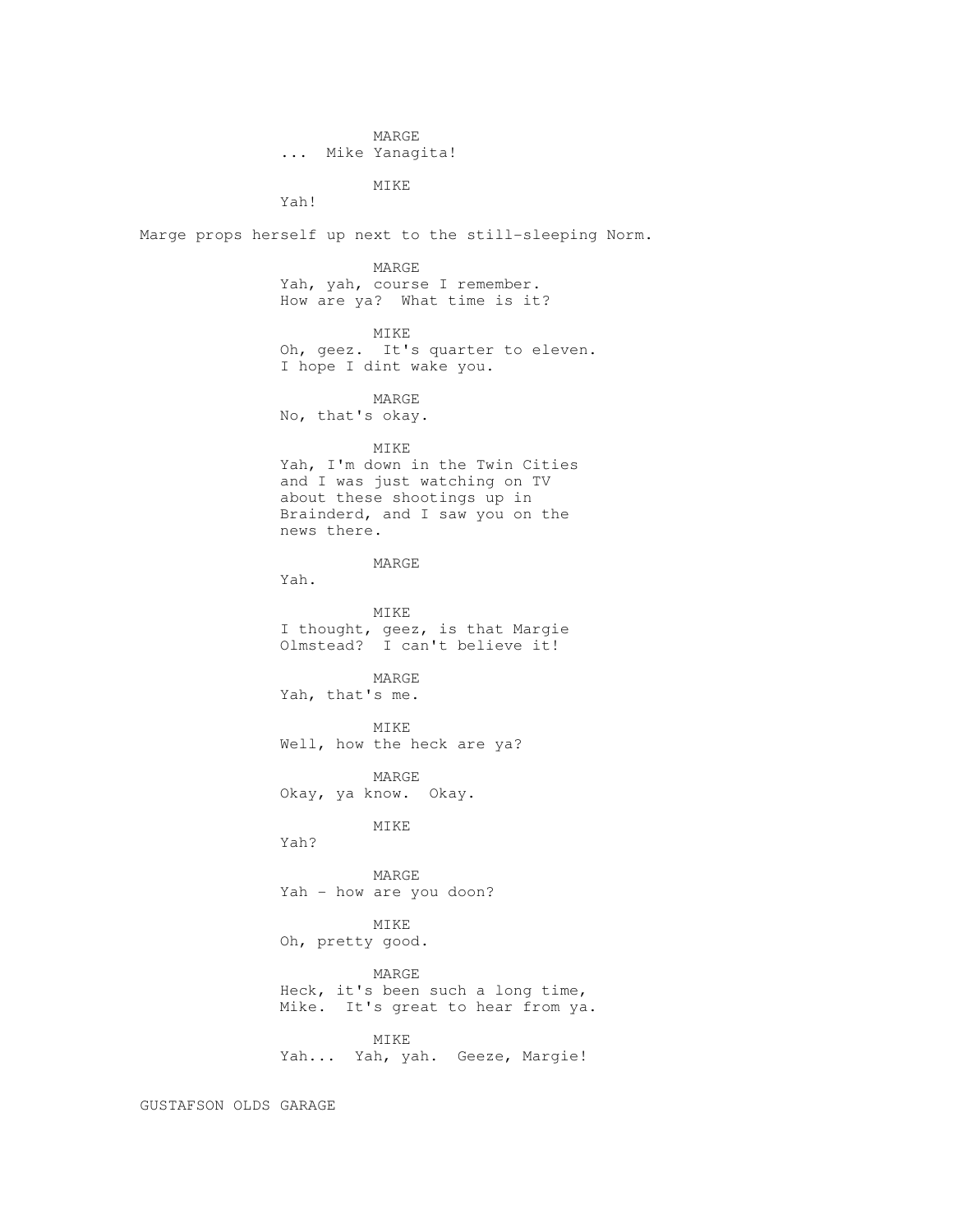Jerry is on the sales floor, showing a customer a vehicle.

 JERRY Yah, ya got yer, this loaded here, this has yer independent, uh, yer slipped differential, uh, yer rack and-pinion steering, yer alarm and radar, and I can give it to ya with a heck of a sealant, this TruCoat stuff, it'll keep the salt off -

 CUSTOMER Yah, I don't need no sealant though.

 JERRY Yah, you don't need that. Now were you thinking of financing here? You oughta be aware a this GMAC plan they have now, it's really super -

 ANOTHER SALESMAN Jerry, ya got a call here.

JERRY

Yah, okay.

JERRY'S CUBICLE

He sits in and picks up his phone.

 JERRY Jerry Lundegaard.

 VOICE All right, Jerry, you got this phone to yourself?

 JERRY Well ... yah.

 VOICE Know who this is?

 JERRY Well, yah, I got an idea. How's that Ciera workin' out for ya?

 VOICE Circumstances have changed, Jerry.

 JERRY Well, what do ya mean?

 VOICE Things have changed. Circumstances, Jerry. Beyond the, uh ... acts of God, force majeure...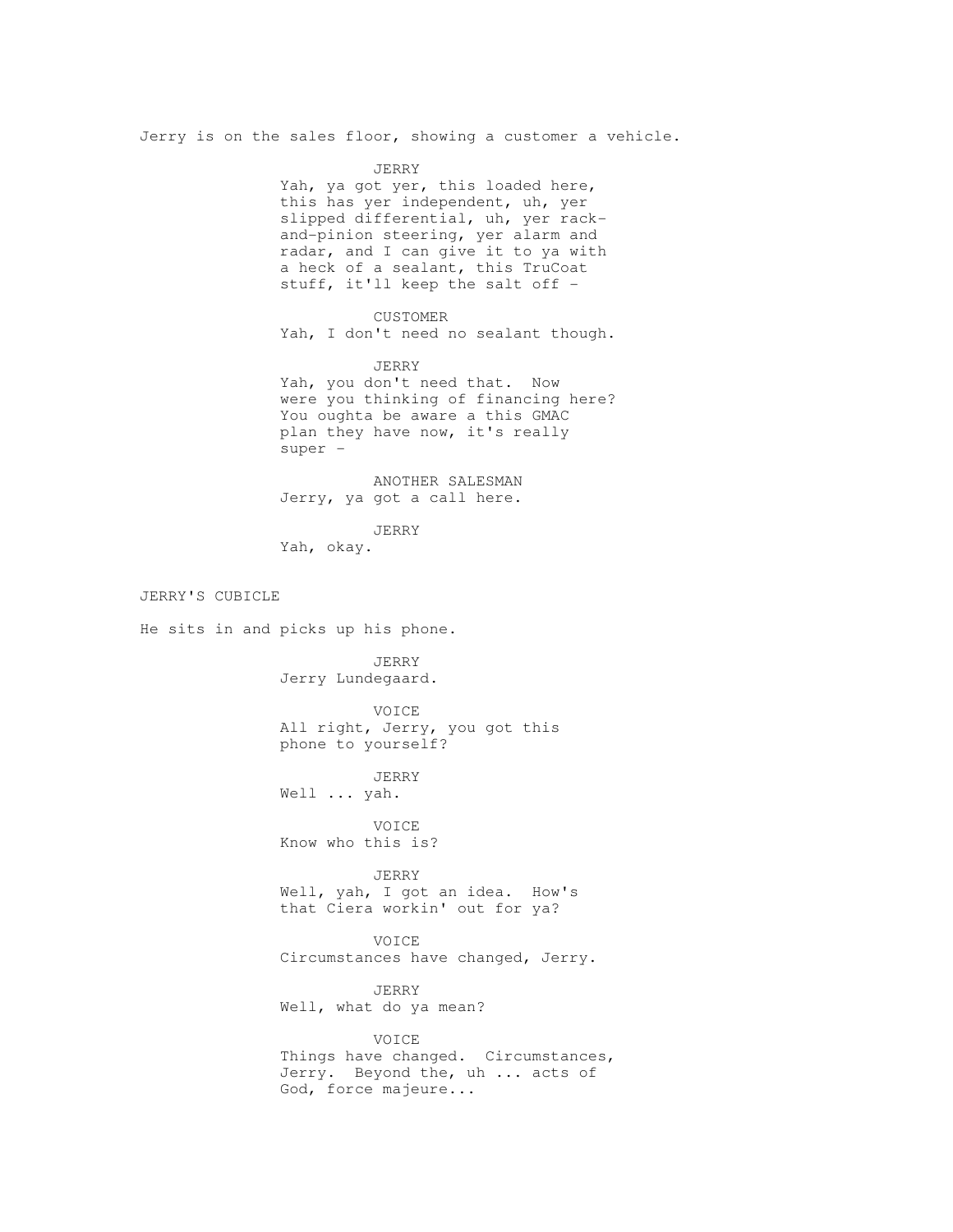JERRY What the - how's Jean? A beat. CARL ... Who's Jean? JERRY My wife! What the - how's - CARL Oh, Jean's okay. But there's three people up in Brainerd who aren't so okay, I'll tell ya that. JERRY What the heck're you talkin' about? Let's just finish up this deal here - CARL Blood has been shed, Jerry. Jerry sits dumbly. The voice solemnly repeats: CARL ... Blood has been shed. JERRY What the heck d'ya mean? CARL Three people. In Brainerd. JERRY Oh, geez. CARL That's right. And we need more money. JERRY The heck d'ya mean? What a you guys got yourself mixed up in? CARL We need more - JERRY This was s'posed to be a no-rough -stuff-type deal - CARL DON'T EVER INTERRUPT ME, JERRY! JUST SHUT THE FUCK UP! JERRY Well, I'm sorry, but I just - I -CARL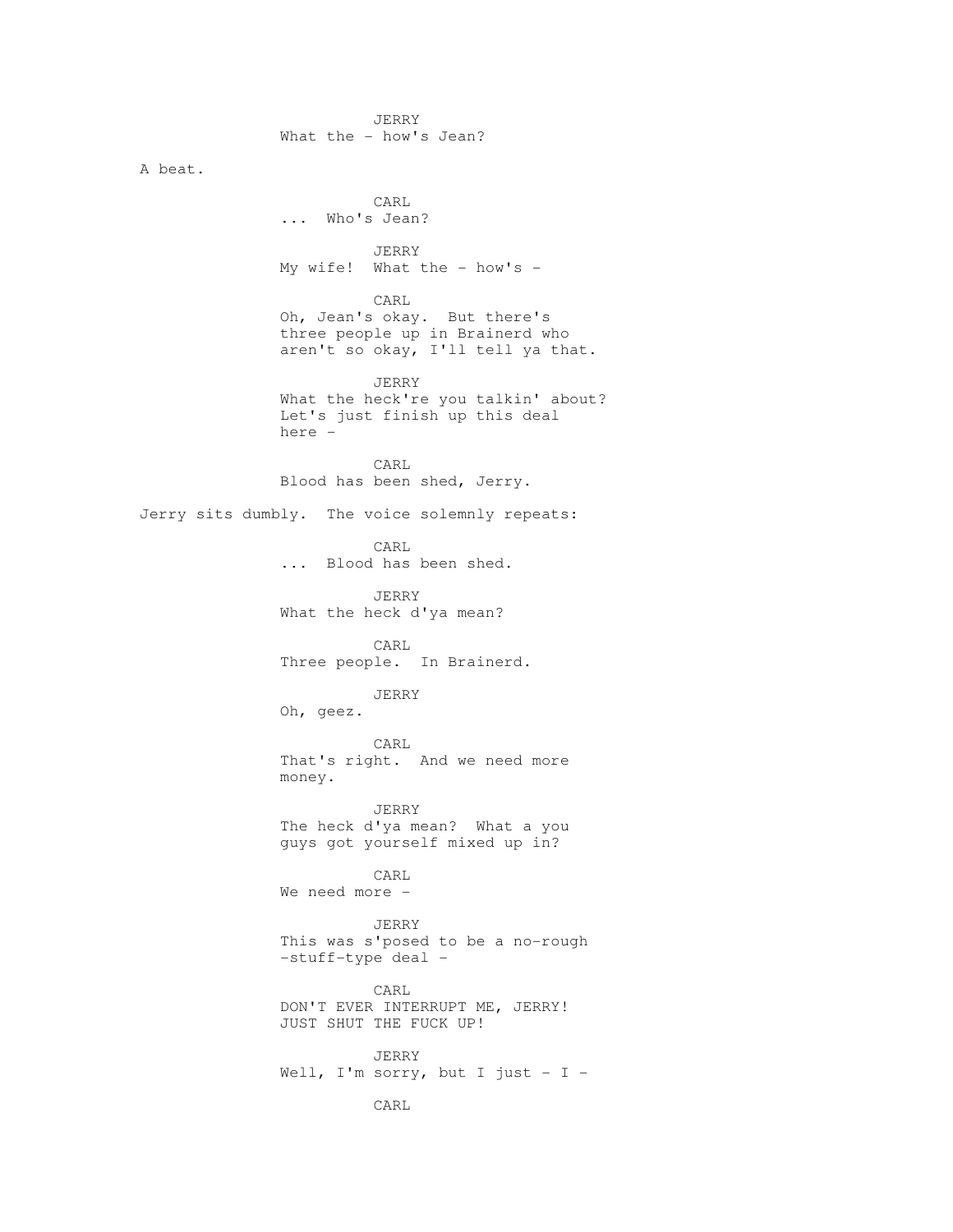Look. I'm not gonna debate you, Jerry. The price is now the whole amount. We want the entire eighty thousand. JERRY Oh, for Chrissakes here - CARL Blood has been shed. We've incurred risks, Jerry. I'm coming into town tomorrow. Have the money ready. JERRY Now we had a deal here! A deal's a deal! CARL IS IT, JERRY? You ask those three pour souls up in Brainerd if a deal's a deal! Go ahead, ask 'em! JERRY ... The heck d'ya mean? CARL I'll see you tomorrow. Jerry slams down the phone, which immediately rings. He angrily snatches it up. JERRY Yah! VOICE Jerome Lundegaard? JERRY Yah! VOICE This is Reilly Deifenbach at GMAC. Sir, I have not yet recieved those vehicle IDs you promised me. JERRY Yah! I ... those are in the mail. VOICE Mr. Lundegaard, that very well may be. I must inform you, however, that absent the reciept of those numbers by tomorrow afternoon, I will have to refer this matter to our legal department.

JERRY

Yah.

Click.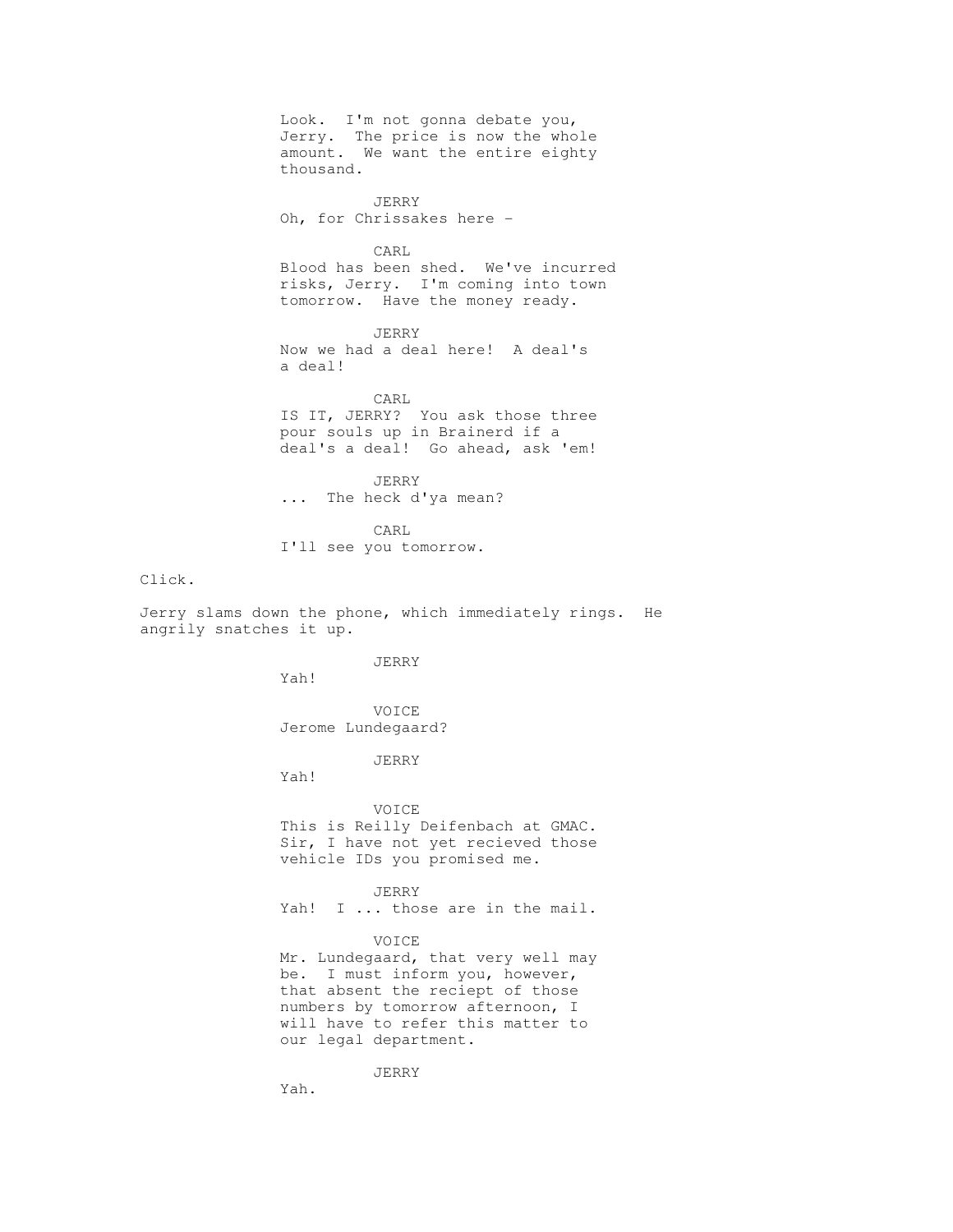VOICE My patience is at an end. JERRY Yah. VOICE Good day, sir. JERRY ... Yah.

WIDE ON THE CUBICLE

We are looking at Jerry's cubicle from across the showroom. Noise muted by distance, we watch Jerry slam down the reciever, rise to his feet, fling the phone to the floor, raise his desk blotter high over his head with pens and pencils rolling off it and slam it onto his desktop.

He stands for a moment, hands on hips, glaring.

He stoops and picks up the phone, places it back on the desktop, starts picking up the pens and pencils.

## TRACK

On steam-table bins of food, each identified by a plaque: BEEF STROGANOFF, SWEDISH MEATBALLS, BROILED TORSK, CHICKEN FLORENTINE.

A complementary track shows two rays being pushed along a buffet line, piled high with many foods.

MARGE AND NORM AT A TABLE

They sit next to each other at a long cafateria-style Formica table, silently eating.

A hip with a hissing walkie-talkie enters frame.

 GARY Hiya, Norm. How ya doin', Margie? How's the fricasse?

 MARGE Pretty darn good, ya want some?

 GARY No, I gotta - hey, Norm, I thought you were goin' fishin' up at Mile Lacs?

 NORM Yah, after lunch.

He goes back to his food.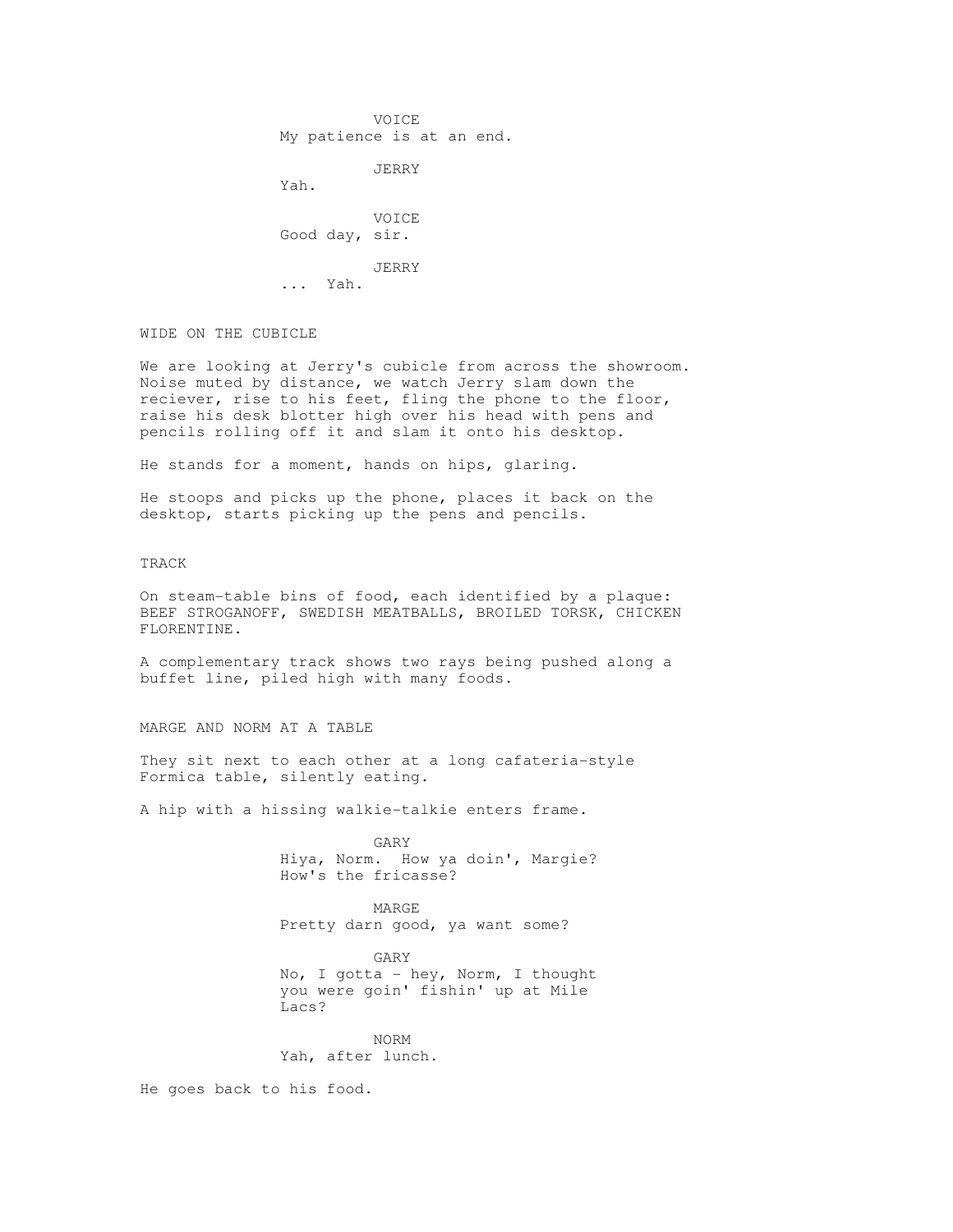Whatcha got there? Gary hands her a flimsy. Marge takes it with one hand and looks, her other hand frozen with a forkful of food. GARY The numbers y'asked for, calls made from the lobby pay phone at the Blue Ox. Two to Minneapolis that night. MARGE Mm. GARY First one's a trucking company, second one's a private residence. A Shep Proudfoot. MARGE Uh-huh... A what? GARY Shep Proudfoot. That's a name. MARGE Uh-huh. GARY Yah. MARGE ... Yah, okay, I think I'll drive down there, then. GARY Oh, yah? Twin Cities? Norm, who has been eating steadily throughout, looks over at Marge with mild interest. He stares for a beat as he finishes chewing, and them swallows and says: NORM ... Oh, yah? KITCHEN OF LUNDEGAARD HOUSE

MARGE

Jerry, Wade, and Stan Grossman sit around the kitchen table. It is night. The scene is harshly toplit by a hanging fixture. On the table are the remains of coffee and a cinammon filbert ring.

> WADE Dammit! I wanna be a part a this thing!

 JERRY No, Wade! They were real clear! They said they'd call tomorrow,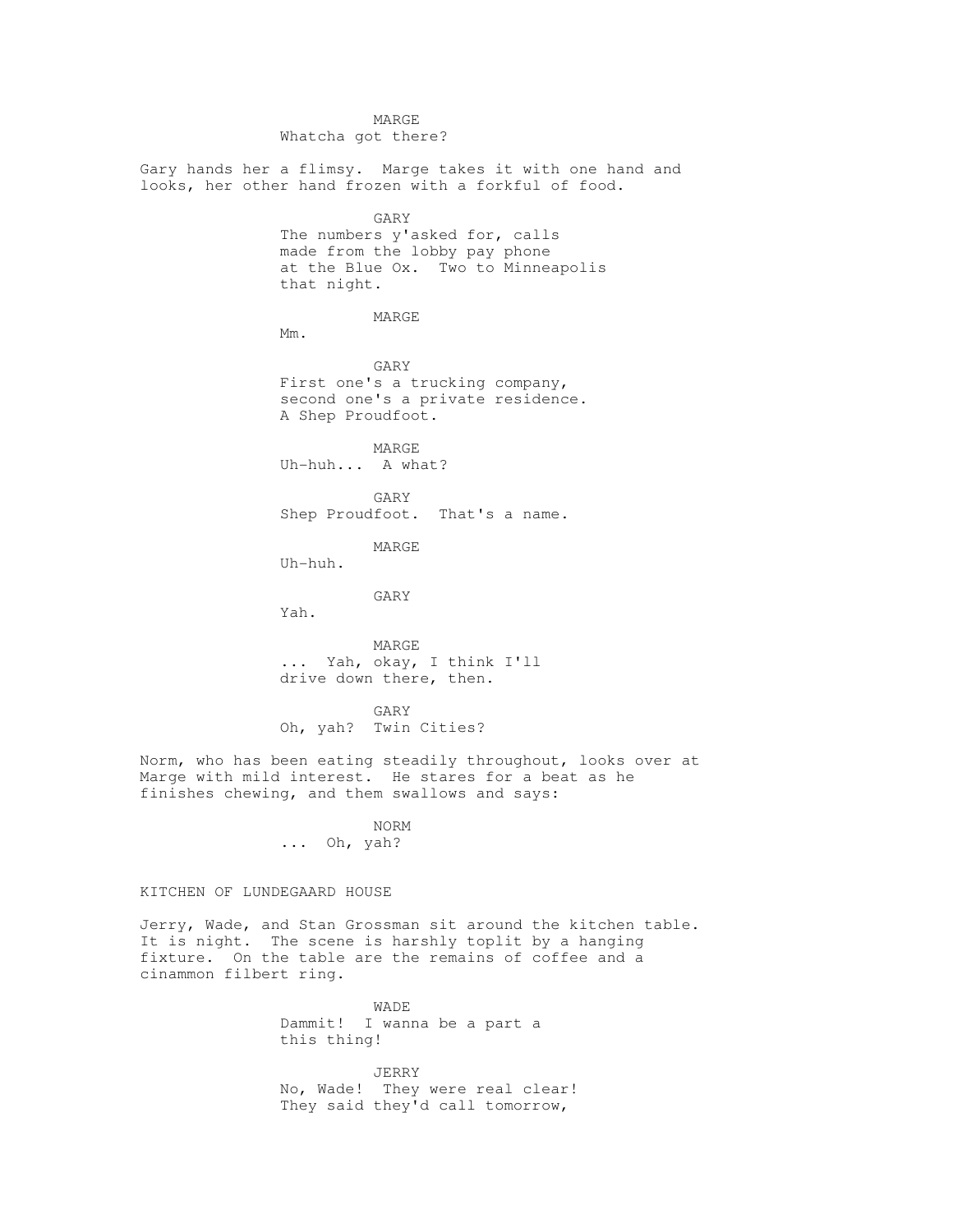with instructions, and it's gonna be delivered by me alone! WADE It's my money, I'll deliver it - what do they care? STAN Wade's got a point there. I'll handle the call if you want, Jerry. JERRY No, no. See - they, no, see, they only deal with me. Ya feel this, this nervousness on the phone there, they're very - these guys're dangerous - WADE All the more reason! I don't want you - with all due respect, Jerry - I don't want you mucking this up. JERRY The heck d'ya mean? WADE They want my money, they can deal with me. Otherwise I'm goin' to a professional. He points at a briefcase. WADE ... There's a million dollars here! JERRY No, see - WADE Look, Jerry, you're not sellin' me a damn car. It's my show here. That's that. STAN It's the way we prefer to handle it, Jerry. THE DOWNTOWN RADISSON HOTEL Marge is at the reception desk. MARGE How ya doin'? CLERK Real good. How're you today, ma'am? MARGE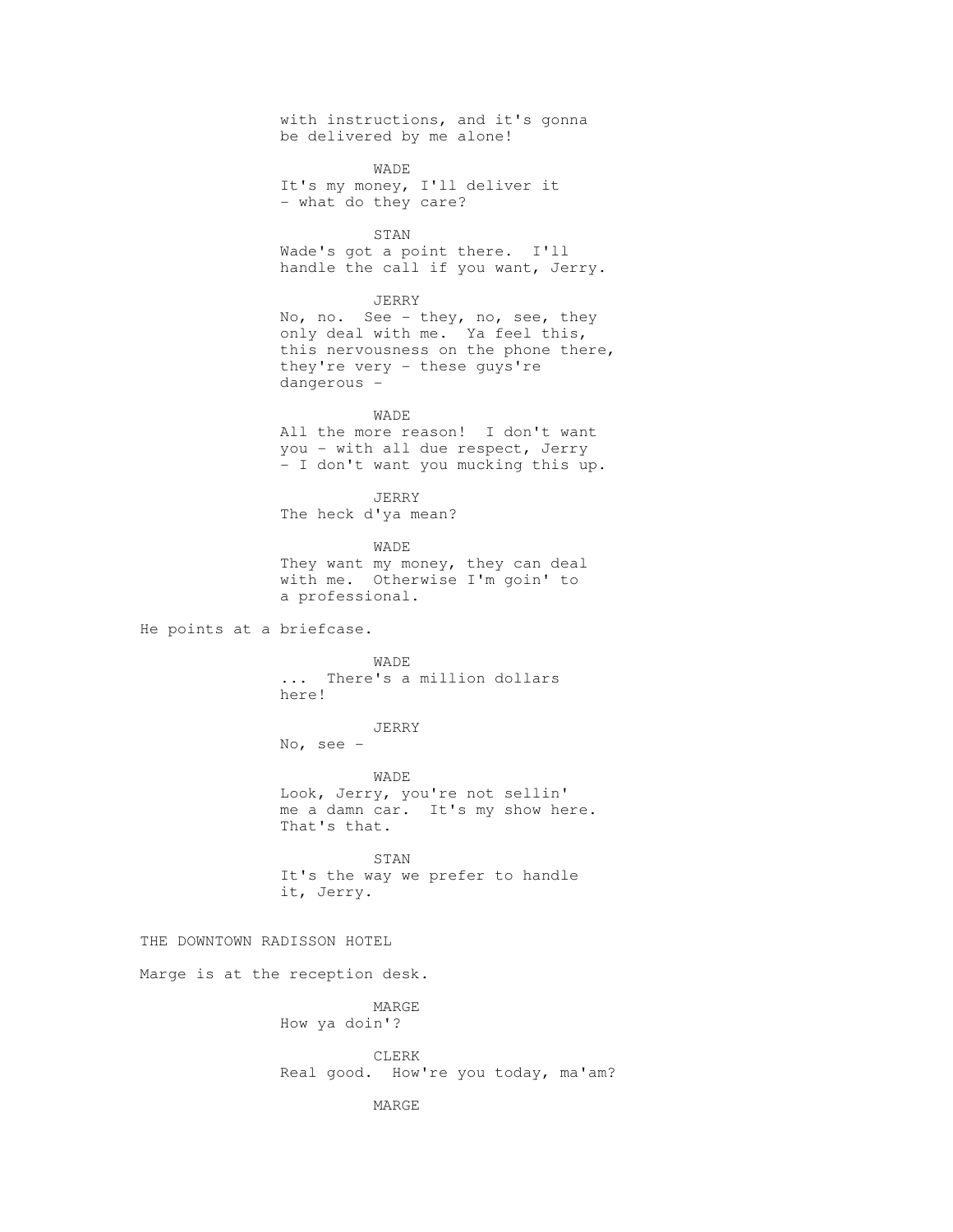Real good. I'm Mrs. Gunderson, I have a reservation.

The clerk types into a computer console.

 CLERK You sure do, Mrs. Gunderson.

 MARGE Is there a phone down here, ya think?

LOBBY CORNER

Marge is on a public phone.

 MARGE ... Detective Sibert? Yah, this is Marge Gunderson from up Brainerd, we spoke - Yah. Well, actually I'm in town here. I had to do a few things in the Twin Cities, so I thought I'd check in with ya about that USIF search on Shep Proudfoot... Oh, yah?... Well, maybe I'll go visit with him if I have the... No, I can find that... Well, thanks a bunch. Say, d'ya happen to know a good place for lunch in the downtown area?... Yah, the Radisson... Oh, yah? Is it reasonable?

A GREEN FREEWAY SIGN

Through a windshield we see a sign for the MINNEAPOLIS INTERNATIONAL AIRPORT.

ROOFTOP PARKING LOT

The brown Ciera enters and drives lazy S-curves around the few snow-covered cars parked on the roof of the lot.

It stops by one car and Carl emerges. He quickly scans the lot, then kneels in the snow at the back of the parked car and starts unscrewing its license plate.

EXIT BOOTH

Carl pulls up and hands the attendant his ticket.

 CARL Yeah, I decided not to park here.

The attendant frowns uncomprehendingly at the ticket.

 ATTENDANT ... What do you mean, you decided not to park here?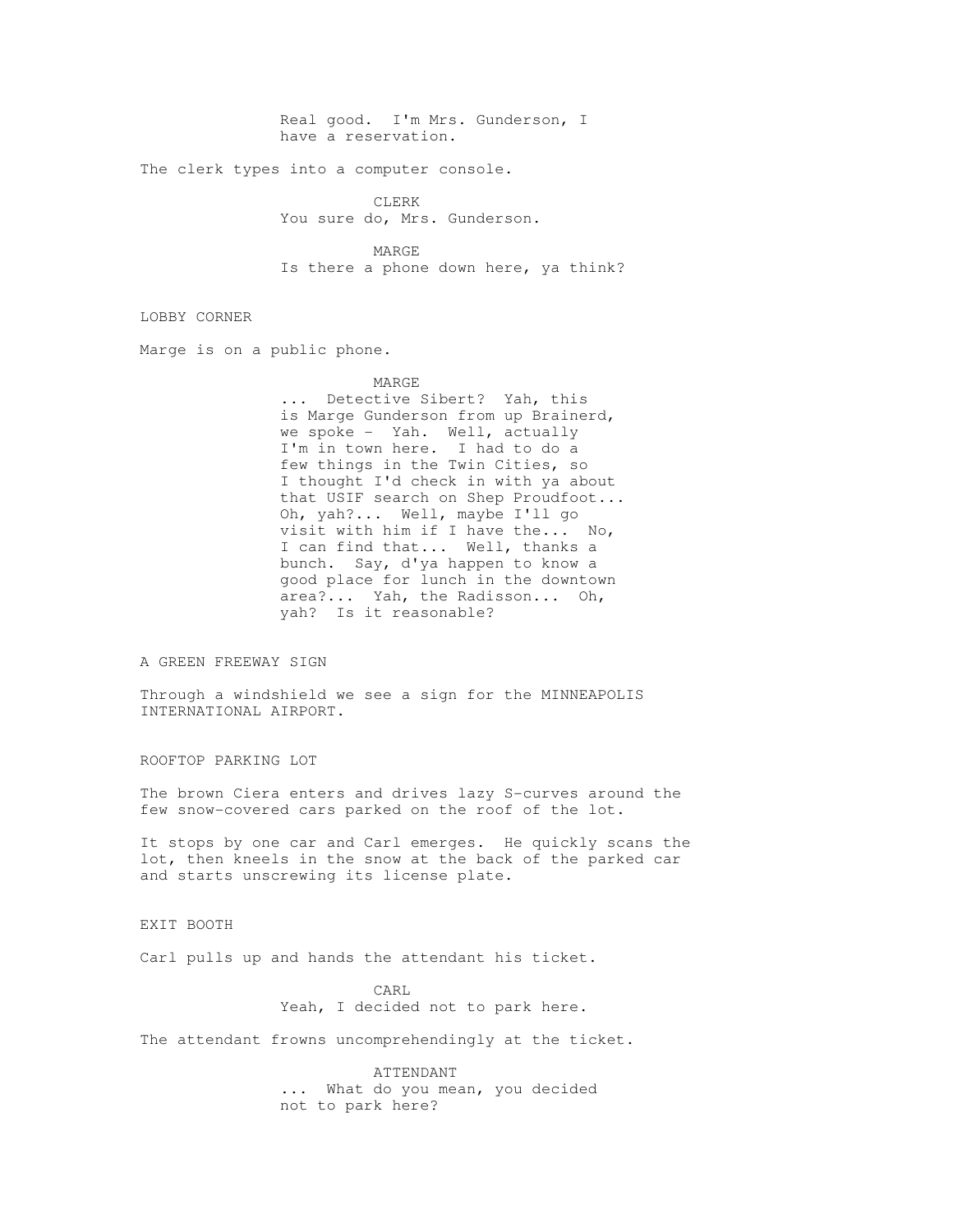CARL Yeah, I just came in. I decided not to park here.

The attendant is still puzzled.

 ATTENDANT You, uh... I'm sorry, sir, but -

 CARL I decided not to - I'm, uh, not taking the trip as it turns out.

 ATTENDANT I'm sorry, sir, we do have to charge you the four dollars.

 CARL I just pulled in here. I just fucking pulled in here!

 ATTENDANT Well, see, there's a minimum charge of four dollars. Long-term parking charges by the day.

A car behind beeps. Carl glances back, starts digging for money.

> CARL I guess you think, ya know, you're an authority figure. With that stupid fucking uniform. Huh, buddy?

The attendant doesn't say anything.

 CARL ... King Clip-on Tie here. Big fucking man.

He is peeling off one dollar bills.

 CARL ... You know, these are the limits of your life, man. Ruler of your little fucking gate here. There's your four dollars. You pathetic piece of shit.

GUSTAFSON OLDS GARAGE

Jerry is staring up, mouth agape, at the underside of a car on a hydraulic lift. Bewildered, he looks about, then asks a mechanic passing by, his voice raised over the din of the shop.

> JERRY Where's Shep?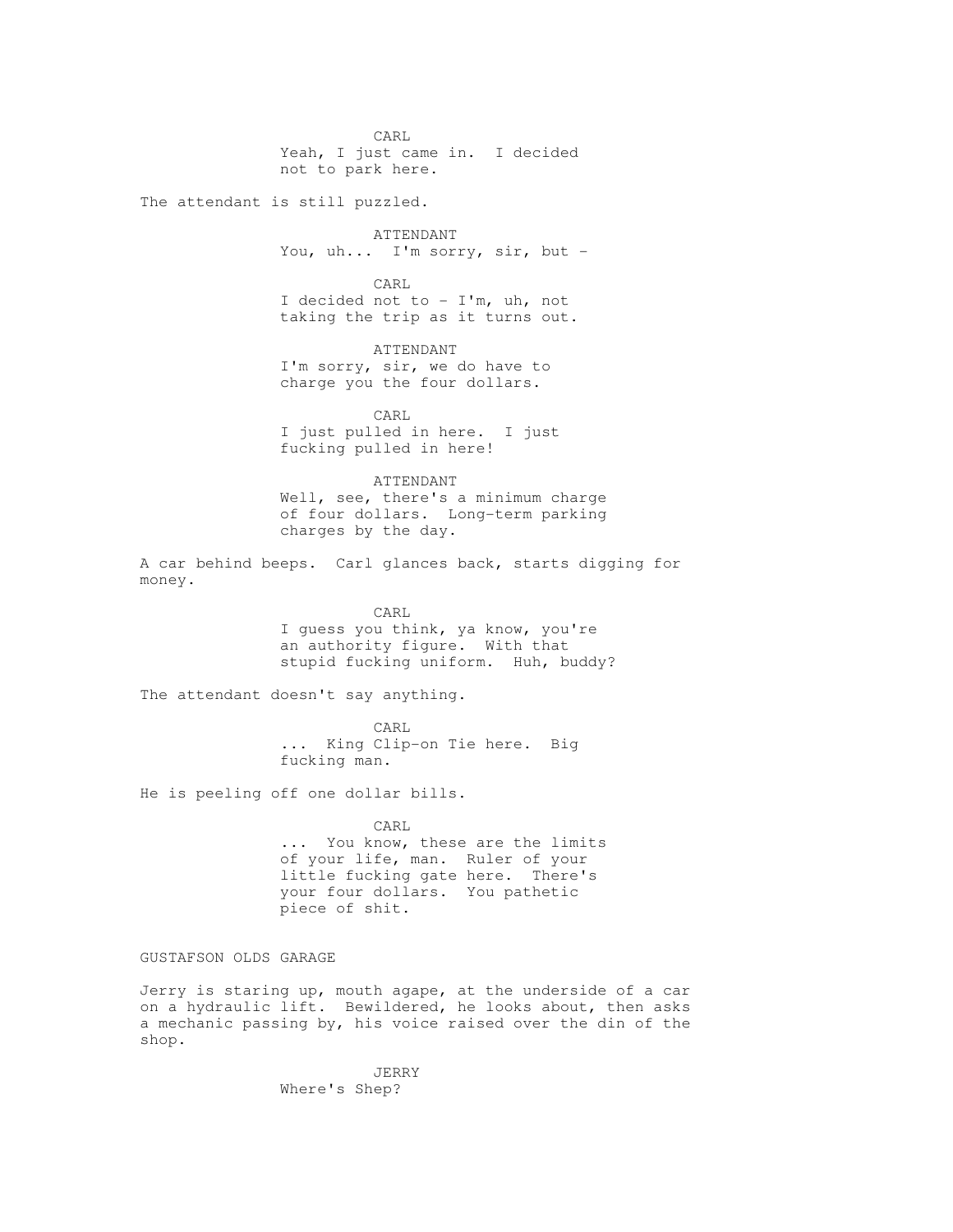The mechanic points. MECHANIC Talkin' to a cop. Jerry looks. JERRY ... Cop? Marge and Shep face each other at the other end of the floor in a grimy and cluttered glassed-in cubicle. MECHANIC Said she was a policewoman. Marge and Shep silently talk. Jerry stares, swallows. INSIDE THE CUBICLE MARGE - Wednesday night? Shep is shaking his head. SHEP Nope. MARGE Well, you do reside their at 1425 Fremont Terrace? SHEP Yep. MARGE Anyone else residing there? SHEP Nope. MARGE Well, Mr. Proudfoot, this call came in past three in the morning. It's just hard for me to believe you can't remember anyone calling. Shep says nothing. MARGE ... Now, I know you've had some problems, struggling with the narcotics, some other entanglements, currently on parole -

SHEP

So?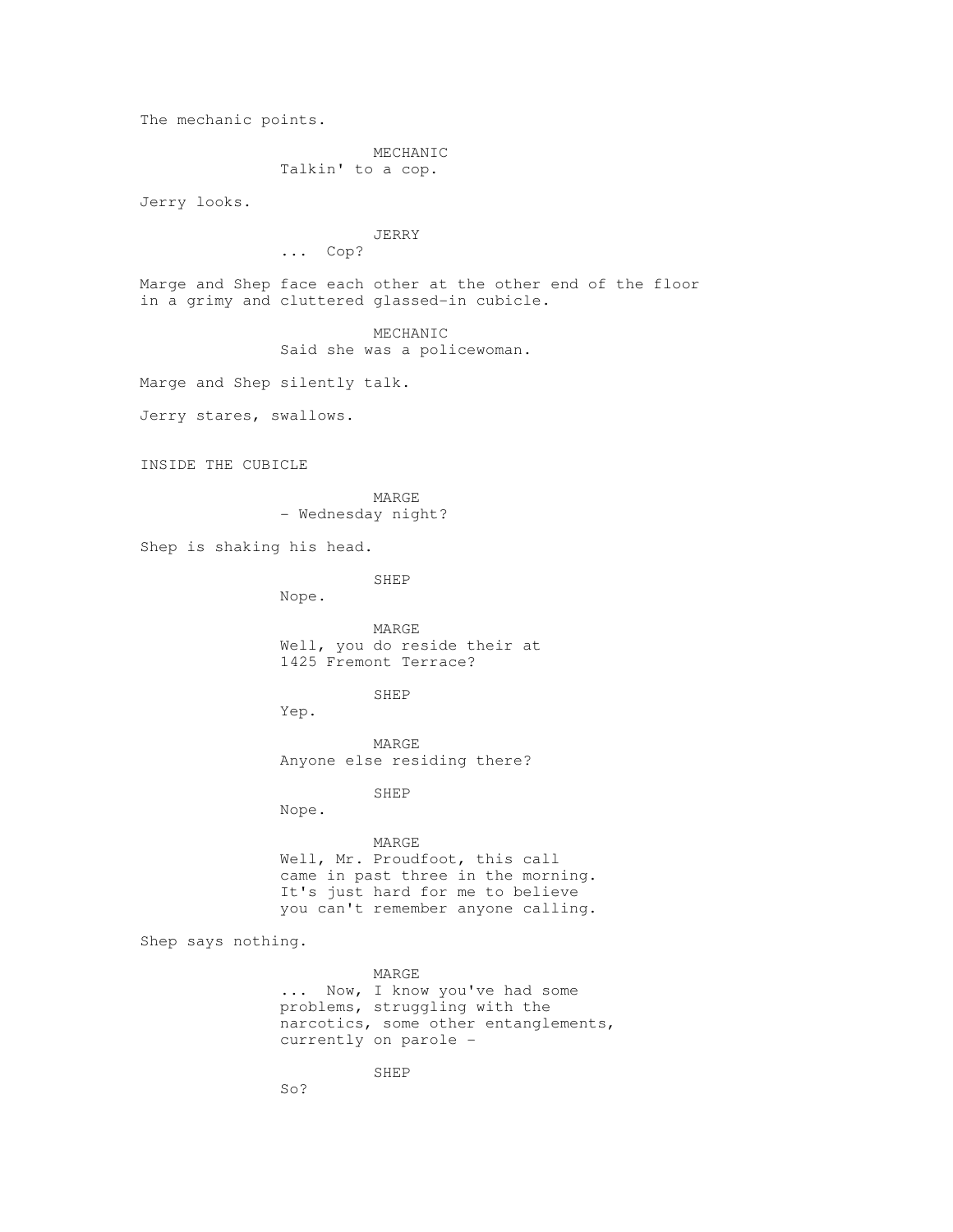MARGE

 Well, associating with criminals, if you're the one they talked to, that right there would be a violation of your parole and would end with you back in Stillwater.

SHEP

Uh-huh.

 MARGE Now, I saw some rough stuff on your priors, but nothing in the nature of a homicide...

Shep stares at her.

 MARGE ... I know you don't want to be an accessory to something like that.

SHEP

Nope.

 MARGE So you think you might remember who those folks were who called ya?

JERRY'S OFFICE

Jerry is worriedly pacing behind his desk. At a noise he looks up.

Marge has stuck her head in the door.

 MARGE Mr. Lundegaard?

 JERRY Huh? Yah?

 MARGE I wonder if I could take just a minute of your time here -

 JERRY What... What is it all about?

 MARGE Huh? Do you mind if I sit down - I'm carrying quite a load here.

Marge plops into the chair opposite him.

 MARGE ... You're the owner here, Mr. Lundegaard?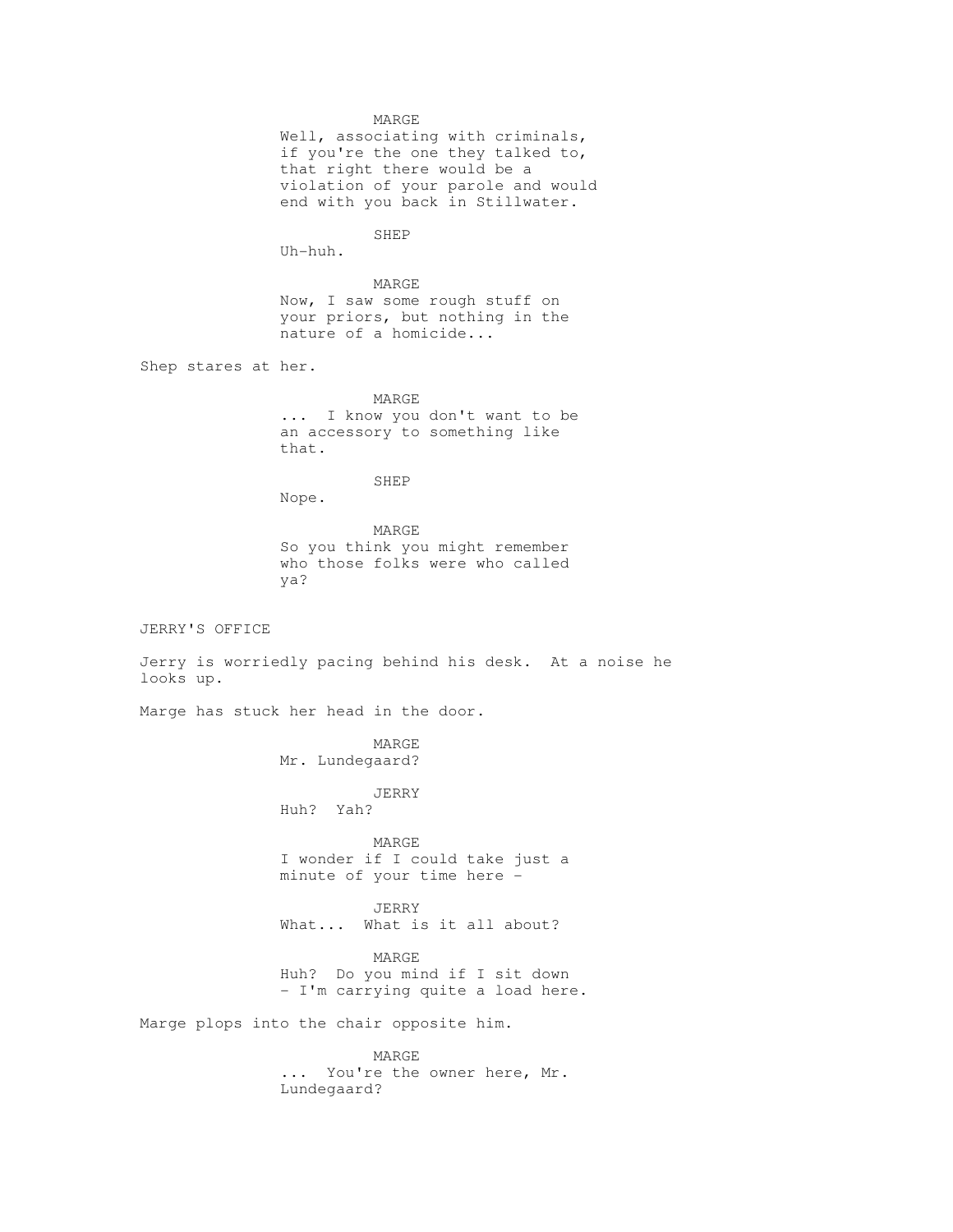JERRY Naw, I... Executive Sales Manager. MARGE Well, you can help me. My name's Marge Gunderson - JERRY My father-in-law, he's the owner. MARGE Uh-huh. Well, I'm a police officer from up Brainerd investigating some malfeasance and I was just wondering if you've had any new vehicles stolen off the lot in the past couple of weeks - specifically a tan Cutlass Ciera? Jerry stares at her, his mouth open. MARGE ... Mr. Lundegaard? JERRY ... Brainerd? MARGE Yah. Yah. Home a Paul Bunyan and Babe the Blue Ox. JERRY ... Babe the Blue Ox? MARGE Yah, ya know we've got the big statue there. So you haven't had any vehicles go missing, then? JERRY No. No, ma'am. MARGE Okey-dokey, thanks a bunch. I'll let you get back to your paperwork, then. As Marge rises, Jerry looks blankly down at the papers on the desk in front of him. JERRY ... Yah, okay. He looks up at Marge's retreating back. He looks back down at the papers. He looks over at the phone. he picks up the phone and dials four digits.

 JERRY ... Yah, gimmee Shep... The heck d'ya mean?... Well, where'd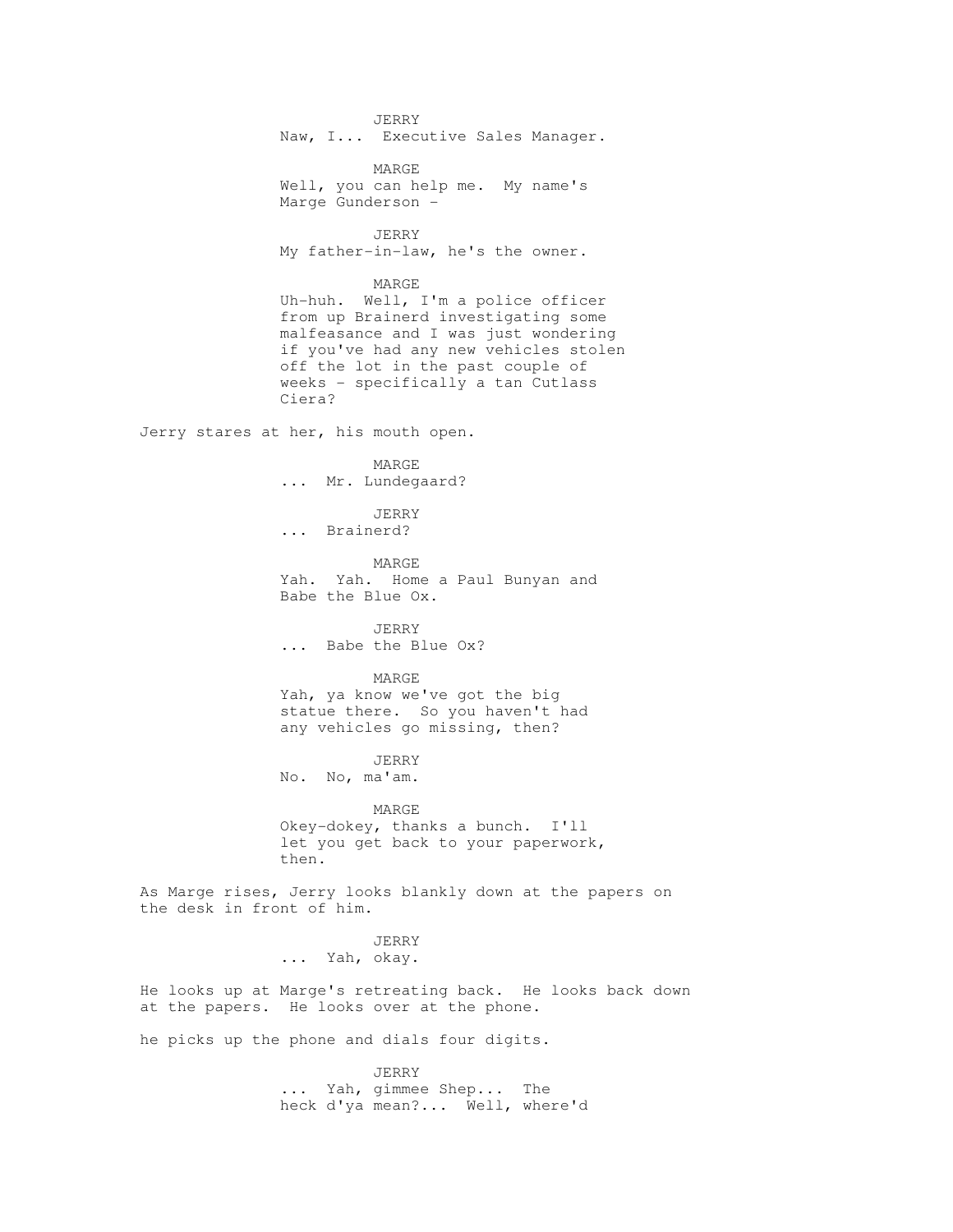he go? It's only... No, I don't need a mechanic -  $oh$ , geez - I gotta talk to a friend of his, so, uh ... have him, uh ... oh, geez...

HOTEL BAR

Marge enters. She looks around the bar, a rather characterless, lowlit meeting place for business people.

## VOICE

Marge?

It is a bald, paunching man of about Marge's age, rising from a booth halfway back. His features are broad, friendly, Asian-American.

# MARGE

Mike!

He approaches somewhat carefully, as if on his second drink. They hug and head back toward the booth.

> MIKE Geez! You look great!

 MARGE Yah - easy there - you do too! I'm expecting, ya know.

 MIKE I see that! That's great!

A waitress meets them at the table.

 MIKE ... What can I get ya?

 MARGE Just a Diet Coke.

Again she glances about.

 MARGE ... This is a nice place.

 MIKE Yah, ya know it's the Radisson, so it's pretty good.

 MARGE You're livin' in Edina, then?

 MIKE Oh, yah, couple years now. It's actually Eden Prarie - that school district. So Chief Gunderson, then! So ya went and married Norm Son-of a-Gunderson!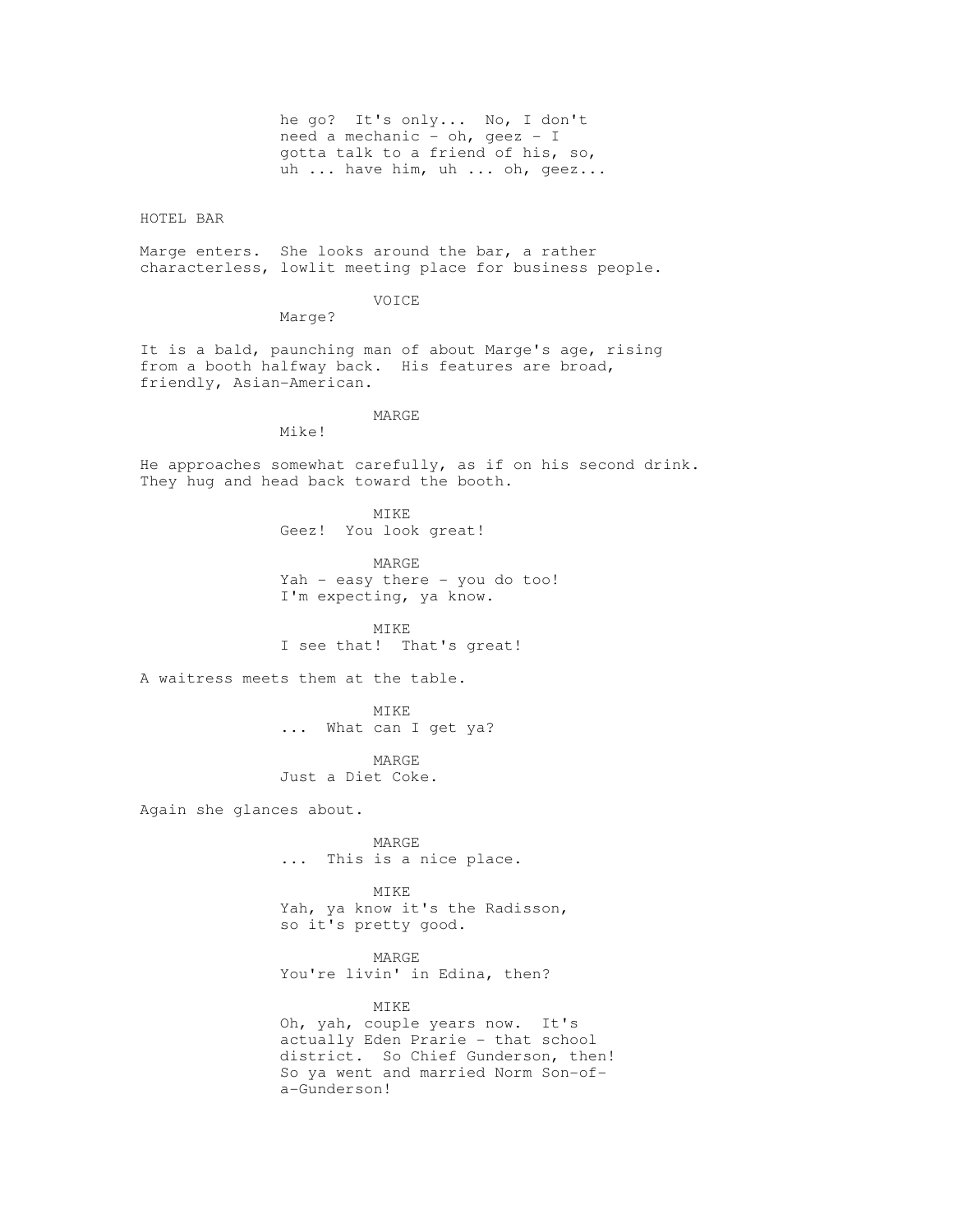MARGE Oh, yah, a long time ago. MIKE Great. What brings ya down - are ya down here on that homicide if you're allowed, ya know, to discuss that? MARGE Oh, yah, but there's not a heckuva lot to discuss. What about you, Mike? Are you married - you have kids? MIKE Well, yah, I was married. I was married to - You mind if I sit over here? He is sliding out of his side of the booth and easing in next to Marge. MIKE ... I was married to Linda Cooksey - MARGE No, I - Mike - wyncha sit over there, I'd prefer that. MIKE Huh? Oh, okay, I'm sorry. MARGE No, just so I can see ya, ya know. Don't have to turn my neck. MIKE Oh, sure, I unnerstand, I didn't mean to - MARGE No, no, that's fine. MIKE Yah, sorry, so I was married to Linda Cooksey - ya remember Linda? She was a year behind us. MARGE I think I remember Linda, yah. She was - yah. So things didn't work out, huh? MIKE And then I, and then I been workin' for Honeywell for a few years now. MARGE Well, they're a good outfit.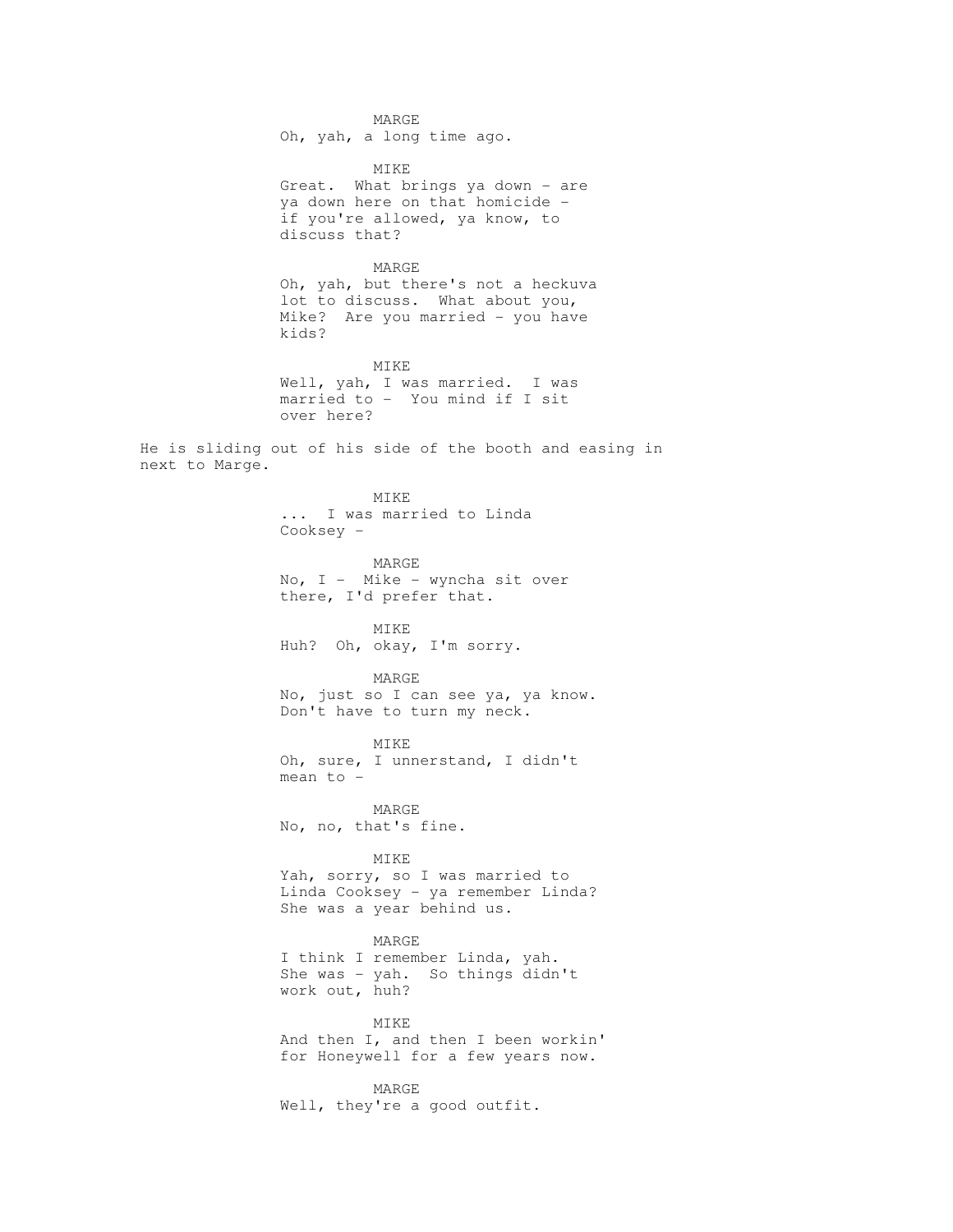MIKE Yah, if you're an engineer, yah, you could do a lot worse. Of course, it's not, uh, it's nothin' like your achievement. MARGE It sounds like you're doin' really super. MIKE Yah, well, I, uh ... it's not that it didn't work out - Linda passed away. She, uh... MARGE I'm sorry. MIKE Yah, I, uh... She had leukemia, you know... MARGE No, I didn't... MIKE It was a tough, uh ... it was a long - She fought real hard, Marge... MARGE I'm sorry, Mike. MIKE Oh, ya know, that's, uh - what can I say?... He holds up his drink. MIKE ... Better times, huh? Marge clinks it. MARGE Better times. MIKE I was so... I been so ... and then I saw you on TV, and I remembered, ya know... I always liked you... MARGE Well, I always liked you, Mike. MIKE I always liked ya so much... MARGE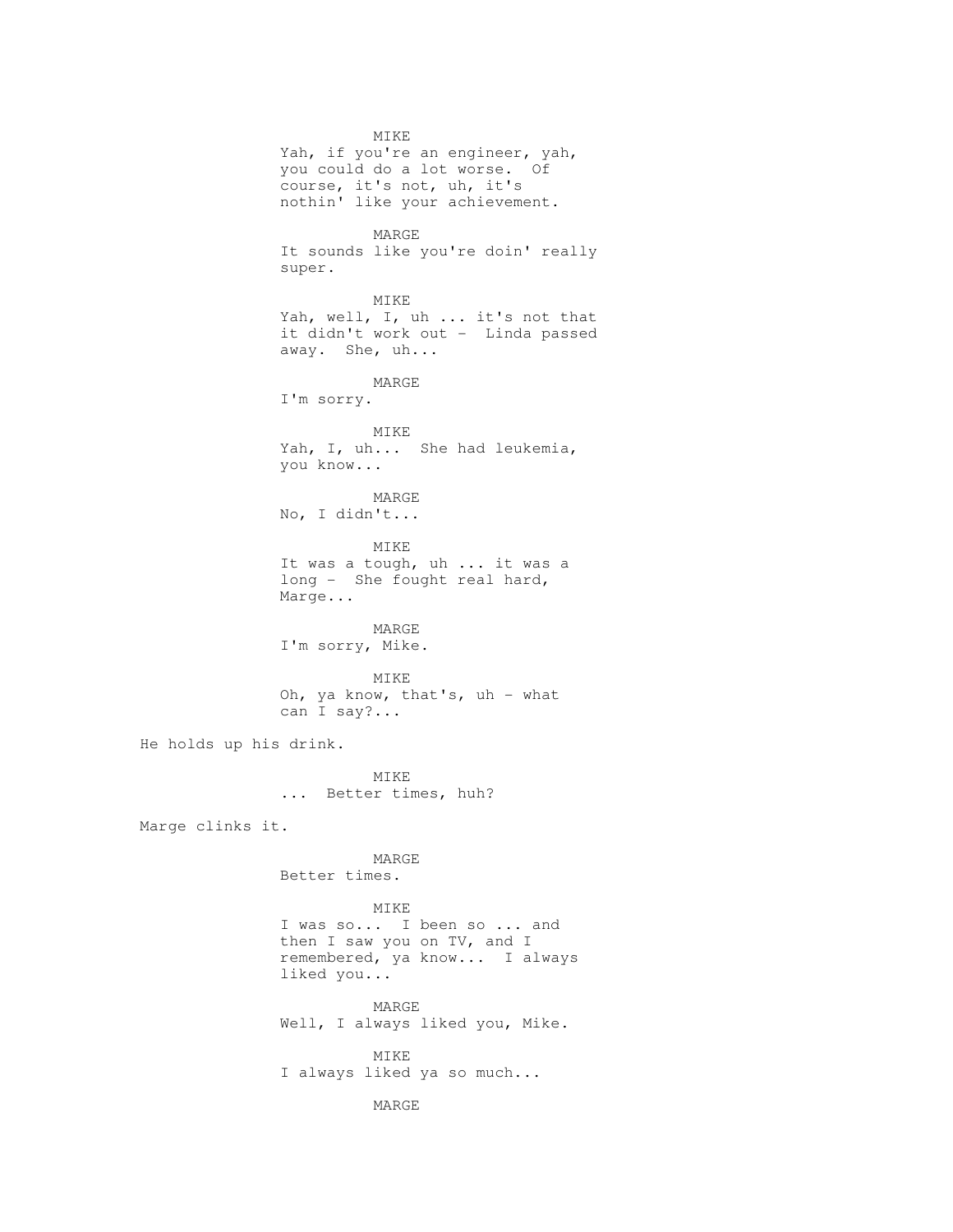It's okay, Mike - Should we get together another time, ya think? MIKE No - I'm sorry! It's just - I been so lonely - then I saw you, and... He is weeping. MIKE ... I'm sorry... I shouldn't a done this... I thought we'd have a really terrific time, and now I've... MARGE It's okay... MIKE You were such a super lady ... and then I... I been so lonely... MARGE It's okay, Mike... CARLTON CELEBRITY ROOM Carl Showalter is sitting at a small table with a tartylooking blonde in a low-cut gown. Each holds a drink. CARL Just in town on business. Just in and out. Ha ha! A little of the old in-and-out! WOMAN Wuddya do? Carl looks around. CARL Have ya been to the Celebrity Room before? With other, uh, clients? WOMAN I don't think so. It's nice. CARL Yeah, well, it depends on the artist. You know, Jose Feliciano, ya got no complaints. Waiter!

The reverse shows a disappearing waiter and the backs of many, many people sitting at tables between us and the very distant stage. Jose Feliciano, very small, performs on a spotlit stool. The acoustics are poor.

Carl grimaces.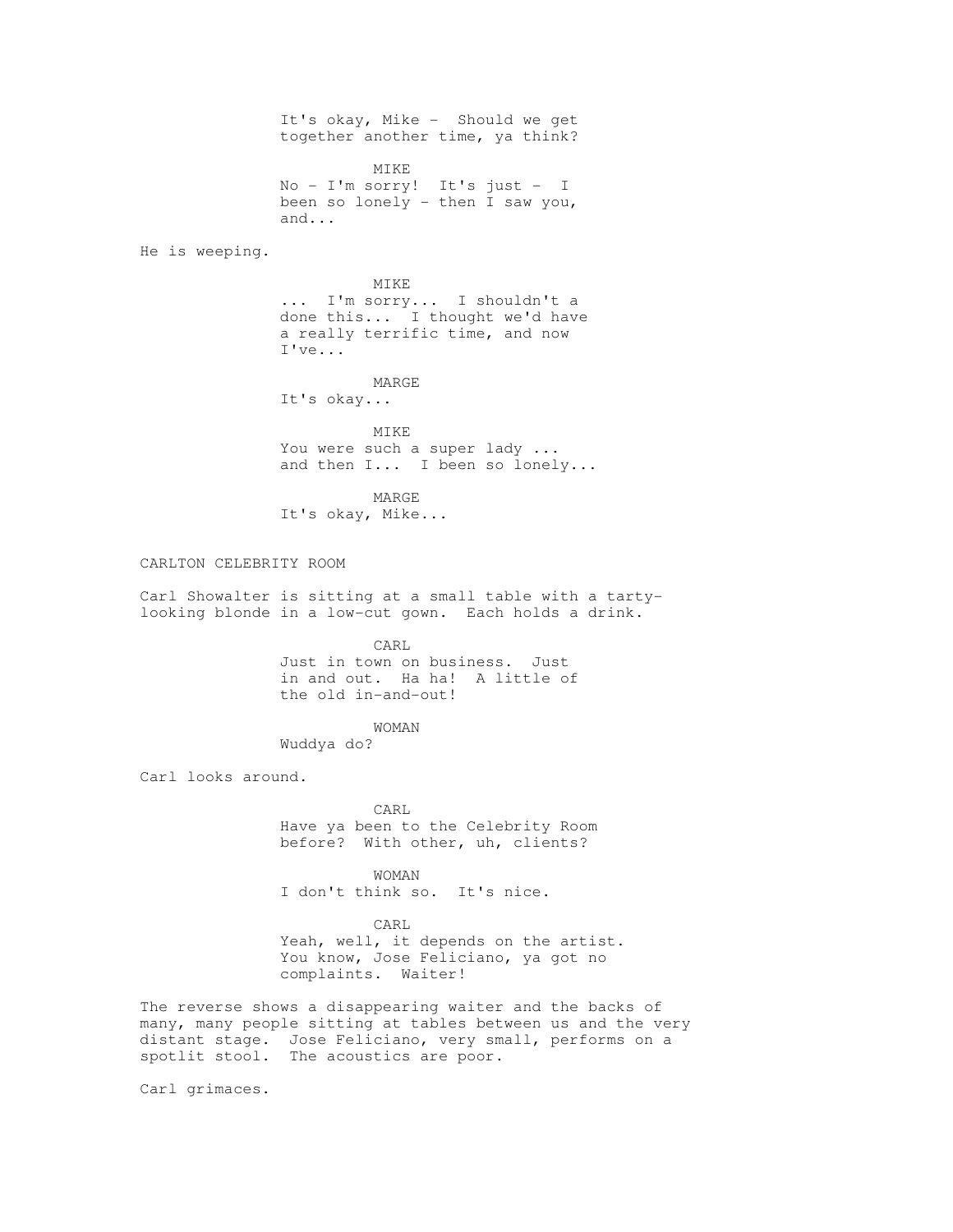CARL ... What is he, deaf?... So, uh, how long have you been with the escort service? WOMAN I don't know. Few munce. CARL Ya find the work interesting, do ya? WOMAN ... What're you talking about? A DIRTY BEDROOM Carl is humping the escort. We hear the door burst open. The escort is grabbed and flung out of bed. CARL Shep! What the hell are you doing? I'm banging that girl! Shep! Jesus  $Ch -$ Shep slaps him hard, forehand, backhand. SHEP Fuck out of my house! He hauls him up - CARL Shep! Don't you dare fucking hit me, man! Don't you - - punches him and flings him away. Carl hits a sofa and we see his bare legs disappear as he flips back over it. Shep enters frame to circle the sofa and kick at Carl behind it. SHEP Fuck outta here. Put me back in Stillwater. Little fucking shit. There is a knock at the door. VOICE Hey! Come on in there! Shep strides to the door, flings it open. A man in boxer shorts stands in the doorway. MAN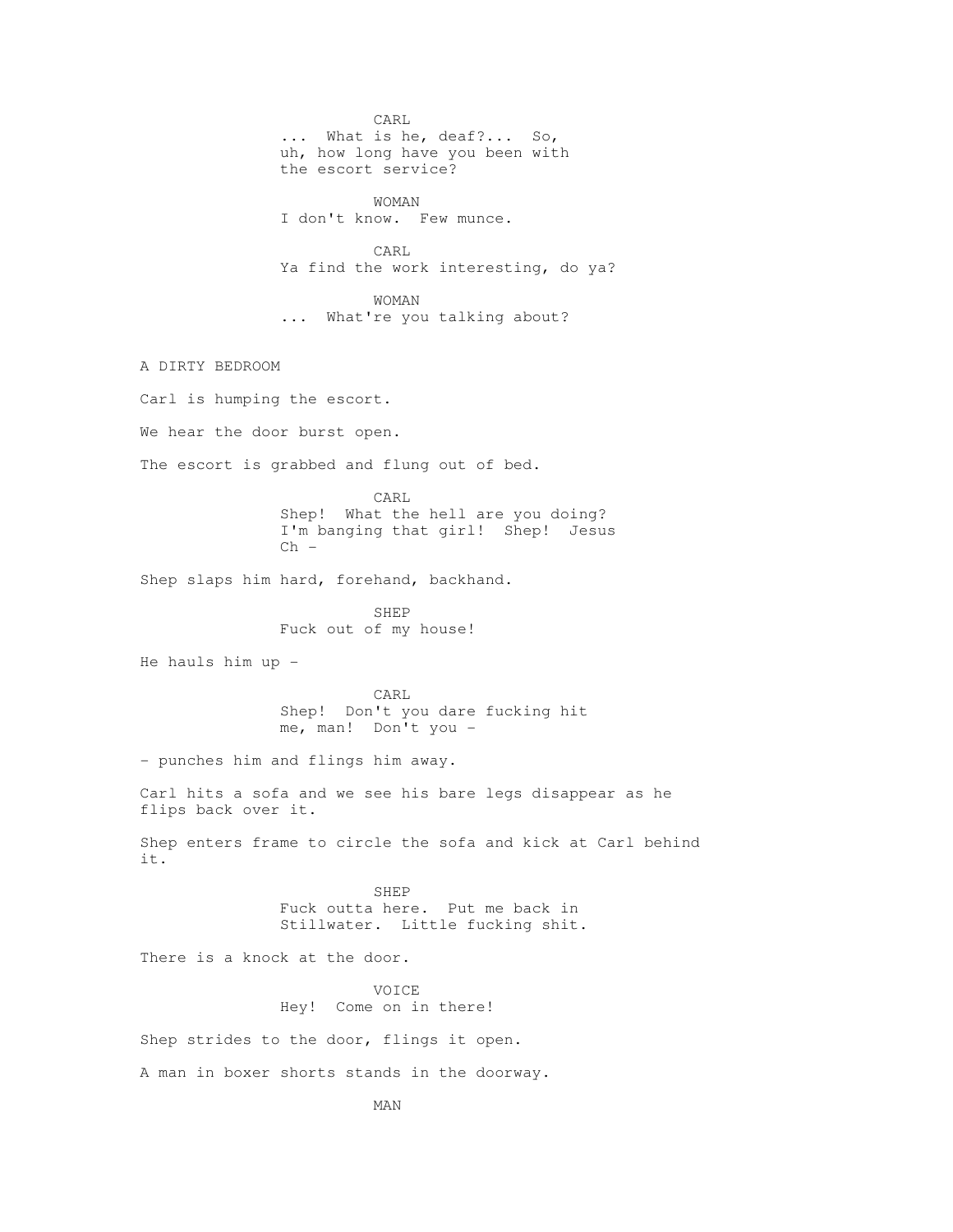C'mon, brother, it's late - Unghh!

Shep hits him twice, then grabs both of his ears and starts banging his head against the wall.

The hooker runs by, clutching her clothes, and Shep kicks her in the ass as she passes.

He spins and goes back into the apartment.

Carl is hopping desperately into his pants.

 CARL Stay away from me, man! Hey! Smoke a fuckin' peace pipe, man! Don't you dare fuckin' - Unghh!

After hitting him several times, Shep yanks Carl's belt out of his dangling pants and strangles him with it. Carl gurgles. Shep knees Carl repeatedly, then dumps him onto the floor and starts whipping him with the buckle end of the belt.

#### CHAIN RESTAURANT PHONE BOOTH

Carl listens to the phone ring at the other end. His face is deeply bruised and cut.

Finally, through the phone...

VOICE

... Yah?

 CARL All right, Jerry, I'm through fucking around. You got the fucking money?

JERRY'S KITCHEN

Jerry is at the kitchen phone. Through the door to the dining room we see Wade picking up an extension.

> JERRY Yah, I got the money, but, uh -

 CARL Don't you fucking but me, Jerry. I want you with this money on the Dayton-Radisson parking ramp, top level, thirty minutes, and we'll wrap this up.

 JERRY Yah, okay, but, uh -

 CARL You're there in thirty minutes or I find you, Jerry, and I shoot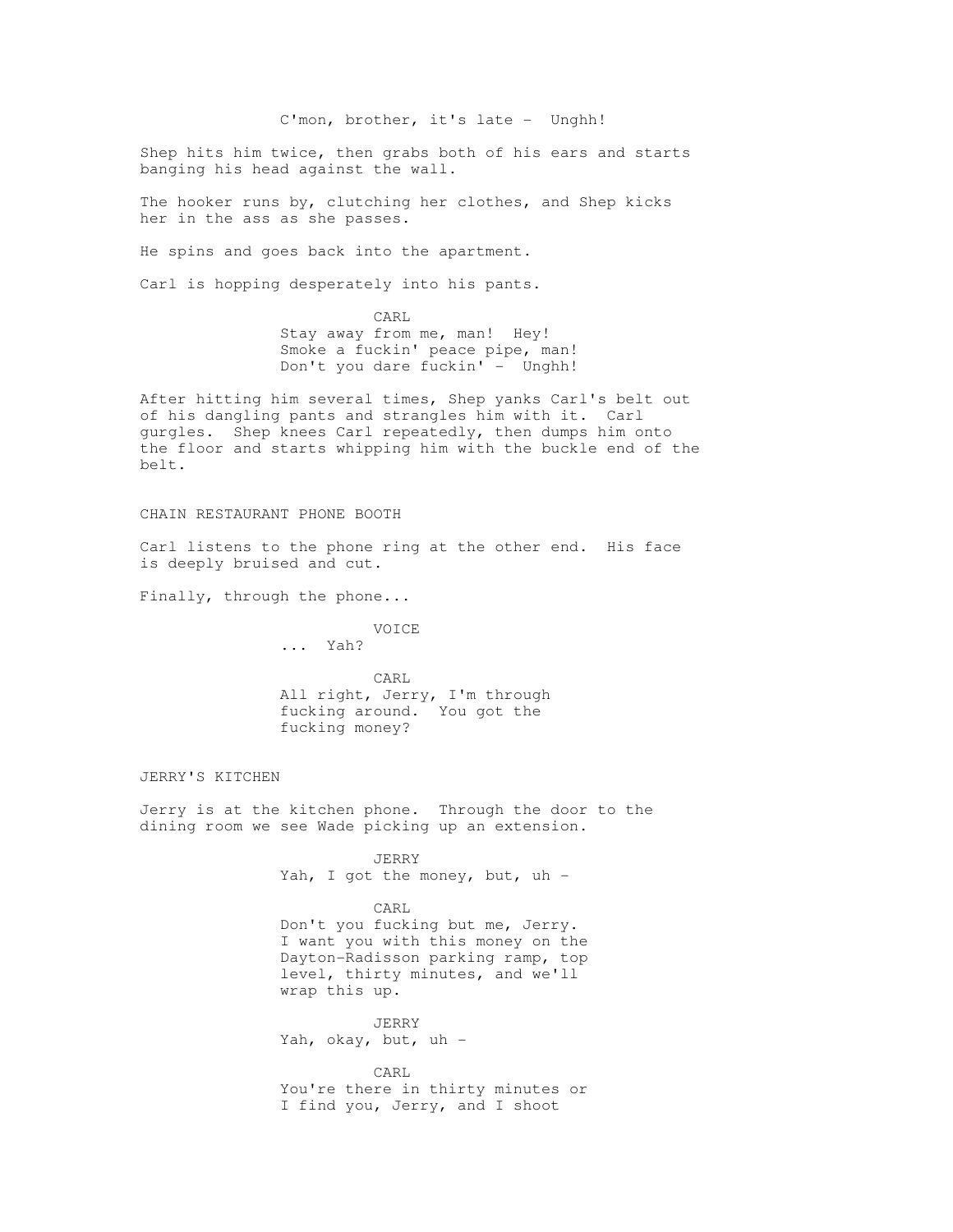you, and I shoot your fucking wife, and I shoot all your little fucking children, and I shoot 'em all in the back of their little fucking heads. Got it? JERRY ... Yah, well, you stay away from Scotty now - CARL GOT IT? JERRY Okay, real good, then. The line goes dead. A door slams offscreen. EXT. HOUSE Wade, briefcase in hand, gets into his Cadillac, slams the door and peels out. INT. CAR Wade's jaw works as he glares out at traffic. He mumbles to himself as he drives. WADE Okay ... here's your damn money, now where's my daughter?... Goddamn punk ... where's my damn daughter... He pulls out a gun, cracks the barrel, peers in. WADE ... You little punk. JERRY'S HOUSE Jerry sits in the foyer, trying to pull on pair of galoshes. Scotty's voice comes from upstairs: VOICE ... Dad? JERRY It's okay, Scotty. VOICE Where're you going? JERRY

 Be back in a minute. If Stan calls you, just tell him I went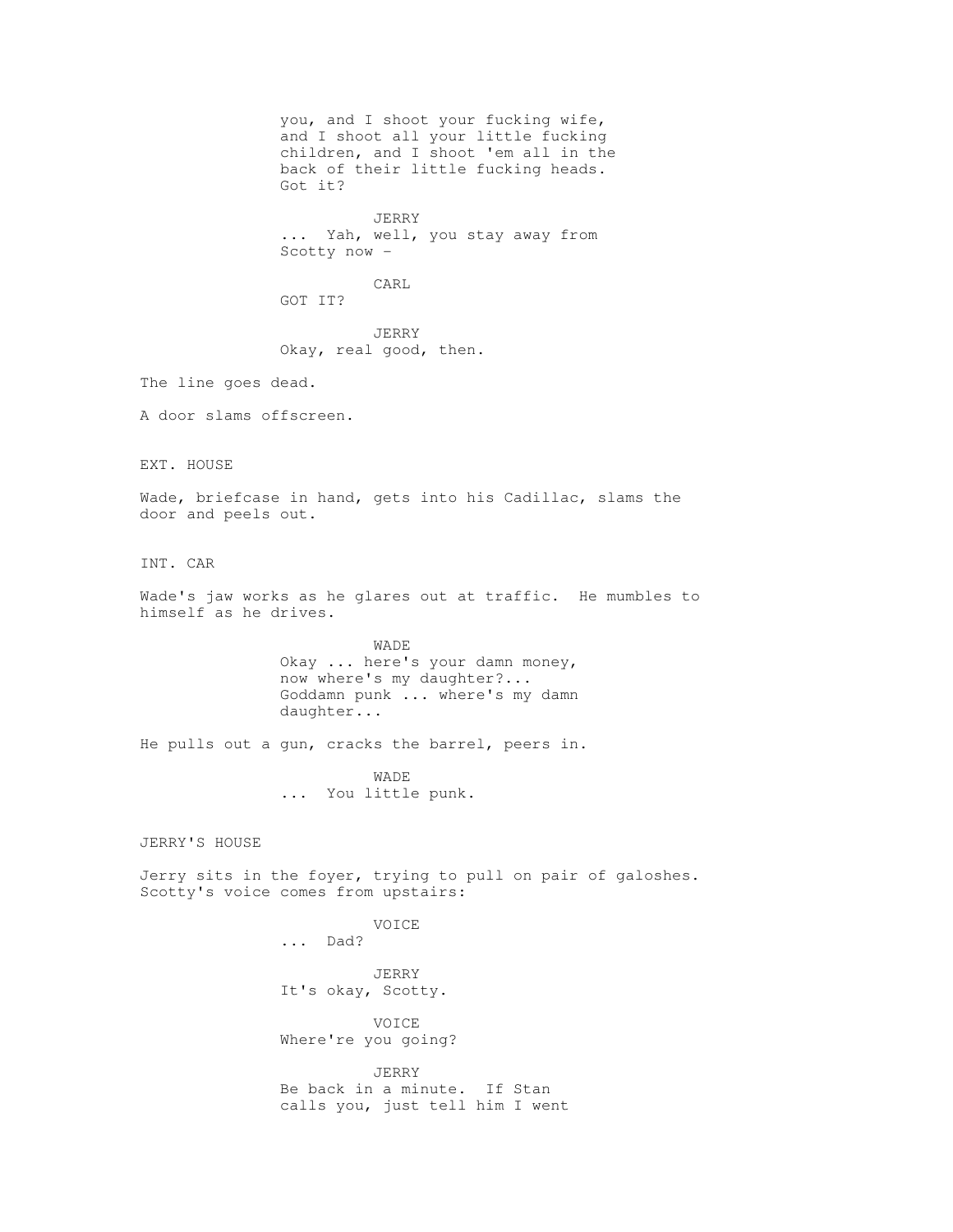to Embers. Oh, geez -

Thunk! - his first boot goes on.

RADISSON

Marge sits on the bed in her hotel room, shoes off, massaging her feet. The phone is pressed to her ear, and through it, we hear ringing.

> VOICE ... Hello?

> > MARGE

Norm?

MILLE LACS LAKE

It is late evening, blowing storm. A leisurely pan across the bleak gray expanse finds a little hut in the middle of the frozen lake with a pickup truck parked next to it.

> MARGE'S VOICE They bitin'?

INT. HUT

Norm has a cellular phone to his ear. His feet are stretched out to an electric heater. The interior is bathed in soft orange light.

> NORM Yah, okay. How's the hotel?

 MARGE Oh, pretty good. They bitin'?

 NORM Yeah, couple a muskies. No pike yet. How d'you feel?

MARGE

Oh, fine.

 NORM Not on your feet too much?

MARGE

No, no.

 NORM You shouldn't be on your feet too much, you got weight you're not used too. How's the food down there?

 MARGE Had dinner at a place called the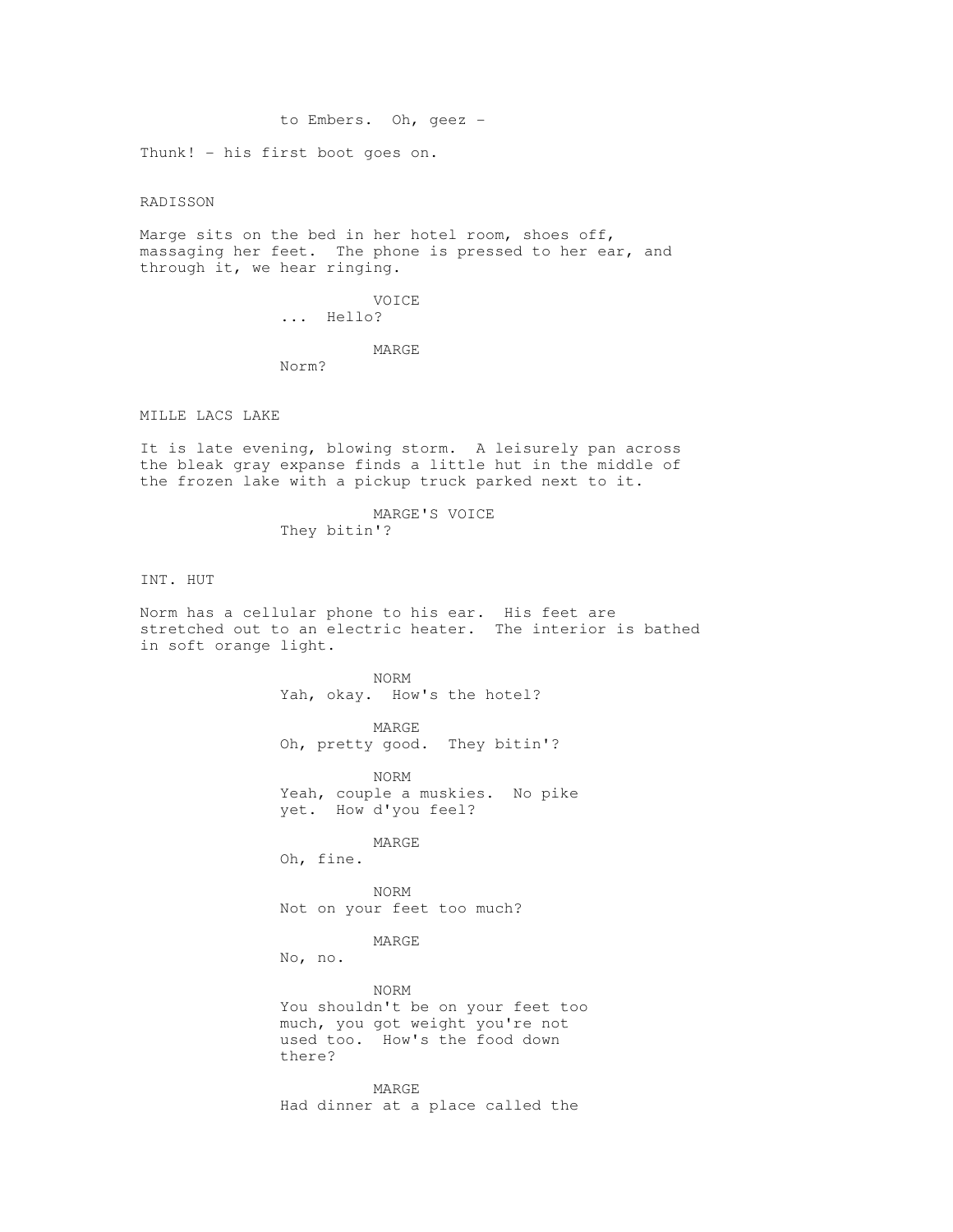King's Table. Buffet style. It was pretty darn good. NORM Was it reasonable? MARGE Yah, not too bad. So it's nice up there? NORM Yah, it's good. No pike yet, but it's good. DAYTON-RADISSON RAMP The top, open, level. Snow blows. A car sits idling. Another car pulls onto the roof. It creeps over to the parked car and stops. It continues to idle as its door opens and Wade steps out, carrying the briefcase. The door of the other car bangs open and Carl bounces out. CARL Who the fuck are you? Who the fuck are you? WADE I got your goddamn money, you little punk. Now where's my daughter? CARL I am through fucking around! Drop that fucking briefcase! WADE Where's my daughter? CARL Fuck you, man! Where's Jerry? I gave SIMPLE FUCKING INSTRUCTIONS - WADE Where's my damn daughter? No Jean, no money! CARL Drop that fucking money! WADE No Jean, no money! CARL Is this a fucking joke here? He pulls out a gun and fires into Wade's gut. CARL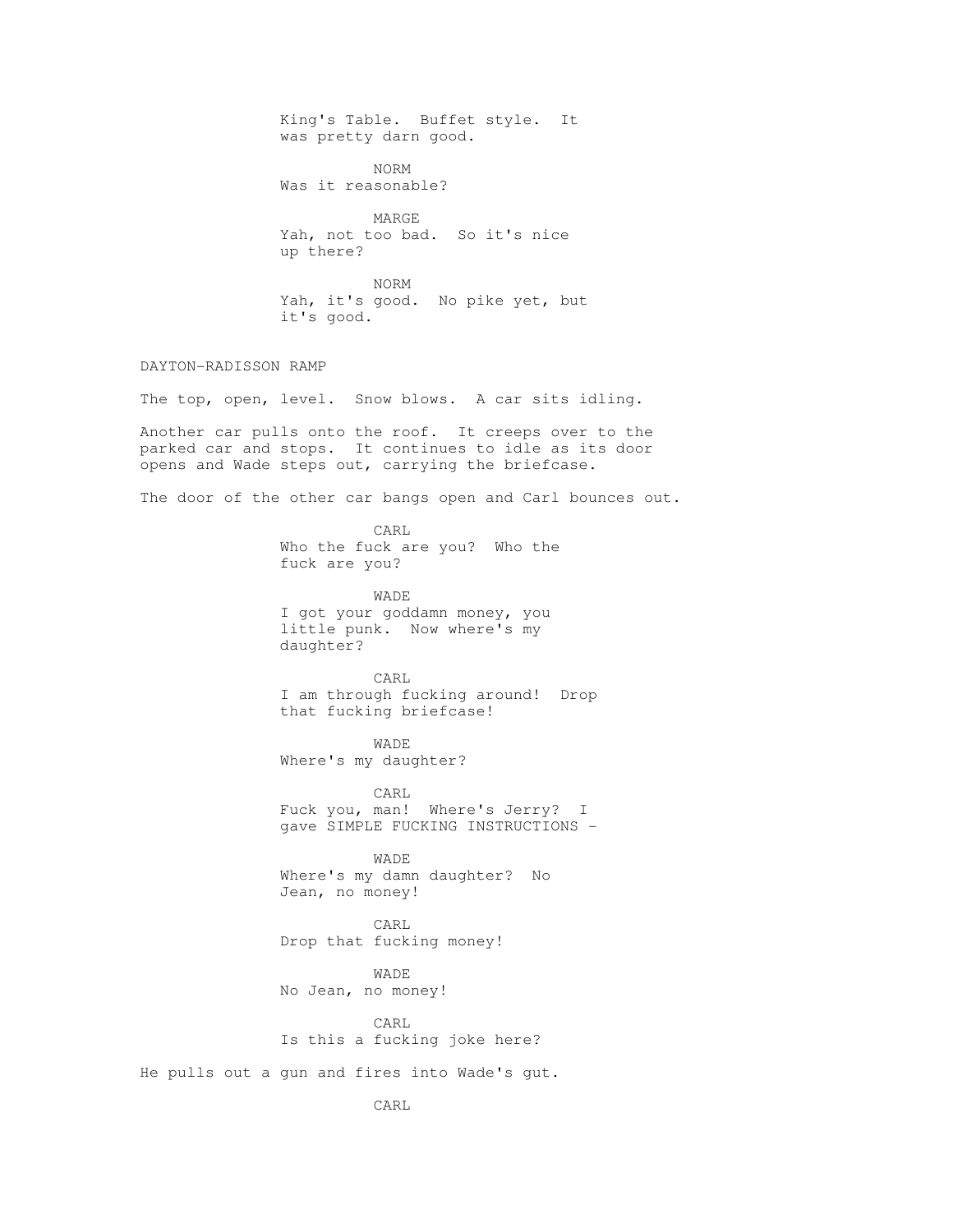... Is this a fucking joke?

WADE

Unghh ... oh, geez...

He is on the pavement, clutching at his gut. Snow swirls.

 CARL You fucking imbeciles!

He bends down next to Wade to pick up the briefcase.

 WADE Oh, for Christ ... oh, geez...

Wade brings out his gun and fires at Carl's head, close by.

CARL

Oh!

Carl stumbles and falls back, and then stands up again. His jaw is gouting blood.

> CARL ... Owwmm...

One hand pressed to his jaw, he fires down at Wade several times. Blood streams through the hand pressed to his jaw.

> CARL ... Mmmmmphnck! He fnkem shop me...

He pockets the gun, picks up the briefcase one-handed, flings it into his car, gets in, peels out.

DOWN RAMP

Carl screams down the ramp. He takes a corner at high speed and swerves, just missing Jerry in his Olds on his way to the top.

INT. JERRY'S CAR

Jerry recovers from the near miss and continues up.

 JERRY Oh, geez!

EXIT BOOTH

Carl squeals to a halt at the gate, still pressing his hand to his bleeding jaw.

> CARL Ophhem ma fuchem gaphe!

 ATTENDANT May I have your ticket, please?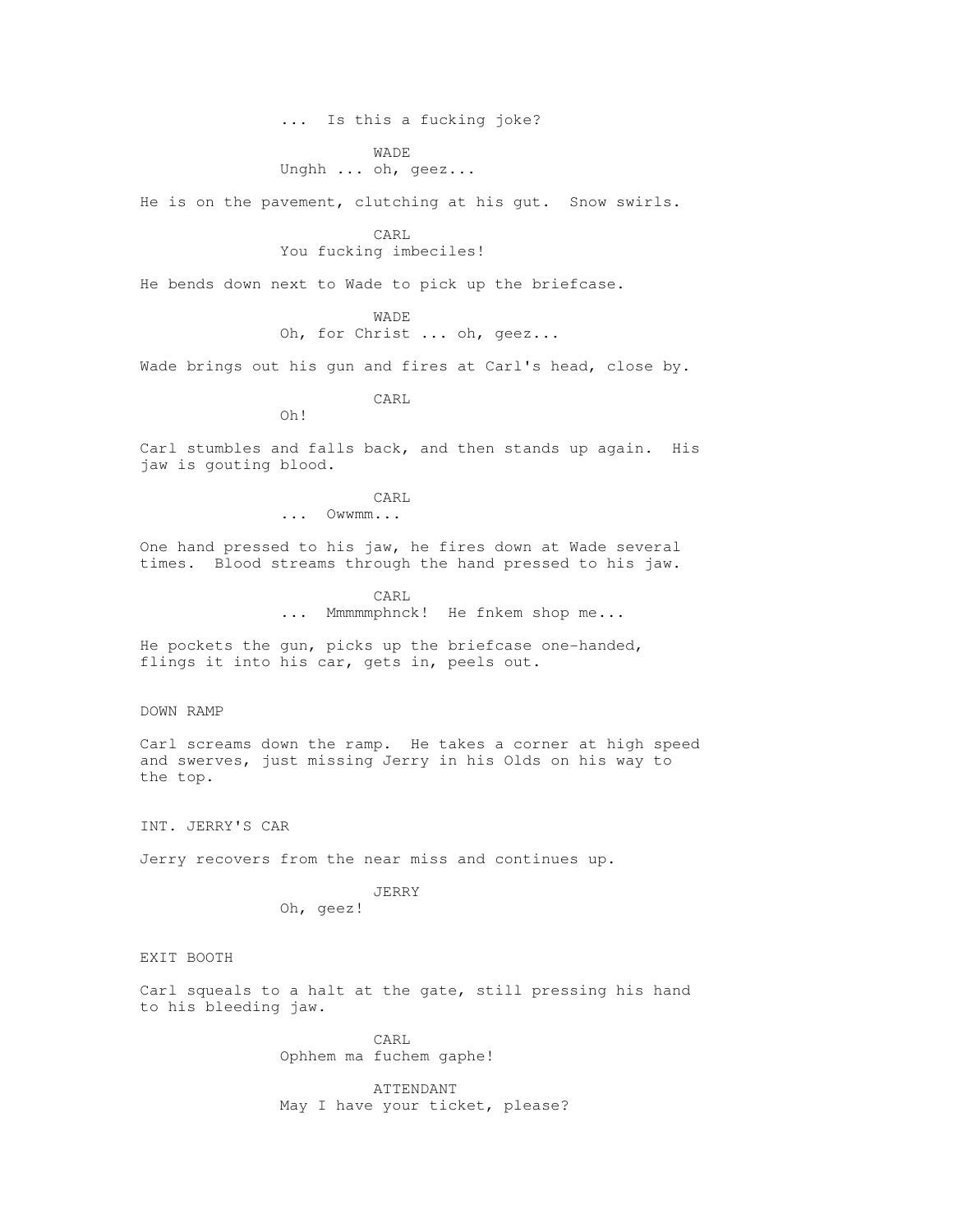## RAMP ROOF

Jerry pulls to a halt next to Wade's idling Cadillac. He gets out and walks slowly to Wade's body, prostrate in the swirling snow.

# JERRY

# Oh! Oh, geez!

He bends down, picks Wade up by the armpits and drags him over to the back of the Cadillac. He drops Wade's body, walks to the driver's side of the car, pulls the keys and walks back to pop the trunk. He wrestles Wade's body into the trunk, slams it shut and walks back to the scene of the shooting.

He kicks at the snow with his galoshed feet, trying to hide the fresh bloodstains.

EXIT BOOTH

Jerry approaches in the Cadillac.

The wooden gate barring the exit has been broken away. The booth is empty.

Jerry eases toward the street, looking over at the booth as he passes.

Inside the booth we see the awkwardly angled leg of a prostrate body.

EXT. JERRY'S HOUSE

The car pulls into the driveway.

FOYER

Jerry enters and sits on the foyer chair to take off his galoshes.

> SCOTT'S VOICE ... Dad?

JERRY

Yah.

 SCOTT'S VOICE Stan Grossman called.

JERRY

Yah, okay.

SCOTT'S VOICE

Twice.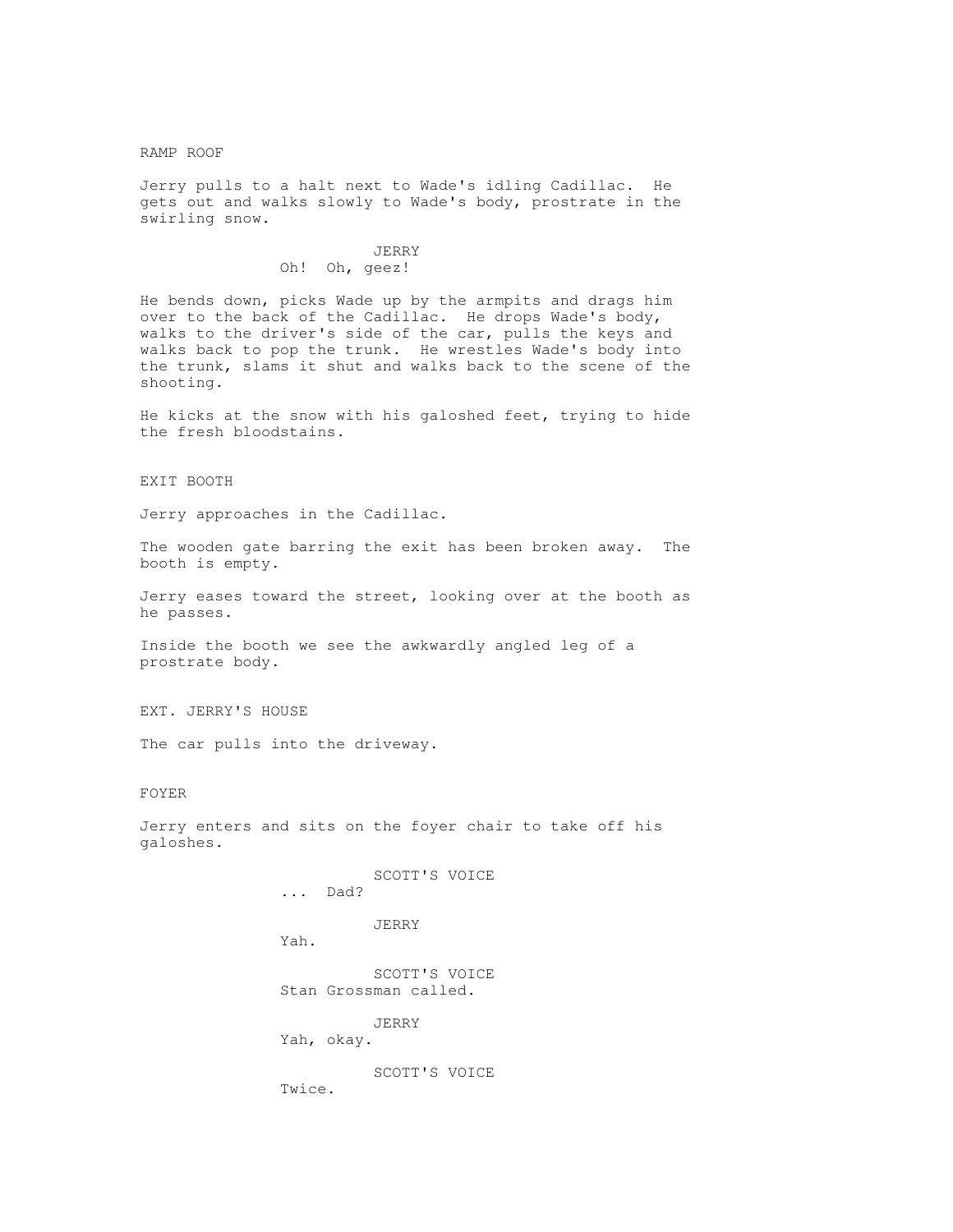JERRY

Okay.

 SCOTT'S VOICE ... Is everything okay?

JERRY

Yah.

Thoonk - the first boot comes off.

 SCOTT'S VOICE Are you calling Stan?

 JERRY Well... I'm goin' ta bed now.

CARL'S CAR

Carl mumbles as he drives, underlit by the dim dash lights, one hand now holding a piece of rag to his shredded jaw.

> CARL ... Fnnkn ashlzh... Fnk...

ROAD

Carl's car roars into frame, violently swirling the snow. Its red tail lights fishtail away.

FADE OUT

HOLD IN BLACK

HARD CUT TO: BRIGHT - LOOKING THROUGH A WINDSHIELD

It is a starky sunny day. We are cruising down a street of humble lookalike houses.

We pan right as we draw toward one house in particular. In its driveway a man in a hooded parka shovels snow. He notices the approaching car and gives its driver a wave.

The driver is Gary, the Brainderd police officer. He gives a finger-to-the-head salute and pulls over.

OUTSIDE

Gary slams his door shut and the other man plants his shovel in the snow.

 MAN How ya doin'?

> GARY Mr. Mohra?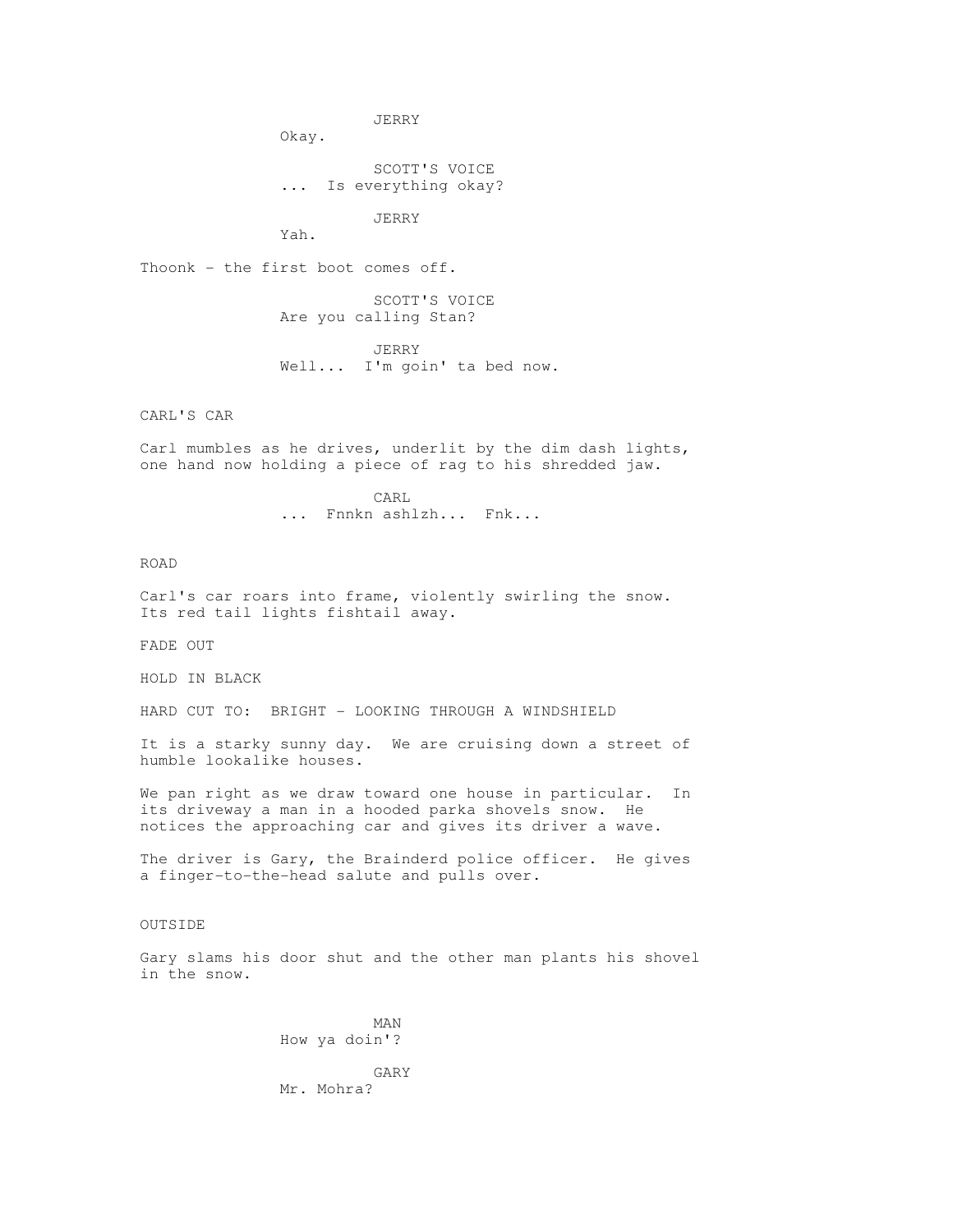Yah.

 GARY Officer Olson.

MAN

 MAN Yah, right-o.

The two men caucus the driveway without shaking hands and without standing particularly close. They stand stiffly, arms down at their sides and breath streaming out of their parka hoods. Each has an awkward leaning-away posture, head drawn slightly back and chin tucked in, to keep his face from protruding into the cold.

#### MAN

 ... So, I'm tendin' bar there at Ecklund && Swedlin's last Tuesday and this little guy's drinkin' and he says, 'So where can a guy find some action - I'm goin' crazy down there at the lake.' And I says, 'What kinda action?' and he says, 'Woman action, what do I look like,' And I says 'Well, what do I look like, I don't arrange that kinda thing,' and he says, 'I'm goin' crazy out there at the lake' and I says, 'Well, this ain't that kinda place.'

GARY

Uh-huh.

MAN

 So he says, 'So I get it, so you think I'm some kinda jerk for askin',' only he doesn't use the word jerk.

 GARY I unnerstand.

MAN

 And then he calls me a jerk and says the last guy who thought he was a jerk was dead now. So I don't say nothin' and he says, 'What do ya think about that?' So I says, 'Well, that don't sound like too good a deal for him then.'

 GARY Ya got that right.

MAN

 And he says, 'Yah, that guy's dead and I don't mean a old age.' And then he says, 'Geez, I'm goin'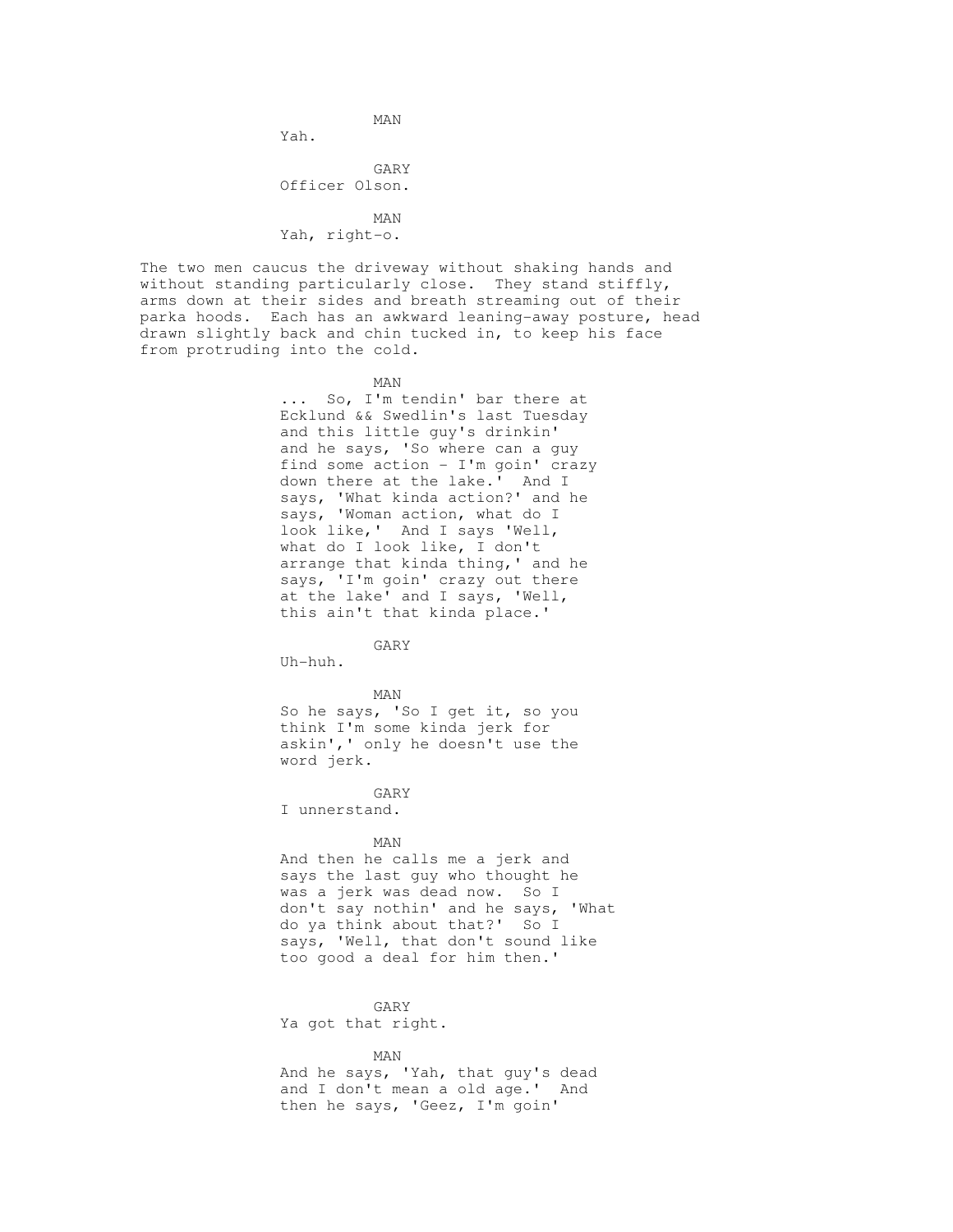crazy out there at the lake.' GARY White Bear Lake? MAN Well, Ecklund && Swedlin's, that's closer ta Moose Lake, so I made that assumption. GARY Oh sure. MAN So, ya know, he's drinkin', so I don't think a whole great deal of it, but Mrs. Mohra heard about the homicides out here and she thought I should call it in, so I called it in. End a story. GARY What'd this guy look like anyways? MAN Oh, he was a little guy, kinda funny-lookin'. GARY Uh-huh - in what way? MAN Just a general way. GARY Okay, well, thanks a bunch, Mr. Mohra. You're right, it's probably nothin', but thanks for callin' her in. MAN Oh sure. They say she's gonna turn cold tomorrow. GARY Yah, got a front movin' in. MAN Ya got that right. CLOSE ON CARL SHOWALTER

In his car, now parked, one hand holding the rag pressed to his mangled jaw. He is staring down at something in the front seat next to him.

His other hand holds open the briefcase. It has money inside - a lot of money.

Carl unfreezes, takes out one of the bank-wrapped wads and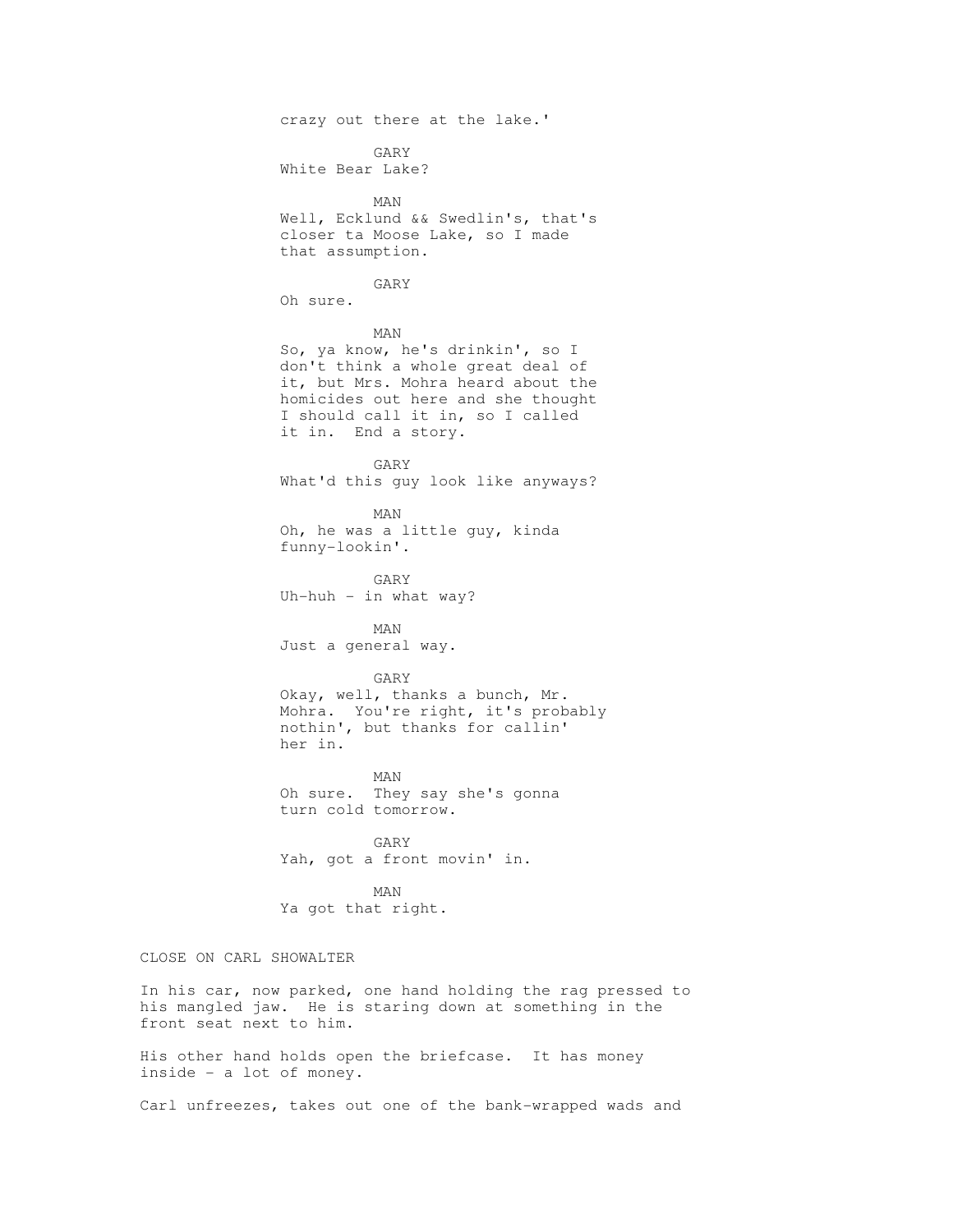looks at it.

 CARL ... Mmmnphh.

He paws through the money in the briefcase to get a feeling for the amount.

> CARL ... Jeshush Shrist... Jeshush fuchem Shrist!

Excited, he counts out a bundle of bills and tosses it onto the back seat.

He starts to take the rag away from his chin but the layer pressed against his face sticks, its loose weave bound to his skin by clotted blood.

He pulls very gently and winces as blood starts to flow again.

He carefully tears the rag in half so that only a bit of it remains adhering to his jaw.

EXT. CAR

It is pulled over to the side of an untraveled road. THe door opens and Carl emerges with the briefcase.

He slogs through the snow, down a gulley and up the embankment to a barbed-wire fence. He kneels at one of the fence posts and frantically digs into the snow with his bare hands, throws in the briefcase and covers it back up.

He stands and tries to beat the circulation back into his red, frozen hands.

He looks to the right.

A regular line of identical fence posts stretches away against unblemished white.

He looks to the left.

A regular line of identical fence posts stretches away against unblemished white.

He looks at the fence post in front of him.

CARL

Mmmphh...

He looks about the snowy vastness for a marker. Finding none, he kicks the fence post a couple of times, failing to scar or tilt it, then hurriedly plants a couple of sicks up against the post.

He bends down, scoops up a handful of snow, presses it against his wounded jaw, and lopes back to the idling car.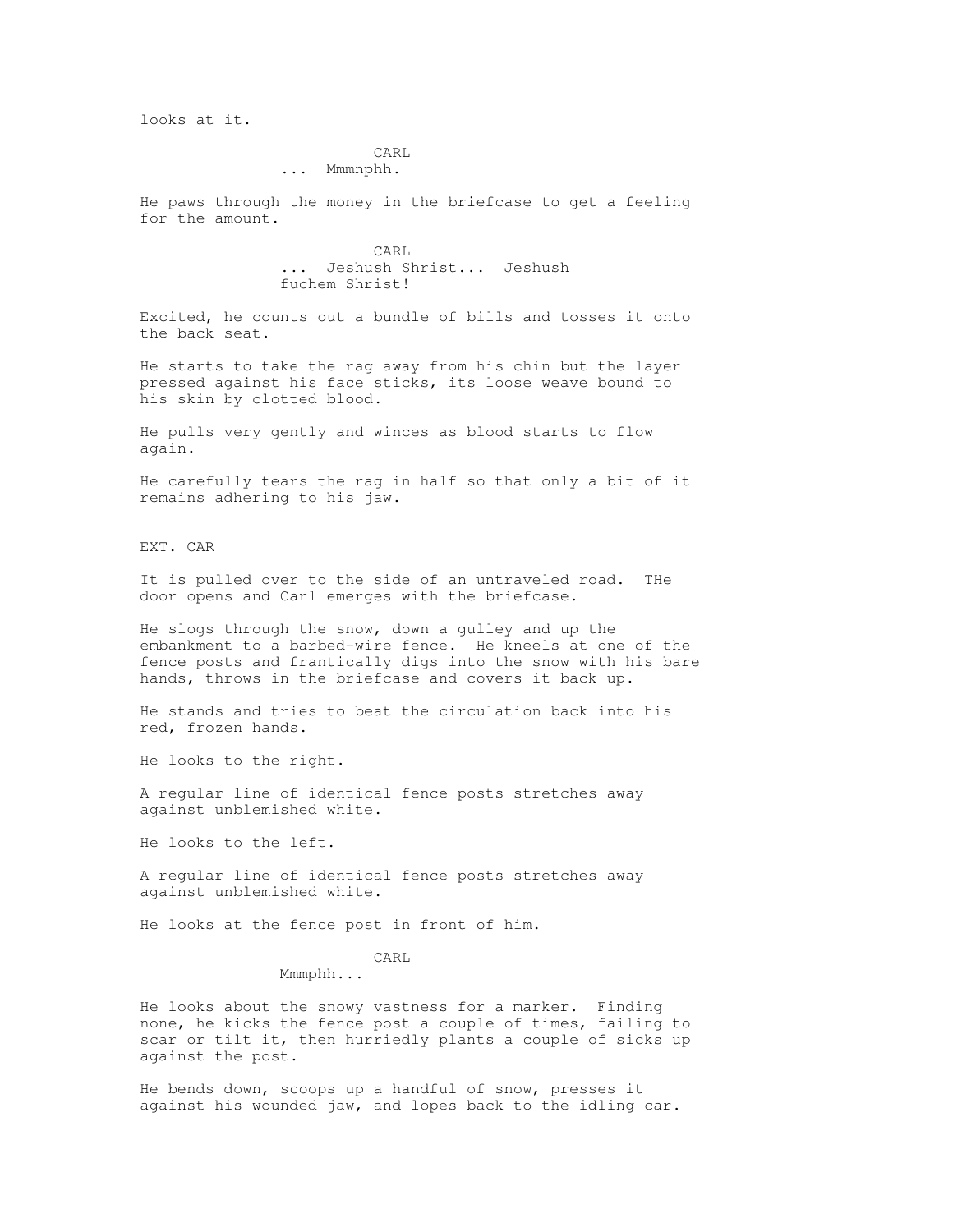Marge has a packed overnight back sitting on the unmade bed. She is ready to leave, already wearing her parka, but is on the phone. MARGE No, I'm leavin' this mornin', back up to Brainerd. VOICE Well, I'm sorry I won't see ya. MARGE Mm. But ya think he's all right? I saw him last night and he's - VOICE What'd he say? MARGE Well, it was nothin' specific he said, it just seemd like it all hit him really hard, his wife dyin' - VOICE His wife? MARGE Linda. VOICE No. MARGE Linda Cooksey? VOICE No. No. No. They weren't he, uh, he was bothering Linda for about, oh, for a good year. Really pestering her, wouldn't leave her alone. MARGE So ... they didn't... VOICE No. No. They never married. Mike's had psychiatric problems. MARGE Oh. Oh, my. VOICE Yah, he - he's been struggling. He's living with his parents now.

HOTEL ROOM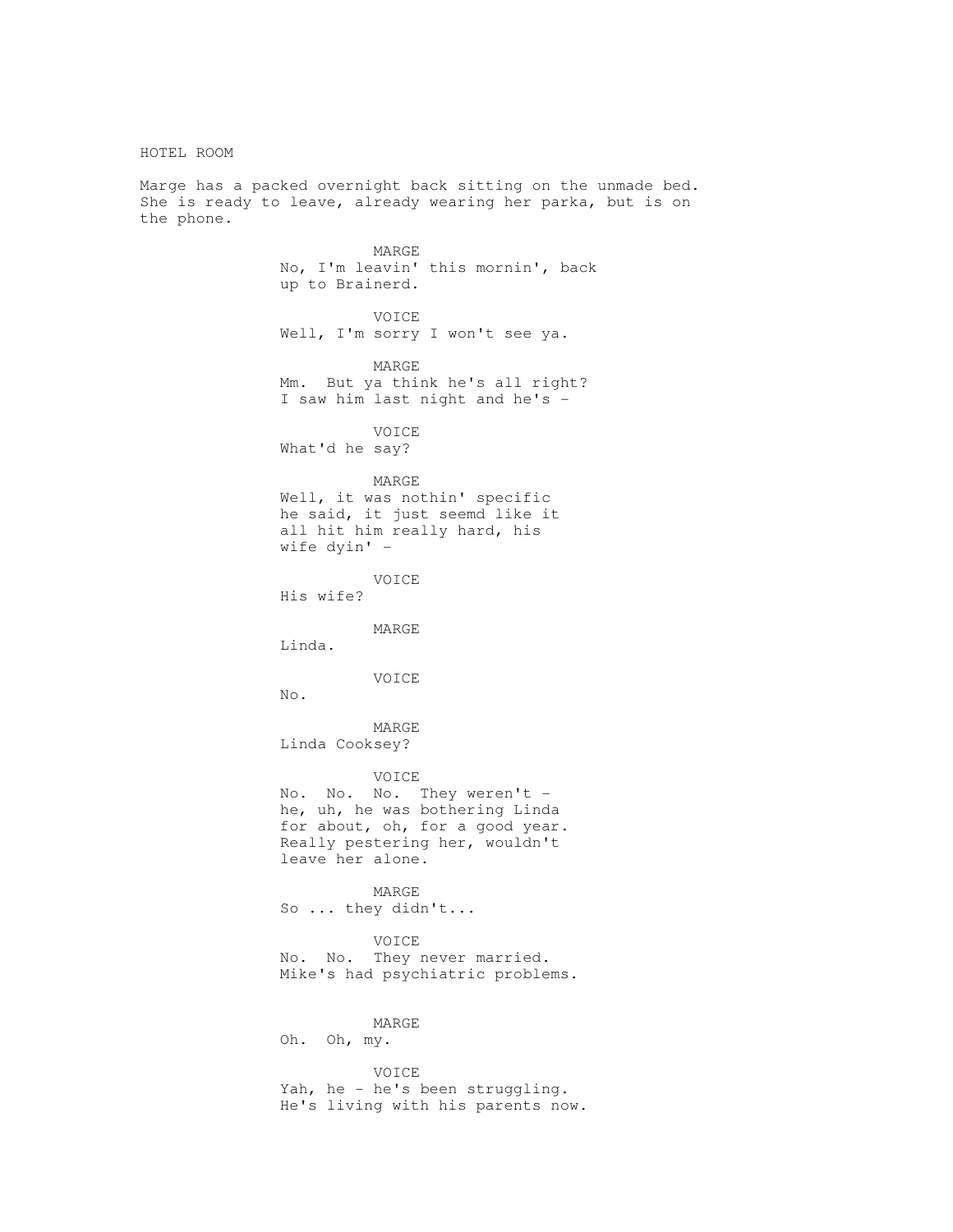#### MARGE

Oh. Geez.

 VOICE Yah, Linda's fine. You should call her.

 MARGE Geez. Well - geez. That's a suprise.

MARGE'S CAR

Marge drives, gazing out at the road.

MARGE AT A DRIVE-THROUGH

She leans out of her open window and yells at the order panel:

## MARGE

Hello?

MARGE AT THE GUSTAFSON OLDS GARAGE

She sits in the lot, eating a breakfast sandwich.

#### JERRY LUNDEGAARD'S OFFICE

Jerry is at his desk using a blunt pencil to enter numbers onto a form. Beneath the form is a piece of carbon paper and beneath that another form copy, which Jerry periodically checks. The carbon-copy form shows thick smudgy, illegible entries.

Jerry hums nervously.

Glass rattles as someone taps at his door.

Jerry looks up and freezes, mouth hanging open, brow knit with worry.

Marge sticks her head in the door.

 MARGE Mr. Lundegaard? Sorry to bother you again. Can I come in?

She starts to enter.

 JERRY Yah, no, I'm kinda - I'm kinda busy - MARGE I unnerstand. I'll keep it real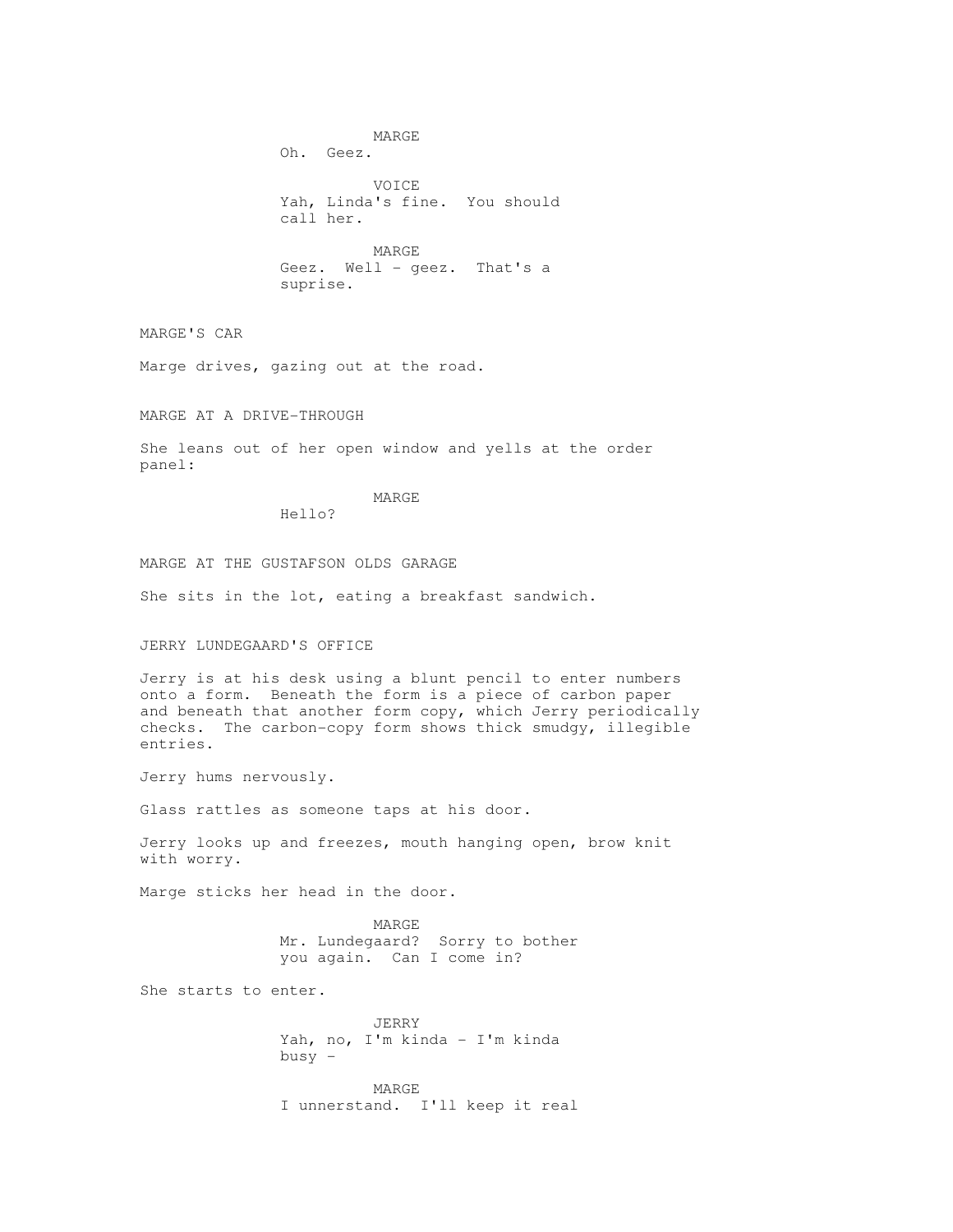short, then. I'm on my way out of town, but I was just - Do you mind if I sit down? I'm carrying a bit of a load here.

JERRY

No,  $I -$ 

But she is already sitting into the chair opposite with a sigh of relieved weight.

> MARGE Yah, it's this vehicle I asked you about yesterday. I was just wondering -

> > JERRY

 Yah, like I told ya, we haven't had any vehicles go missing.

MARGE

 Okay, are you sure, cause, I mean, how do you know? Because, see, the crime I'm investigating, the perpetrators were driving a car with dealer plates. And they called someone who works here, so it'd be quite a coincidence if they weren't, ya know, connected.

JERRY

Yah, I see.

 MARGE So how do you - have you done any kind of inventory recently?

 JERRY The car's not from our lot, ma'am.

 MARGE but do you know that for sure  $widthout -$ 

 JERRY Well, I would know. I'm the Executive Sales Manager.

MARGE

Yah, but -

 JERRY We run a pretty tight ship here.

 MARGE I know, but - well, how do you establish that, sir? Are the cars, uh, counted daily or what kind of -

JERRY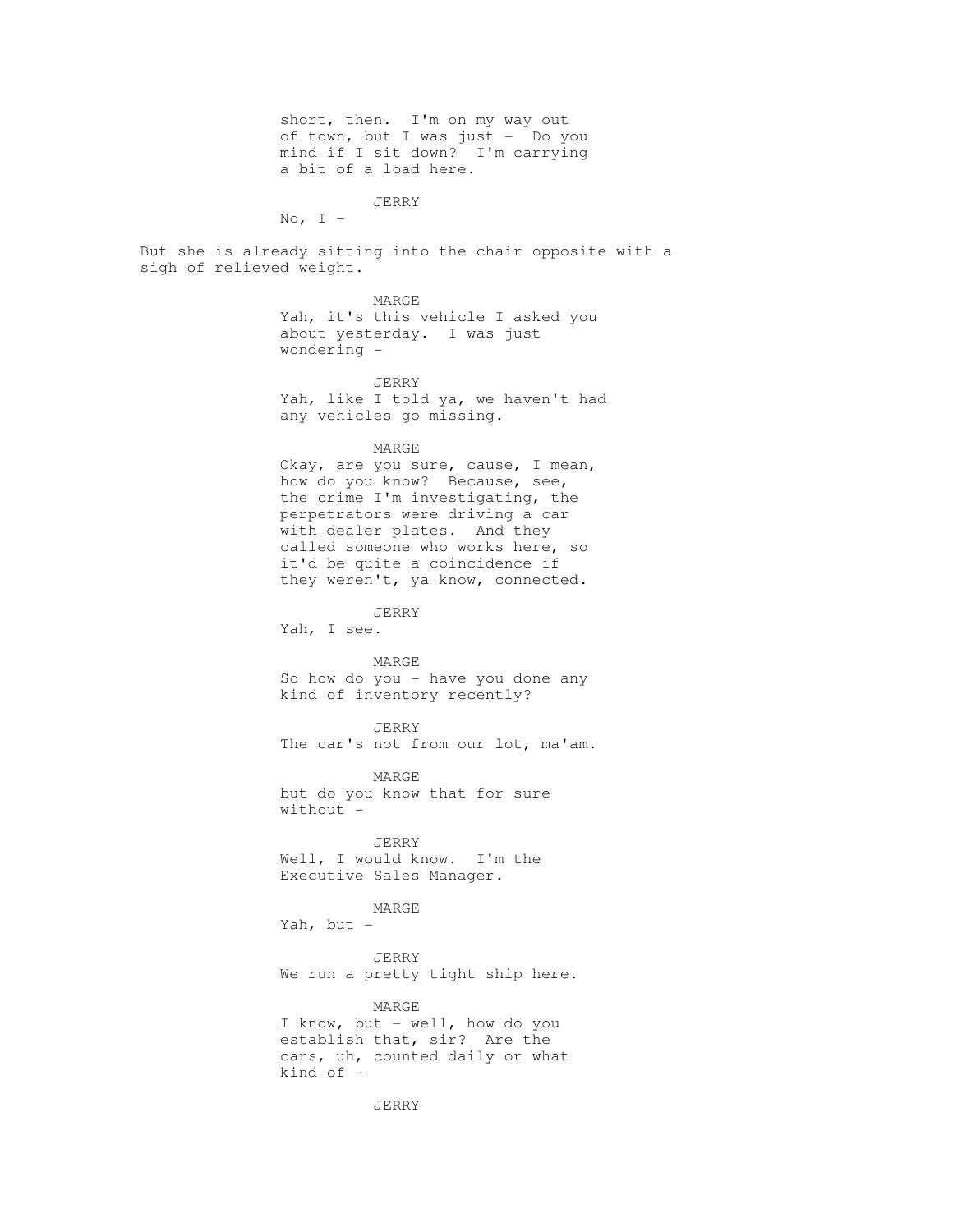Ma'am, I answered your question. There is a silent beat. MARGE ... I'm sorry, sir? JERRY Ma'am, I answered your question. I answered the darn - I'm cooperating here, and I... MARGE Sir, you have no call to get snippy with me. I'm just doin' my job here. JERRY I'm not, uh, I'm not arguin' here. I'm cooperating... There's no, uh - we're doin' all we can... He trails off into silence. MARGE Sir, could I talk to Mr. Gustafson? Jerry stares at her. MARGE ... Mr. Lundegaard? Jerry explodes: JERRY Well, heck, if you wanna, if you wanna play games here! I'm workin' with ya on this thing, but I... He is getting angrily off his feet. JERRY Okay, I'll do a damned lot count! MARGE Sir? Right now? JERRY Sure right now! You're darned tootin'! He is yanking his parka from a hook behind the opened door and grabbing a pair of galoshes. JERRY ... If it's so damned imporant to ya! MARGE I'm sorry, sir, I -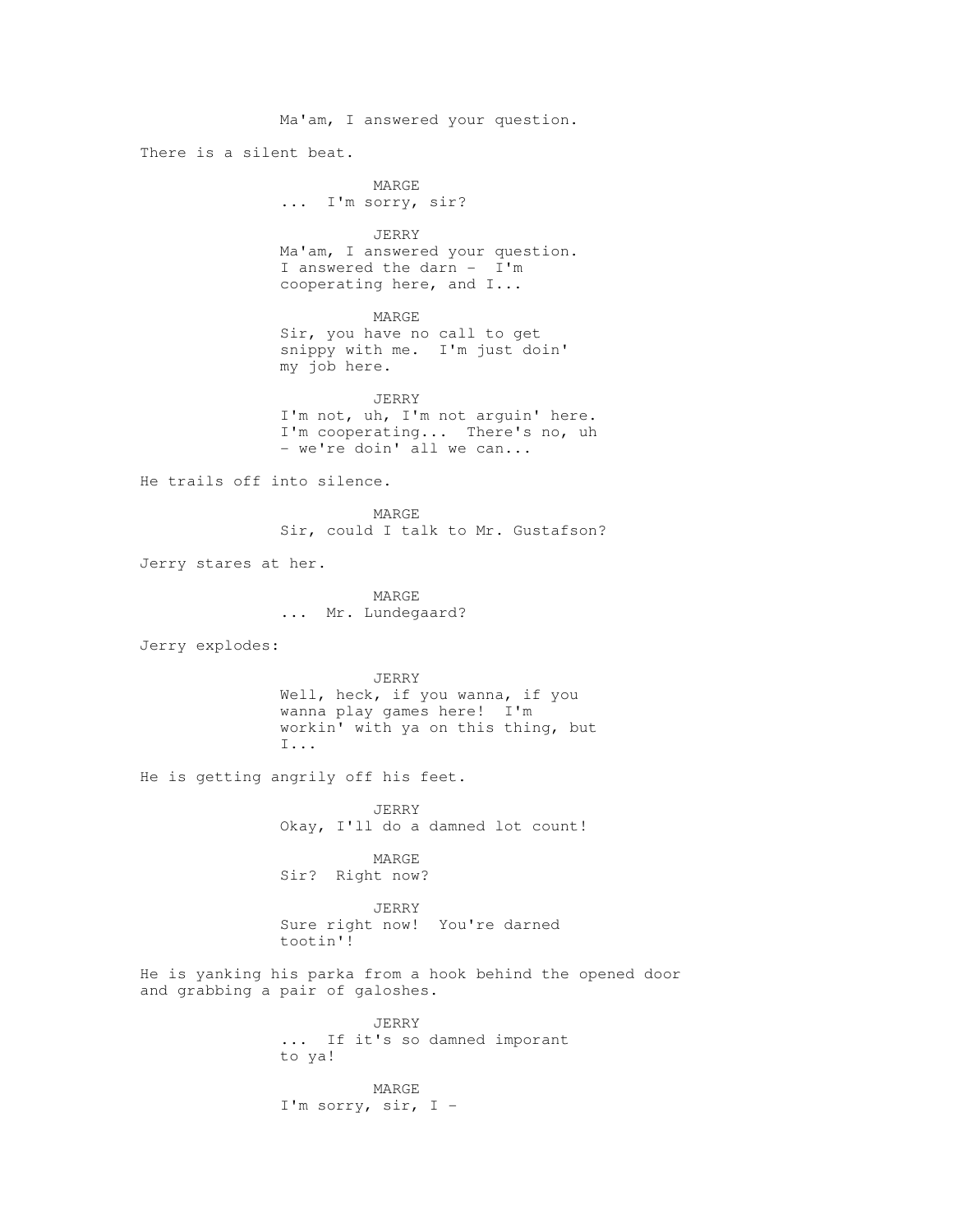Jerry has the parka slung over one arm and the galoshes pinched in his hand.

> JERRY Aw, what the Christ!

He stamps out the door.

Marge stares.

After a long moment her stare breaks. She glances idly around the office.

There is a framed picture facing away from her on the desktop. She turns it to face her. It is Scotty, holding an accordion. There is another picture of Jean.

Marge looks at it, looks around, for some reason, at the ceiling.

She looks at a trophy shelf on the wall behind her.

She fiddles idly with a pencil. She pulls a clipboard toward her. It holds a form from the General Motors Finance Corporation.

She looks idly around. Her look abruptly locks.

 MARGE ... Oh, for Pete's sake.

Jerry is easing his car around the near corner of the building.

Marge's voice is flat with dismay:

 MARGE ... Oh, for Pete's sake...

She grabs the phone and punches in a number.

 MARGE ... For Pete's s- he's fleein' the interview. He's feelin' the interview...

Jerry makes a left turn into traffic.

 MARGE ... Detective Sibert, please...

## POLICE OFFICER

We are looking across a steam table at a man in blue. He moves slowly to the right, pushing his tray along a cafeteria line. Behind him, in the depth of the room, is an eating area of long Formica tables at which sit a mix of uniformed and civilian-clothed police and staff.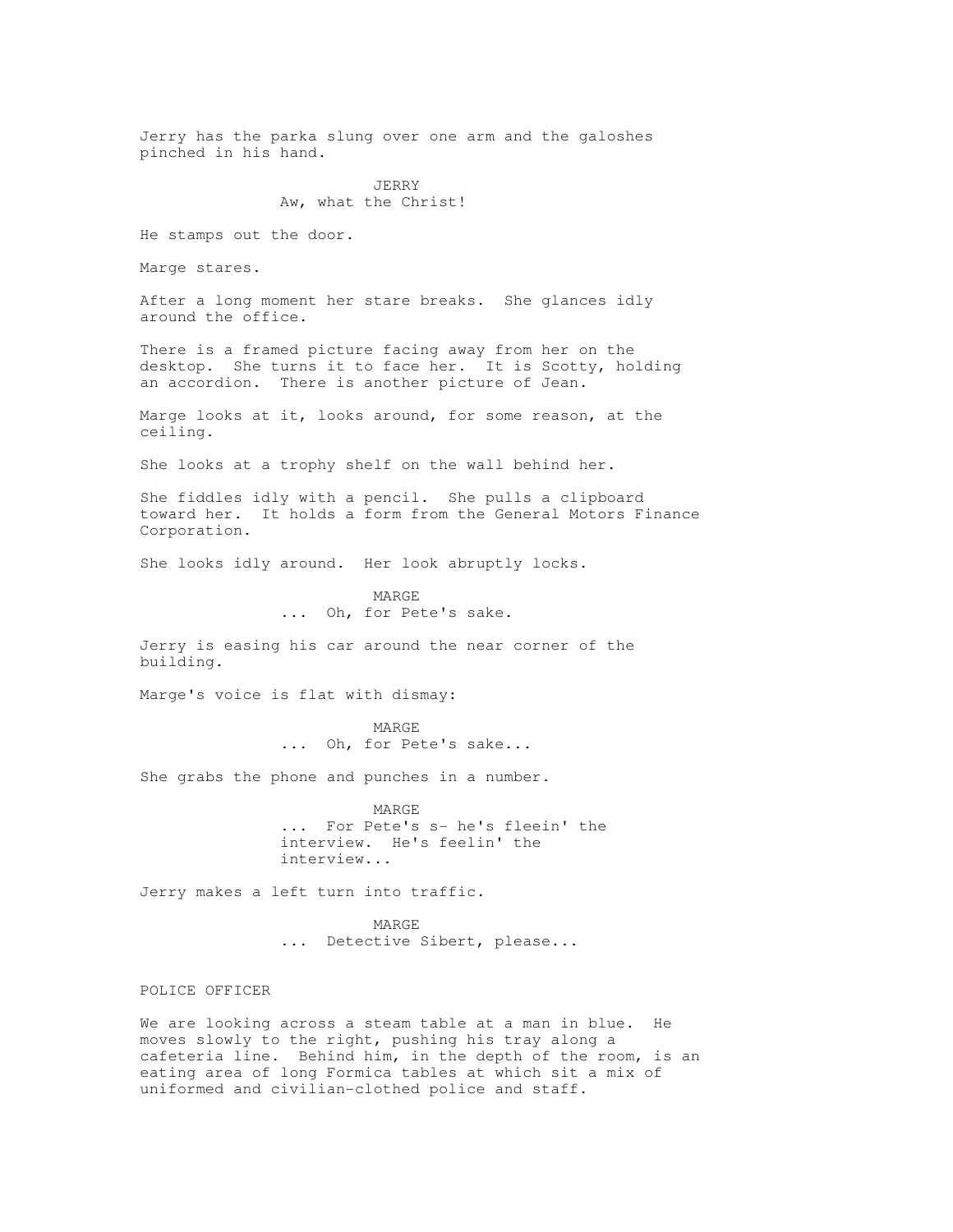We are listening to an offscreen woman's voice.

WOMAN

 Well, so far we're just saying he's wanted for questioning in connection with a triple homicide. Nobody at the dealship there's been much help guessing where he might go...

The woman is entering frame sliding a tray. Marge enters behind her, sliding her own. We move laterally with them as they slowly make their way along the line.

MARGE

Uh-huh.

 WOMAN We called his house; his little boy said he hadn't been there.

MARGE

And his wife?

WOMAN

 She's visiting relatives in Florida. Now his boss, this guy Gustafson, he's also disappeared. Nobody at his office knows where he is.

 MARGE Geez. Looks like this thing goes higher than we thought. You call his home?

 WOMAN His wife's in the hospital, has been for a couple months. The big C.

MARGE

Oh, my.

 WOMAN And this Shep Proudfoot character, he's a little darling. He's now wanted for assault and parole violation. He clobbered a neighbor of his last night and another person who could be one of your perps, and he's at large.

 MARGE Boy, this thing is really ... geez.

 WOMAN Well, they're all out on the wire. Well, you know...

MARGE

 Yah. Well, I just can't thank you enough, Detective Sibert, this cooperation has been outstanding.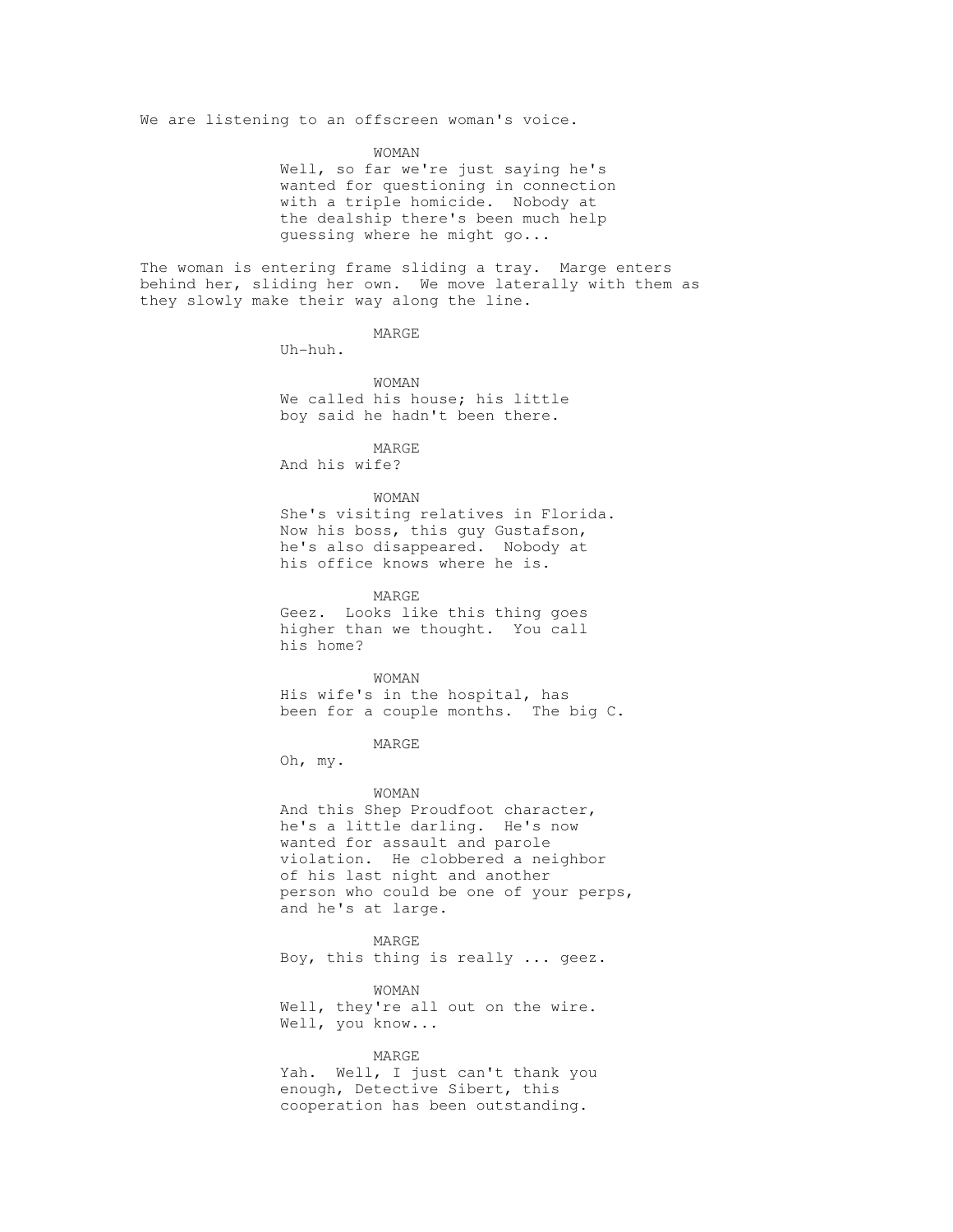DETECTIVE SIBERT Ah, well, we haven't had to run around like you. When're you due? MARGE End a April. DETECTIVE SIBERT Any others? MARGE This'll be our first. We've been waiting a long time. DETECTIVE SIBERT That's wonderful. Mm-mm. It'll change your life, a course. MARGE Oh, yah, I know that! DETECTIVE SIBERT They can really take over, that's for sure. MARGE You have children? Detective Sibert pulls an accordion of plastic picture sleeves from her purse to show Marge.

> DETECTIVE SIBERT I thought you'd never ask. The older one is Janet, she's nine, and the younger one is Morgan.

 MARGE Oh, now he's adorable.

 DETECTIVE SIBERT He's three now. Course, not in that picture.

 MARGE Oh, he's adorable.

 DETECTIVE SIBERT Yah, he -

 MARGE Where'd you get him that parka?

They have reached the end of the cafeteria line. With a nod to the cashier, Detective Sibert indicates hers and Marge's trays.

> DETECTIVE SIBERT Both of these.

> > MARGE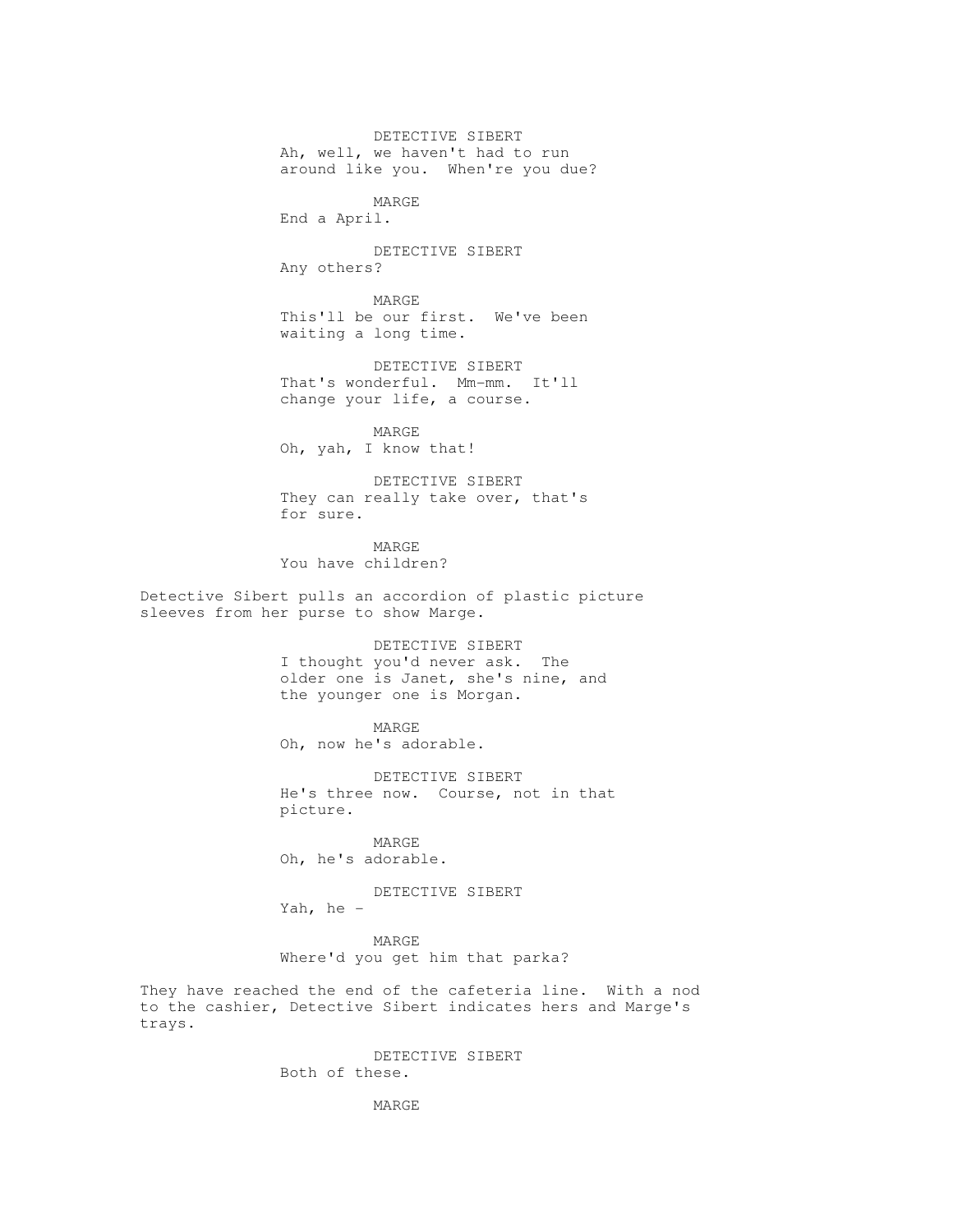Oh, no, I can't let you do that.

 DETECTIVE SIBERT Oh, don't be silly.

 MARGE Well, okay - thank you, Detective.

 DETECTIVE SIBERT Oh, don't be silly.

GAEAR GRIMSRUD

He sits eating a Swanson's TV dinner from a TV tray he has set up in front of an easy chair.

He watches the old black-and-white TV set whose image - it might be a game show - is still heavily ghosting and diffused by snow. The audio crackles with interference. Despite the impenetrability of its image, it holds Grimsrud's complete attention.

At the sound of the front door opening, Grimsrud looks up.

Carl enters, his face suppurating and raw.

He reacts to Grimsrud's wordless look with a grotesque laugh.

> CARL You should she zhe uzher guy!

He glances around.

 CARL ... The fuck happen a her?

Jean sits slumped in a straight-backed chair facing the wall. Her hooded head, resting on her chin, is motionless. There is blood on the facing wall.

> GRIMSRUD She started shrieking, you know.

> > CARL

Jezhush.

He shakes his head.

 CARL ... Well, I gotta muddy.

He is plunking down eight bank-wrapped bundles on the table.

 CARL ... All of it. All eighty gran. Forty for you...

He makes one pile, pockets the rest.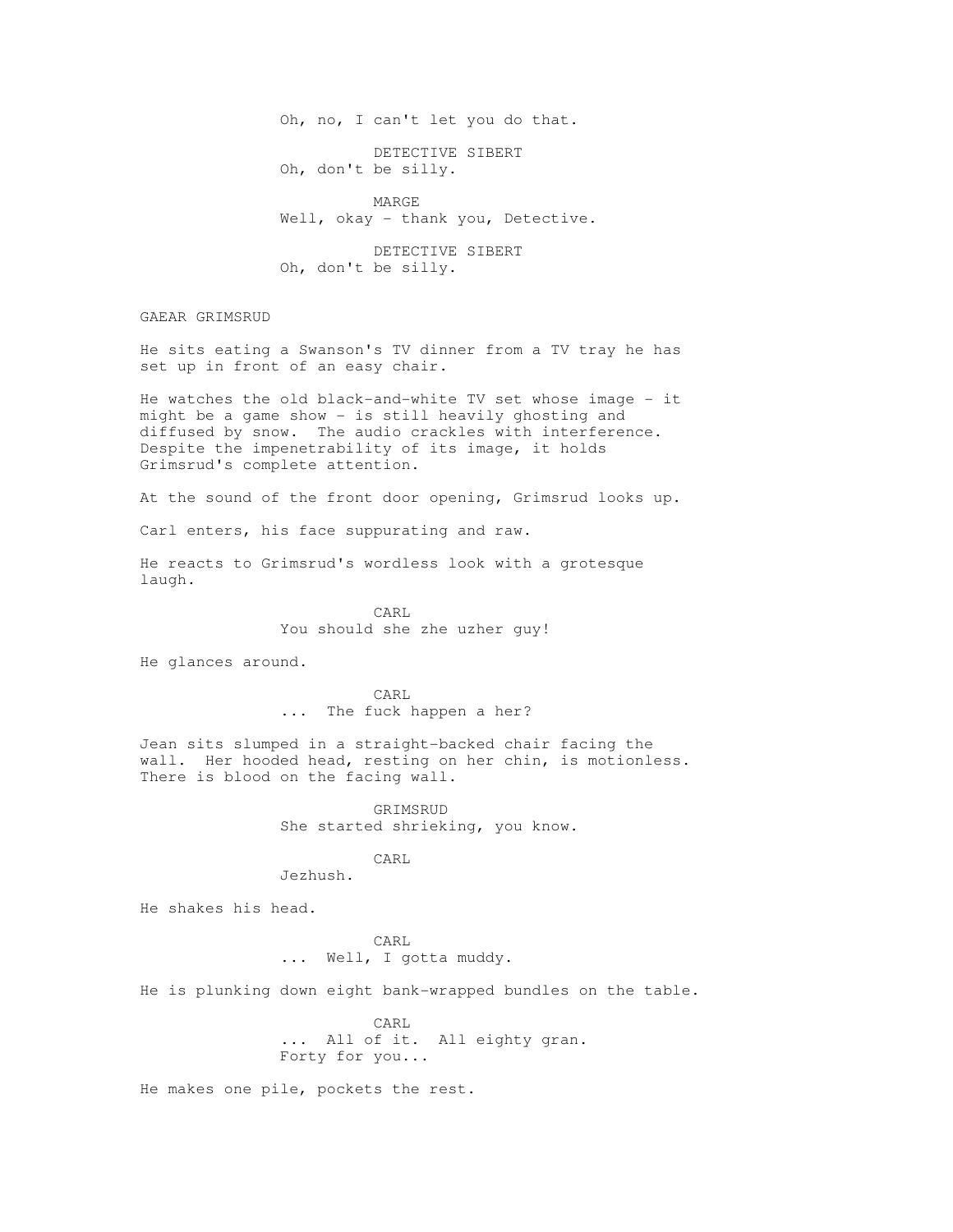CARL ... Forty for me. Sho thishuzh it. Adiosh. He slaps keys down on the table. CARL ... You c'n'ave my truck. I'm takin' a Shiera. GRIMSRUD We split that. Carl looks at him. CARL HOW THE FUCK DO WE SHPLITTA FUCKIN' CAR? Ya dummy! Widda fuckin' chainshaw? Grimsrud looks sourly up. There is a beat. Finally: GRIMSRUD One of us pays the other for half. CARL HOLD ON! NO FUCKIN' WAY! YOU FUCKIN' NOTISH ISH? I GOT FUCKIN' SHOT INNA FAISH! I WENT'N GOTTA FUCKIN' MONEY! I GET SHOT FUCKIN' PICKIN' IT UP! I BEEN UP FOR THIRTY-SHIKSH FUCKIN' HOURZH! I'M TAKIN' THAT FUCKIN' CAR! THAT FUCKERZH MINE! Carl waits for an argument, but only gets the steady sour look. Carl pulls out a gun. CARL ... YOU FUCKIN' ASH-HOLE! I LISHEN A YOUR BULLSHIT FOR A WHOLE FUCKIN' WEEK! A beat. Carl returns Grimsrud's stare. CARL ... Are we shquare? Grimsrud says nothing. CARL ... ARE WE SHQUARE? A beat. Disgusted, Carl pockets the gun and heads for the door. CARL ... Fuckin' ash-hole. And if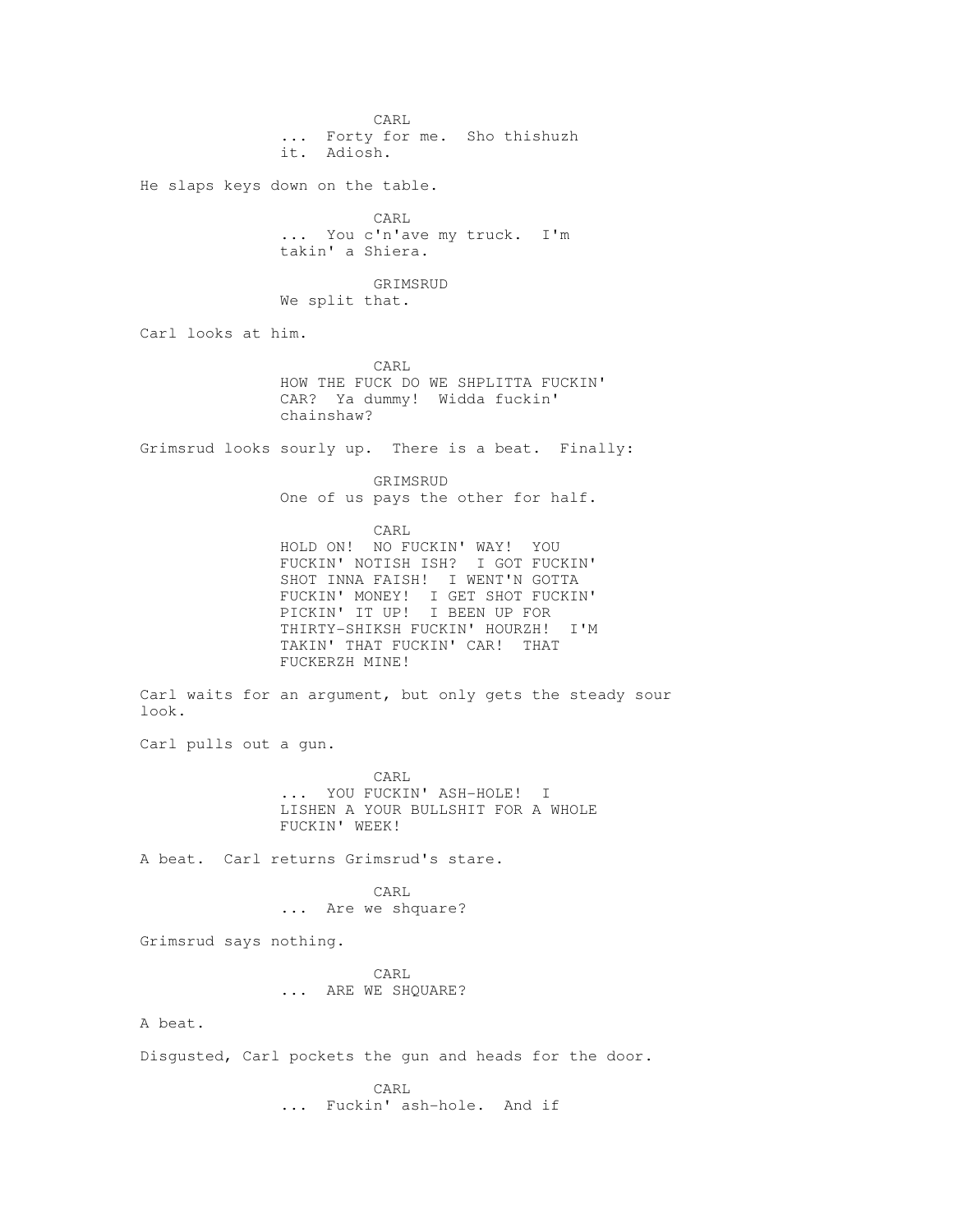you shee your friend Shep Proudpfut, tell him I'm gonna NAIL hizh fuckin' ash.

#### OUTSIDE

We are pulling Carl as he walks toward the car. Behind him we see the cabin door opening. Carl turns, reacting to the sound.

Grimsrud is bounding out wearing mittens and a red hunter's cap, but no overcoat. He is holding an ax.

Carl fumbles in his pocket for his gun.

Grimsrud swings overhand, burying the ax in Carl's neck.

#### MARGE

In her cruiser, on her two-way. Through it we hear Lou's voice, heavily filtered:

> VOICE His wife. This guy says she was kidnapped last Wednesday.

 MARGE The day of our homicides.

VOICE

Yah.

Marge is peering to one side as she drives, looking through the bare trees that border the road on a declivity that runs down to a large frozen lake.

> MARGE And this guy is...

 VOICE Lundegaard's father-in-law's accountant.

 MARGE Gustafson's accountant.

VOICE

Yah.

 MARGE But we still haven't found Gustafson.

 VOICE (crackle) - looking.

 MARGE Sorry - didn't copy.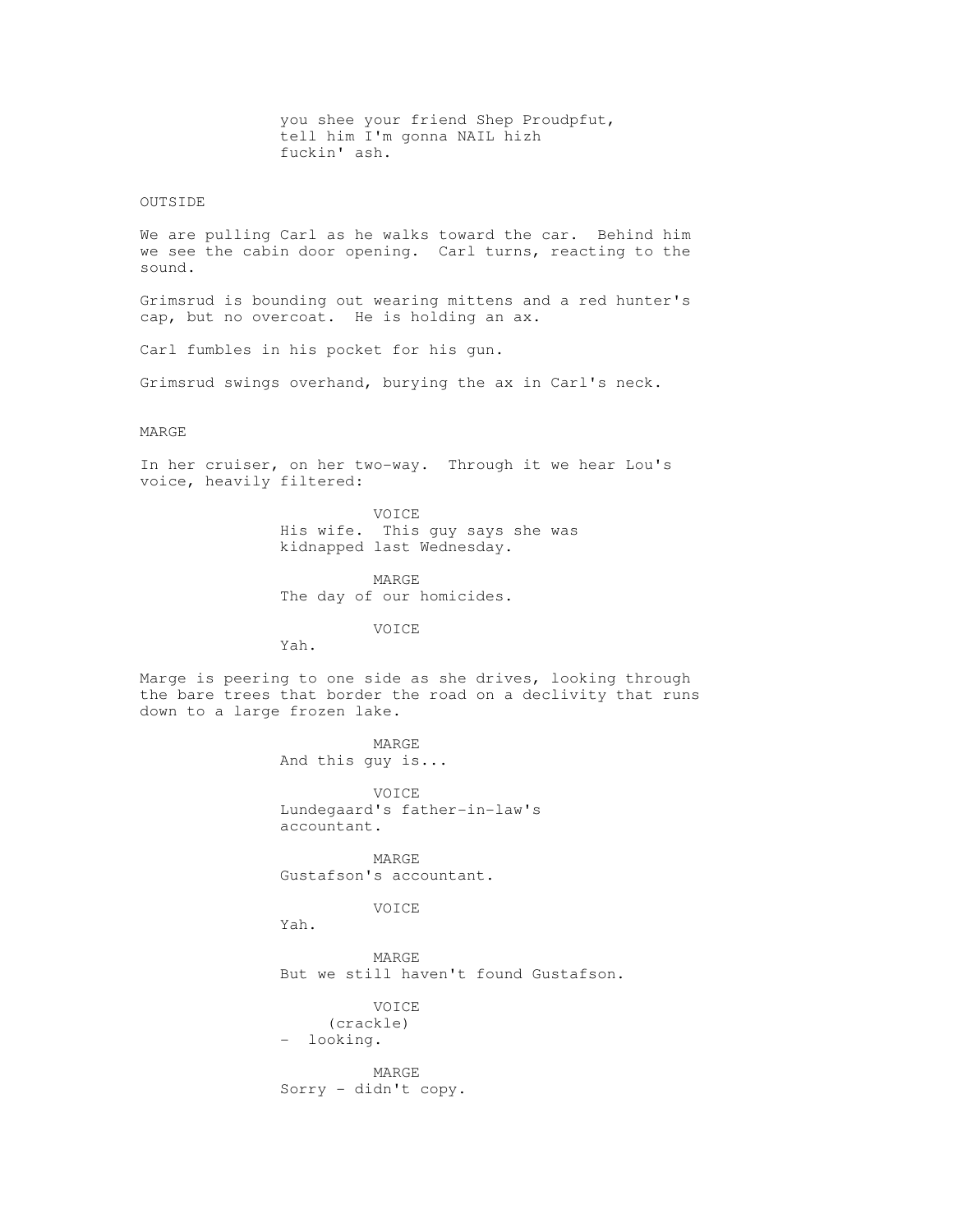VOICE Still missing. We're looking. MARGE Copy. And Lundegaard too. VOICE Yah. Where are ya, Margie? We hear, distant but growing louder, harsh engine noise, as of a chainsaw or lawnmower. MARGE Oh, I'm almost back - I'm driving around Moose Lake. VOICE Oh. Gary's loudmouth. MARGE Yah, the loudmouth. So the whole state has it, Lundegaard and Gustafson? VOICE Yah, it's over the wire, it's everywhere, they'll find 'em. MARGE Copy. VOICE We've got a - MARGE There's the car! There's the car! We are slowing as we approach a short driveway leading down to a cabin. Parked in front is the brown Cutlass Ciera. VOICE Whose car? MARGE My car! My car! Tan Ciera! VOICE Don't go in! Wait for back-up! Marge is straining to look. The power-tool noise is louder here but still muffled, its source not yet visible. VOICE ... Chief Gunderson? MARGE Copy. Yah, send me back-up! VOICE Yes, ma'am. Are we the closest PD?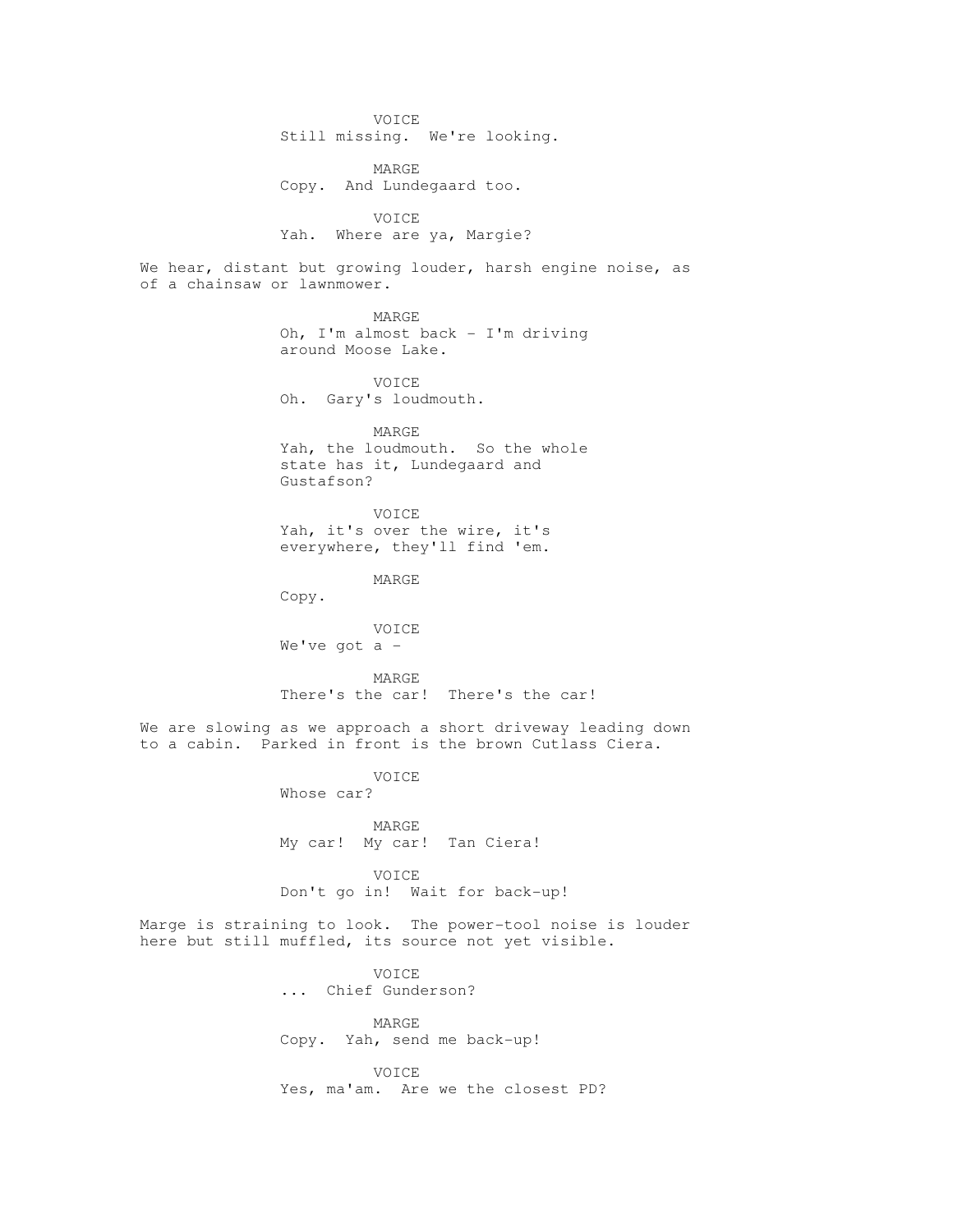MARGE Yah, Menominie only has Chief Perpich and he takes February off to go to Boundary Waters.

#### ROAD EXTERIOR

Marge pulls her prowler over some distance past the cabin. She gets out, zips up her khaki parka and pulls up its furlined hood.

For a moment, she stands listening to the muffled roar of the power tool. Then, with one curved arm half pressing against, half supporting her belly, she takes slow, gingerly steps down the slope, through the deep snow, through the trees angling toward the cabin and the source of the grinding noise.

She slogs from tree to tree, letting each one support her downhill-leaning weight for a moment before slogging to the next.

The roar grows louder. Marge stands panting by one tree, her breath vaporizing out of her snorkel hood. She squints down toward the cabin's back lot.

A tall man with his back to us, wearing a red plaid quilted jacket and a hunting cap with earflaps, is laboring over a large power tool which his body blocks from view.

Marge advances.

The man is forcing downward something which engages the roaring power tool and makes harsh spluttering noises.

The man is Grimsrud, his nose red and eyes watering from the cold, hatflaps pulled down over his ears. His breath steams as he sourly goes about his work, both hands pressing down a shod foot, as it if were the shaft of a butter churn.

The roar is very loud.

Marge slogs down to the next tree, panting, looking.

Grimsrud forces more of the leg into the machine, which we can now see sprays small wet chunks out the bottom.

Marge's eyes shift.

A large dark form lies in the snow next to Grimsrud.

Grimsrud works on, eyes watering. With a grunt he bends down out of frame and then re-enters holding a thick log. He uses it to force the leg deeper into the machine.

Marge is advancing. She holds a gun extended toward Grimsrud, who is still turned away.

Grimsrud rubs his nose with the back of his hand.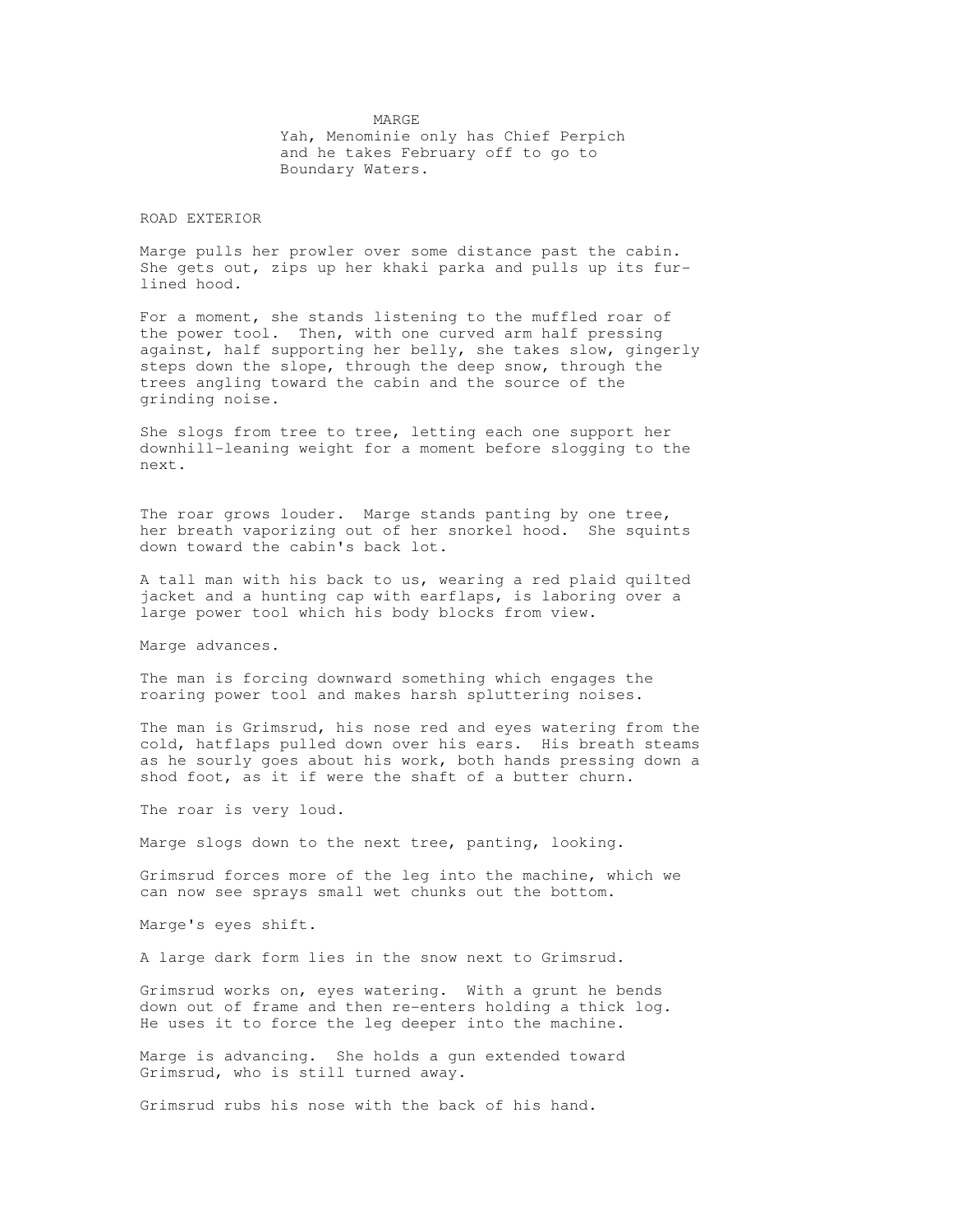Marge closes in, grimacing.

Grimsrud's back strains as he puts his weight into the log that pushes down into the machine.

The dark shape in the snow next to his side is the rest of Carl Showalter's body.

Marge has drawn to within twenty yards. When she bellows it sounds hollow and distant, her voice all but eaten up by the roar of the power tool.

> MARGE Stop! Police! Turn around and hands up!

Startled, Grimsrud scowls. He turns to face her.

He stares.

Marge bellows again:

 MARGE ... Hands up!

Conscious of the noise, she shows with a twist of her shoulder the armpatch insignia.

> MARGE ... Police!

Grimsrud stares.

With a quick twist, he reaches back for the log, hurls it at Marge and then starts running away.

Marge twists her body sideways, shielding herself.

No need - the heavy log travels perhaps ten yards and lands in the snow several feet short of her.

Grimsrud pants up the hill - slow going through the deep snow.

Behind him:

## MARGE ... Halt!

She fires in the air.

She lowers the gun and carefully sighs.

 MARGE ... Halt!

She fires.

Grimsrud still slogs up the hill - a miss.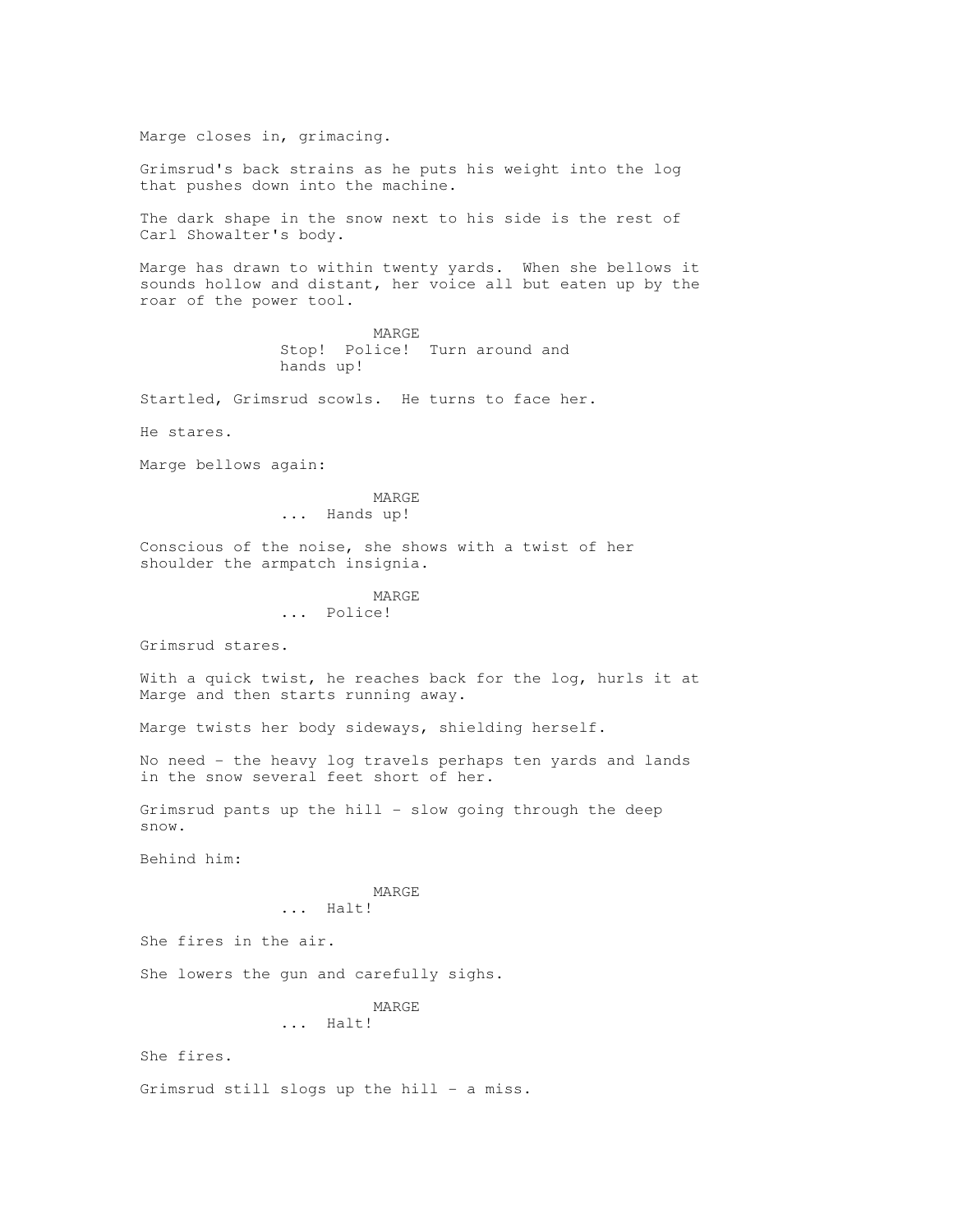Marge sights again.

#### MARGE

... Halt!

She fires again.

Grimsrud pitches forward. He mutters in Swedish as he reaches down to clutch at his wounded leg.

Marge walks toward him, gun trained on him as her other hand reaches under her parka and gropes around her waist.

It comes out with a pair of handcuffs, which she opens with a snap of the wrist.

> MARGE ... All right, buddy. On your belly and your hands clasped behind you.

## THE CRUISER

Marge drives. Grimsrud sits in the back seat, hands cuffed behind him.

For a long moment there, he is quiet - only engine hum and the periodic clomp of wheels on pavement seams - as Marge grimly shakes her head.

> MARGE ... So that was Mrs. Lundegaard in there?

She glances up in the rear-view mirror.

Grimsrud, cheeks sunk, eyes hollow, looks sourly out at the road.

Marge shakes her head.

At length:

 MARGE ... I guess that was your accomplice in the wood chipper.

Grimsrud's head bobs with bumps on the road; otherwise he is motionless, reactionless, scowling and gazing out.

> MARGE ... And those three people in Brainerd.

No response.

Marge, gazing forward, seems to be talking to herself.

 MARGE ... And for what? For a little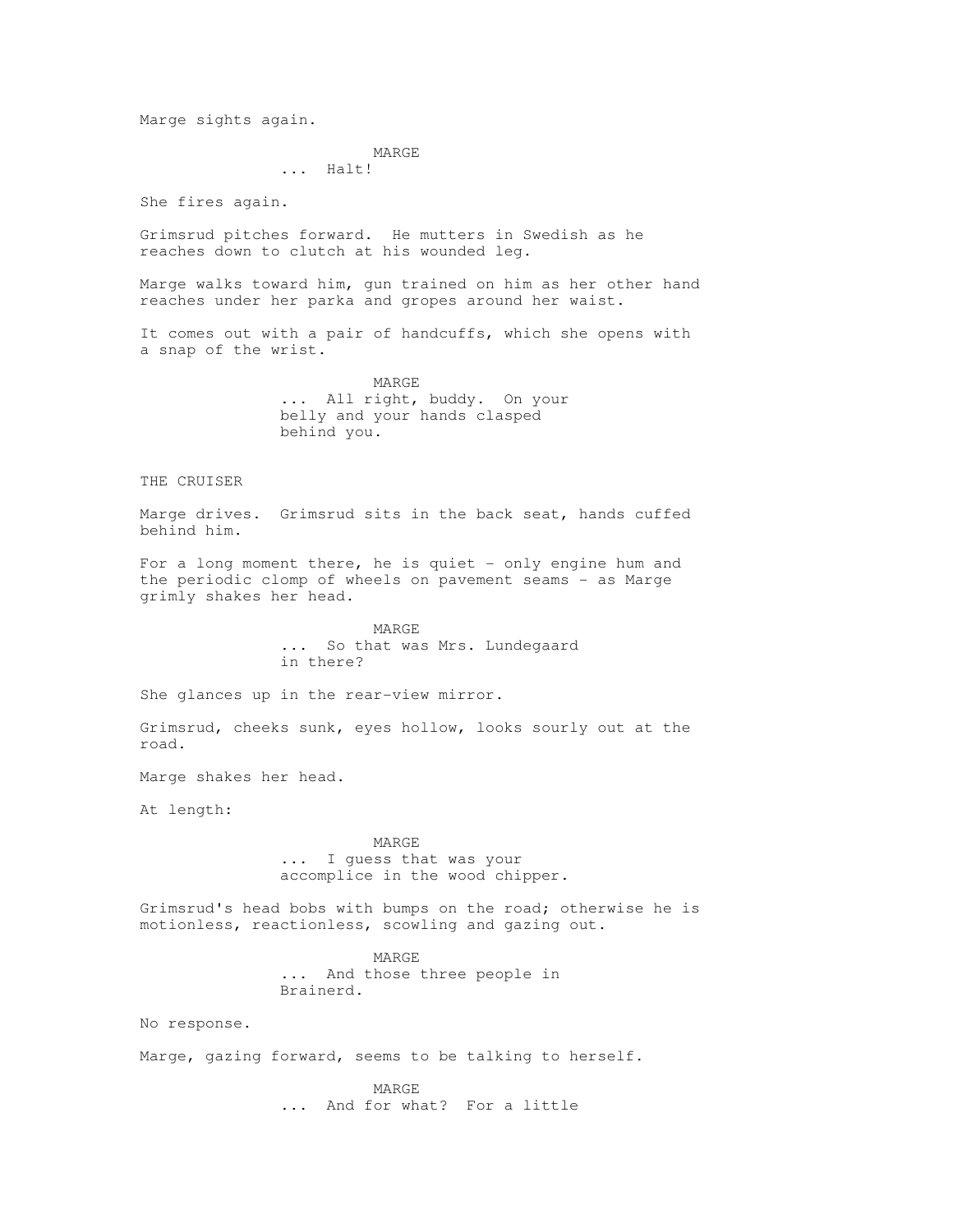bit of money. We hear distant sirens. MARGE ... There's more to life than money, you know. She glances up in the rear-view mirror. MARGE ... Don't you know that?... And here ya are, and it's a beautiful day... Grimsrud's hollow eyes stare out. The sirens are getting louder. Marge pulls over. MARGE ... Well... She leans forward to the dash to give two short signalling WHOOPS on her siren. She turns on her flashers. She leans back with a creak and jangle of utilities. She stares forward, shakes her head. We hear the dull click of her flashers. MARGE ... I just don't unnerstand it. Outside it is snowing. The sky, the earth, the road - all white. A squad car, gumballs spinning, punches through the white. It approaches in slow motion. An ambulance punches through after it. Another squad car. FADE OUT: FADE IN: HIGH AND WIDE ON A SHABBY MOTEL It stands next to a highway on a snowy, windslept plain.

One or two cars dot the parking lot along with an idling police cruiser.

MOTEL ROOM DOORWAY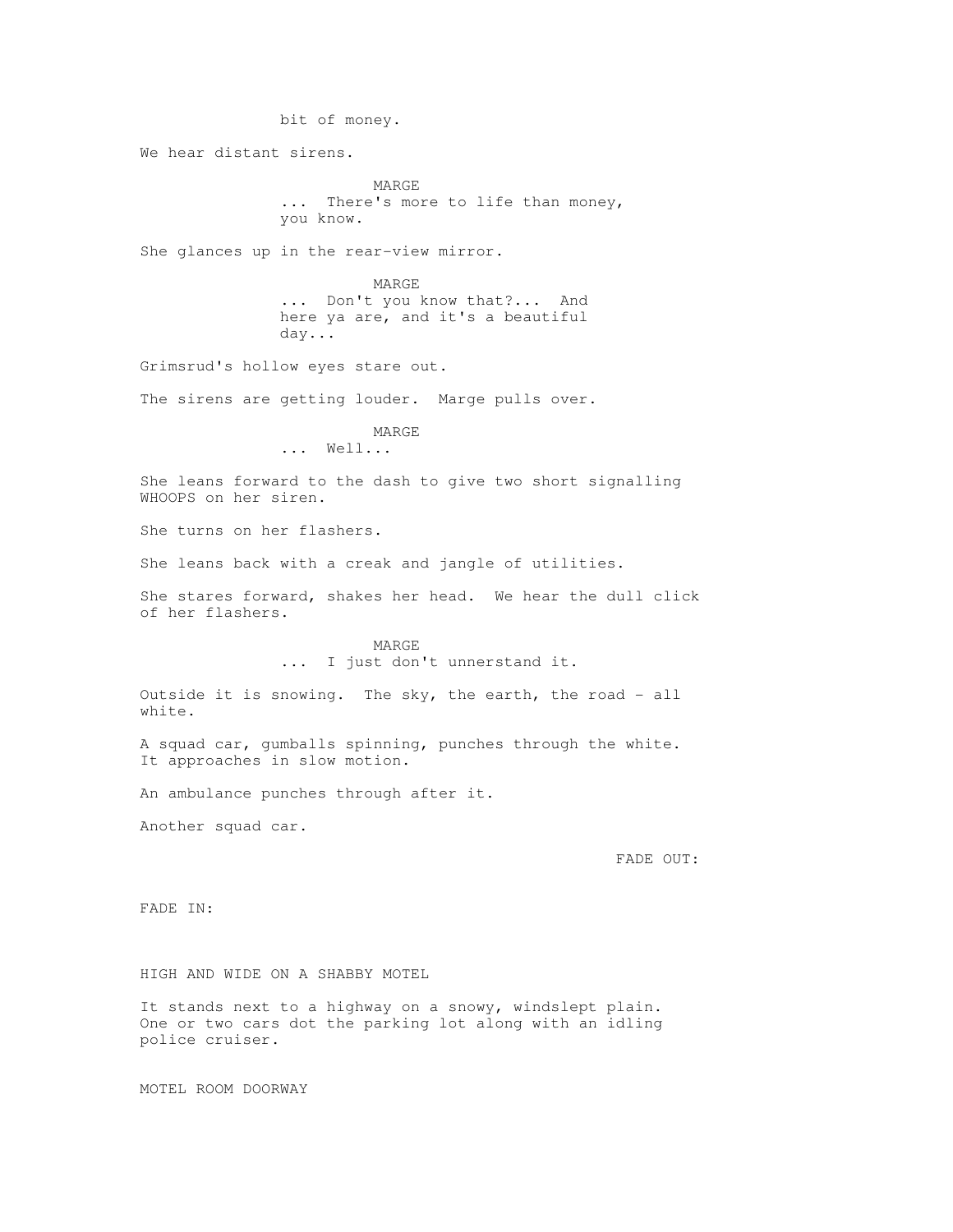We are looking over the shoulders of two uniformed policemen who stand on either side of the door, their hands resting lightly on their holstered sidearms. One of them raps at the door.

# COP ONE

Mr. Anderson...

A title fades in: OUTSIDE OF BISMARK, NORTH DAKOTA

After a pause, muffled through the door:

 VOICE ... Who?...

 COP ONE Mr. Anderson, is this your burgundy 88 out here?

 VOICE ... Just a sec.

 COP ONE Could you open the door, please?

 VOICE ... Yah. Yah, just a sec.

We hear a clatter from inside.

 VOICE ... Just a sec...

One of the policemen unholsters his gun and nods to someone whose back enters - a superintendent holding a ring of keys. This man turns a key in the door and then stands away.

The two policemen, guns at the ready, bang into the motel room.

The rough hand-held camera rushes in behind them as the two men give the room a two-handed sweep with their guns.

The room is empty.

Cop one indicates the open bathroom door.

COP ONE

Dale!

The two men charge the bathroom, belts jingling, guns at the ready, jittery camera behind them rushing to keep pace.

A man in boxer shorts is halfway out the bathroom window.

The policemen holster their guns and charge the window, and drag Jerry Lundegaard back into the room.

His flesh quivers as he thrashes and keens in short, piercing screams.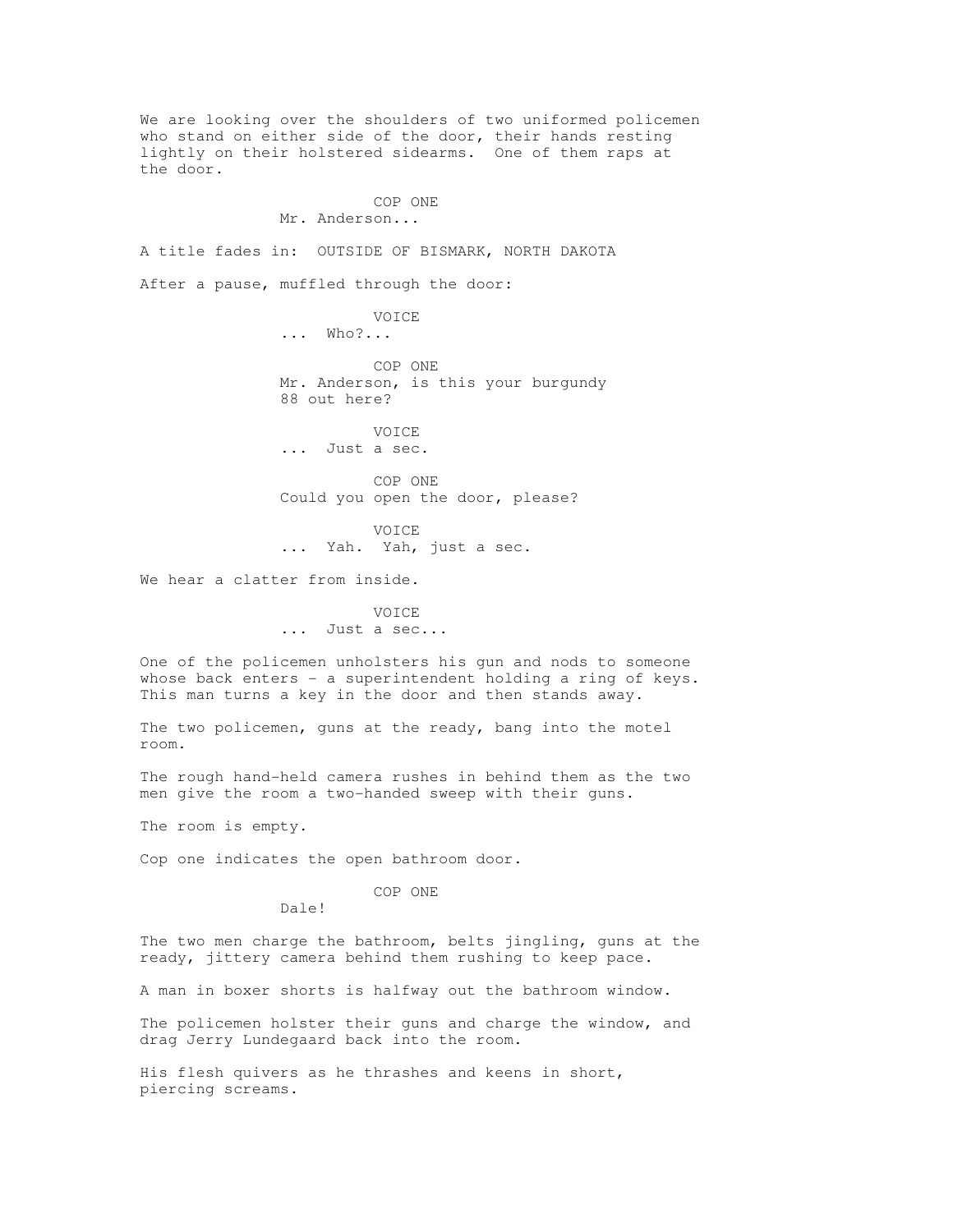The cops wrestle him to the floor but his palsied thrashing continues. The policemen struggle to restrain him.

> COP ONE Call an ambulance!

## COP TWO You got him okay?

Cop One pinions Jerry's arms to the floor and Jerry bursts into uncontrolled sobbing.

> COP ONE Yah, yah, call an ambulance.

Jerry sobs and screams.

A BEDROOM

We are square on Norm, who sits in bed watching television.

After a long beat, Marge enters frame in a nightie and climbs into bed, with some effort.

## MARGE

Oooph!

Norm reaches for her hand as both watch the television.

At length Norm speaks, but keeps his eyes on the TV.

 NORM They announced it.

Marge looks at him.

 MARGE They announced it?

## NORM

Yah.

Marge looks at him, waiting for more, but Norm's eyes stay fixed on the television.

MARGE

... So?

 NORM Three-cent stamp.

 MARGE Your mallard?

NORM

Yah.

 MARGE Norm, that's terrific!